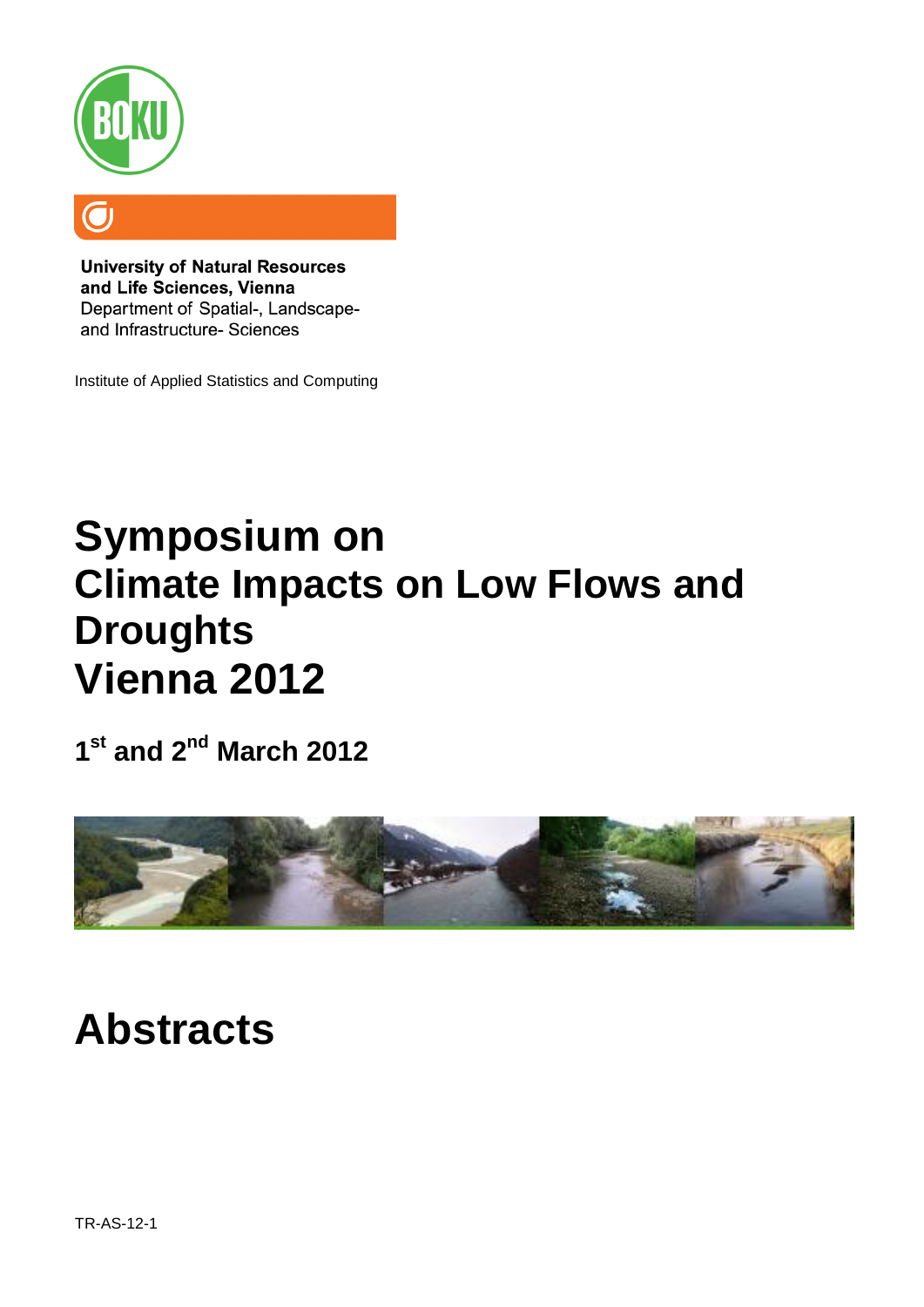## **Sponsors**





**TECHNISCHE** UNIVERSITÄT WIEN Vienna University of Technology





Universität für Bodenkultur Wien University of Natural Resources an Life Sciences, Vienna





#### **Imprint**

Layout and composition by: Daniel Koffler, Martin Sturmlechner

*Technical Report (TR-AS-12-1)* University of Natural Resources and Life Sciences Institute of Applied Statistics and Computing (IASC) Gregor-Mendel-Straße 33 1180 Vienna Austria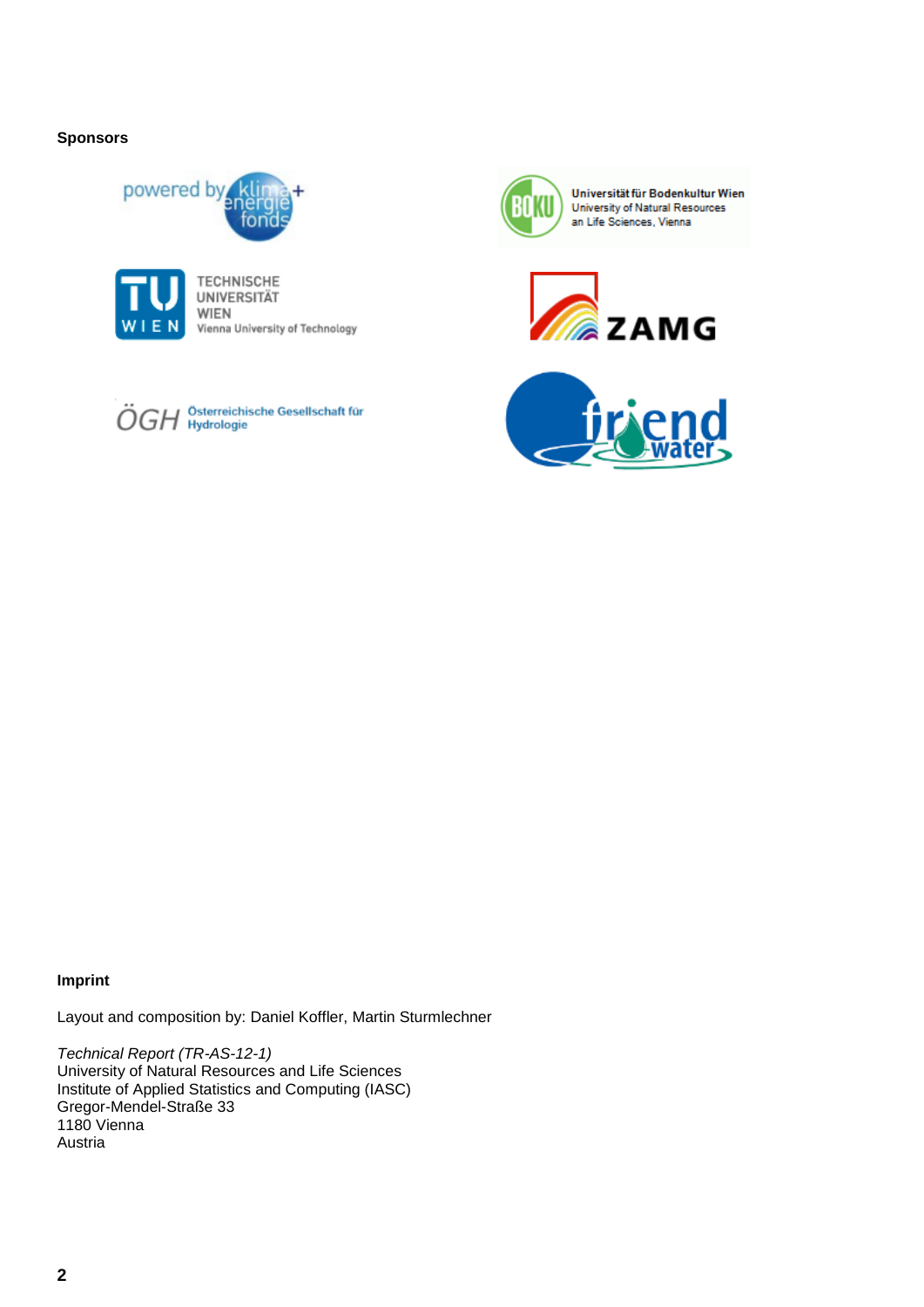## **Foreword**

Low stream flows and associated streamflow droughts have major economic implications in Europe. Current global change scenarios suggest that the magnitude and frequency of droughts may increase in the next decades with important ramifications for water quality, the ecological status of European water bodies, irrigation, navigation and power production.

The International Symposium on Climate Impacts on Low Flows and Droughts, held from 1- 2 March 2012 in Vienna, was jointly organised by three Viennese research institutions: The University of Natural Resources and Applied Life Sciences Vienna (BOKU), the Vienna University of Technology (TU Vienna), and the Central Institute of Meteorology and Geodynamics (ZAMG), as a contribution to the research project *Climate Impacts on Low flows and Droughts (CILFAD)*, funded by the Austrian Climate Research Program ACRP of the Klima- und Energiefonds. The aim of the symposium was to bring together drought experts from various disciplines to compare the current status of drought research and the implications for water resources management. The symposium focuses on the European continent and provides a platform for discussing large-scale studies in a regional context, and national/regional studies in the European context.

A focus was to discuss the following *questions*:

- What are the main climate drivers of hydrological change related to droughts?
- What is the state-of-the-art of drought modelling, including scenarios, downscaling and coupling models?
- What is known about the time patterns of droughts from observed, reconstructed and projected time series in streamflow and climate variables?
- What are the predictions of future low flows and droughts, and how reliable are such predictions in the light of all the uncertainties involved?
- How do regional assessments fit into Europe-wide analyses, and vice versa?
- What are the lessons on climate impacts on low flows and droughts to be learned for science and water resources management?

This volume contains the abstracts from 22 presentations (keynote presentations and oral presentations selected from an open call) from over 12 European countries which reflect the international dimension of the low flow and drought topic. We hope that the symposium will stimulate international cooperation and initiatives, crossing national boundaries and disciplines and, thereby, will contribute to a better assessment of European water resources under current and future environmental conditions.

Gregor Laaha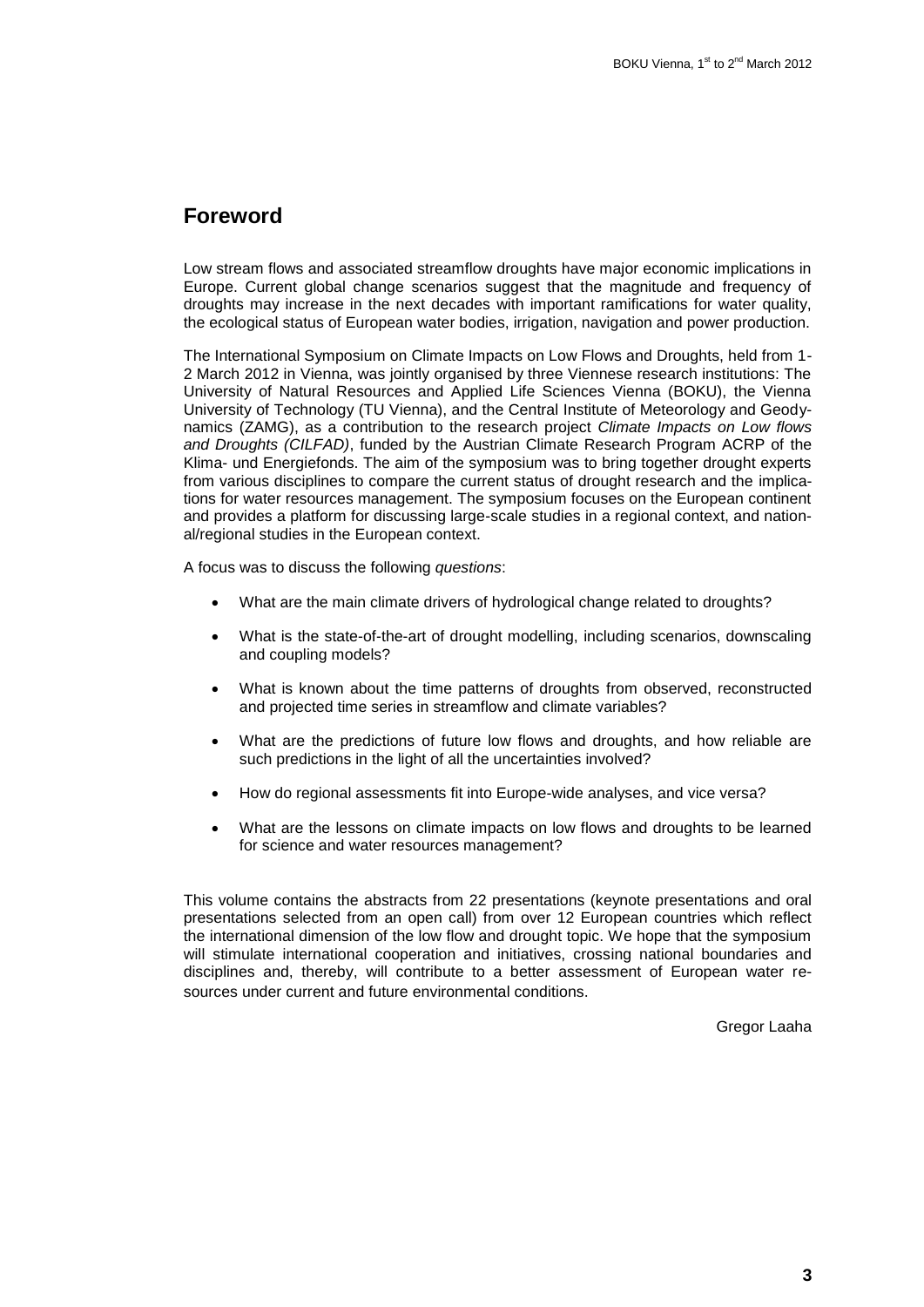## **Schedule**

| <b>Thursday, 1st March</b>                                                |                                                                                                                                                                                                                                                     |
|---------------------------------------------------------------------------|-----------------------------------------------------------------------------------------------------------------------------------------------------------------------------------------------------------------------------------------------------|
| $8^{00} - 9^{00}$                                                         | Registration                                                                                                                                                                                                                                        |
| $9^{00} - 9^{30}$                                                         | <b>Welcome and Opening</b>                                                                                                                                                                                                                          |
| Welcome<br>Welcome<br>Introduction                                        | Univ.Prof. Dr. phil. Josef Glößl, Vice Rector for Research and International Cooperation<br>Univ Prof. Dipl.-Ing. Dr.techn. Friedrich Leisch, Head of the Institite of Applied Statistics<br>Gregor Laaha                                           |
| 9 <sup>30</sup> - 11 <sup>00</sup>                                        | Drought processes (Chair: Bodo Ahrens)                                                                                                                                                                                                              |
| Sonia Seneviratne                                                         | Keynote: Droughts in present and future climate: Perspectives on seasonal predictions to multi-decadal<br>projections                                                                                                                               |
| Christian Reszler<br>Adriaan Teuling<br>Björn THOMAS                      | Low flow characteristics - the influence of geological conditions<br>The role of evapotranspiration and runoff in the development of recent droughts in Central Europe<br>Which catchment properties determine runoff behavior in small catchments? |
| $11^{00}$ - 11 <sup>30</sup>                                              | Coffee break and poster session                                                                                                                                                                                                                     |
| $11^{30} - 13^{00}$                                                       | Trends and patterns of droughts (Chair: Sonia Seneviratne)                                                                                                                                                                                          |
| Lena M. Tallaksen<br>Jamie Hannaford                                      | Keynote: Drought and Low Flow in Europe: Observations and Multi-model simulations<br>European hydrological drought patterns: simulations by Global Hydrological Models and future projections                                                       |
| Jorge Lorenzo-<br>Lacruz                                                  | Regional assesment of streamflow response to drought at different time scales in the Iberian Peninsula                                                                                                                                              |
|                                                                           | Vesselin Alexandrov Droughts in Bulgaria and SE Europe - changes and management                                                                                                                                                                     |
| $13^{00} - 14^{00}$                                                       | Lunch break                                                                                                                                                                                                                                         |
| $14^{00} - 15^{10}$                                                       | Reconstruction of historic droughts (Chair: Wolfgang Schöner)                                                                                                                                                                                       |
| <b>Emmanuel Garnier</b><br>Neil Macdonald<br>Sandra Karanitsch-<br>Ackerl | Keynote: The historic approach of the droughts and its perspectives for the research<br>A millennial scale drought history for NW England                                                                                                           |
|                                                                           | Can tree rings of black pine (Pinus nigra) be used as a proxy for low flow?                                                                                                                                                                         |
| $15^{10} - 15^{30}$                                                       | Discussion of the previous sessions (Chair: Günter Blöschl)                                                                                                                                                                                         |
|                                                                           | Sonia Seneviratne, Lena Tallaksen, Emmanuel Garnier                                                                                                                                                                                                 |
| $15^{30} - 16^{00}$                                                       | Coffee break and poster session                                                                                                                                                                                                                     |
| $16^{00} - 17^{30}$                                                       | Modelling low flows and droughts (Chair: Jamie Hannaford)                                                                                                                                                                                           |
| Benjamin Renard                                                           | Low flows in France and their relationship to large scale climate indices                                                                                                                                                                           |
| Wojciech<br>Jakubowski                                                    | Estimated distributions of low flow characteristic - some remarks about their instabilities                                                                                                                                                         |
| Maria Staudinger<br>Gregor Laaha                                          | Persistence of the actual hydrological state in streamflow prediction<br>Keynote: A synthesis of low flow prediction at ungauged basins - PUB report and beyond                                                                                     |
| $19^{00} - 22^{30}$                                                       | Social event and conference dinner                                                                                                                                                                                                                  |
|                                                                           | Wine tasting @ Winery Cobenzl                                                                                                                                                                                                                       |

Conference dinner @ Waldgrill Cobenzl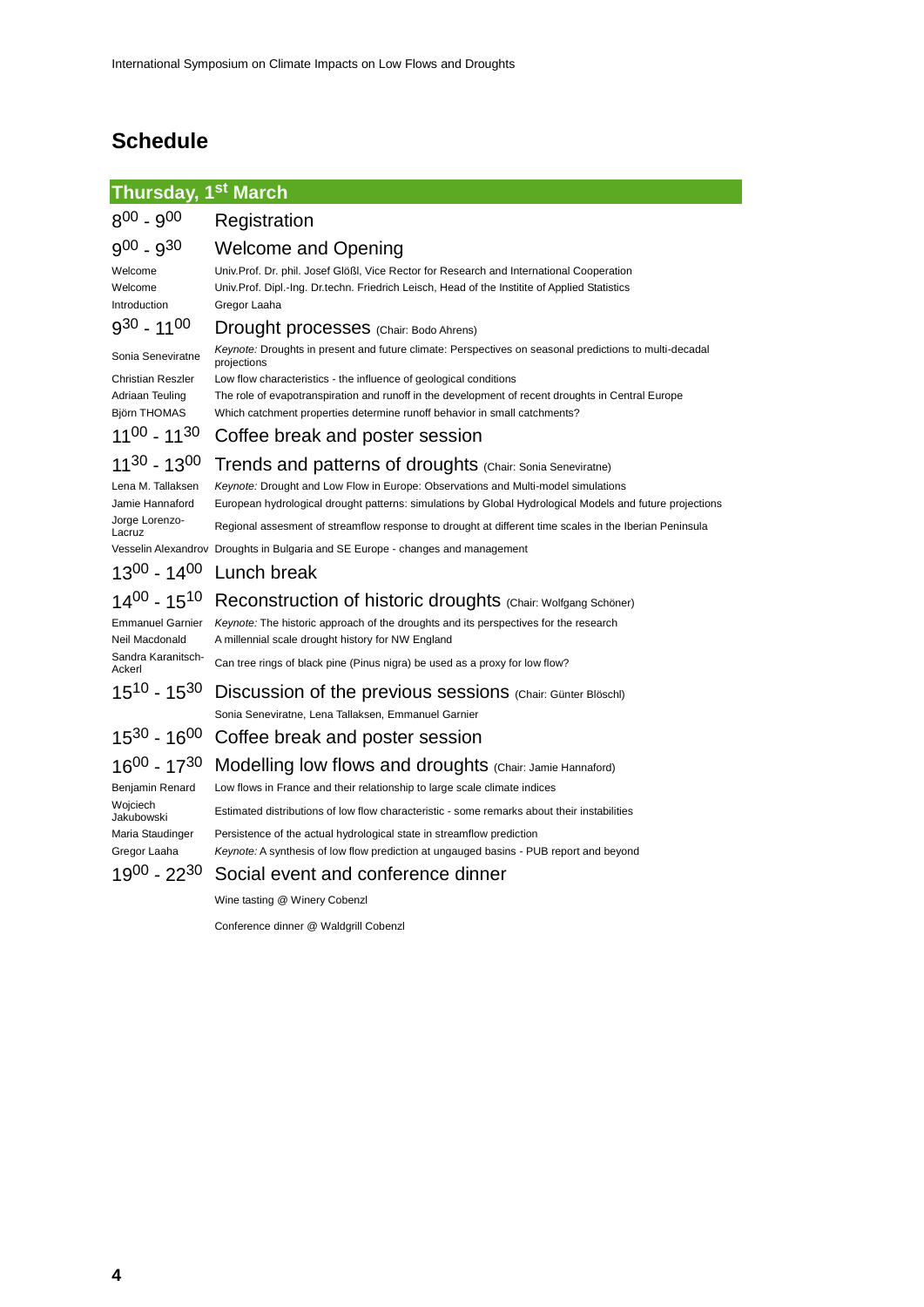## **Friday, 2nd March**

#### $8^{00}$  -  $8$ Coffee reception

#### 8 45 Climate models and scenarios (Chair: Günter Blöschl) Bodo Ahrens *Keynote:* Meteorological dry and wet spells in Europe: observed and simulated by climate models

Shaochun Huang Projection of low flow condition in Germany under climate change by combining three RCMs and a regional<br>
Notice and a regional hydrological model

Jean-Phillipe Vidal Effect of climate change adaptation and mitigation scenarios on spatio-temporal drought characteristics

#### $10^{00} - 10^{30}$ Coffee break and poster session

#### $10^{30} - 11^{40}$ Implications for water resources management (Chair: Miriam Fendekova)

Christian Kopeinig *Keynote:* The early warning system for drinking water supply in Carinthia Mikhail Bolgov Low flow risk assessment for water management

Raphael Meyer<br>
Yorioble colibration of the budrelogical modeling sustem BREVAH<br>
Note that the budrelogical modeling sustem BREVAH variable calibration of the hydrological modeling system PREVAH

 $11^{40} - 12^{00}$ Discussion of the previous sessions (Chair: Lena Tallaksen)

Gregor Laaha, Bodo Ahrens, Christian Kopeinig

## 12 $00 - 12^{20}$  Short break

## 12<sup>20</sup> - 13<sup>00</sup> Closing Session

Karl Schwaiger *Keynote:* Climate impacts on low flows and droughts - first responses at European level

## **Accepted Posters**

| Taha Al-Salim                 | Rainwater Harvesting of Wadi Al-Kassab Basin W. of Mosul City / N. of Irag; Case Study Facing Drought                                                             |
|-------------------------------|-------------------------------------------------------------------------------------------------------------------------------------------------------------------|
| Daniel Alexandru              | Recommendation and development of management options for an improved land use system of the<br>agricultural crops in the Western part of the Romanian Mures Basin |
| Judit Bartholy                | Projections of drought index tendencies for Central/Eastern Europe in the 21st century                                                                            |
| Mathias Deutsch               | Low water events on the Elbe and Weser River with special focus on the year 1911                                                                                  |
| Hadi Donyadoost               | Study probaility climate change of Markazie province                                                                                                              |
| Ahmad Fatehi Mari             | Streamflow forecasting using climatic signals and artificial neural network                                                                                       |
| Miriam Fendekova              | Groundwater drought in the Nitra River basin - identification and classification                                                                                  |
| Felix Fundel                  | Monthly Forecasts of Hydrological Droughts                                                                                                                        |
| Borbala Galos                 | Impacts of the increasing drought frequency on the lower limit of forest distribution in Central Europe                                                           |
| Sandra Garcia-<br>Galiano     | Assessing drought risk in West Mediterranean basin from non-stationary PDF ensemble                                                                               |
| Georg HEINRICH                | The future of dry and wet spells in Europe: A comprehensive study based on the ENSEMBLES regional<br>climate models                                               |
| Nosrati Kazem                 | Regional low flow frequency analysis using hybrid regression method                                                                                               |
| Silvia Kohnova                | tba.                                                                                                                                                              |
| Masoud Moradi                 | Survey of the affective parameters on the stream flow using the Artificial neural network in dehgolan<br>catchment, Kurdistan, Iran                               |
| Abolfazi Mosaedi              | Investigation and evaluation of different methods of appropriate drought index                                                                                    |
| Argentina Teodora<br>Nertan   | Vegetation state assessment based on satellite derived products for drought monitoring in the Mures Basin                                                         |
| Rita Pongracz                 | Analysis of projected changes in climate index CDD for Hungary using ENSEMBLES simulations                                                                        |
| Stanislava Radeva             | Drought in Bulgaria                                                                                                                                               |
| Eric Sauguet                  | Climate and hydrological uncertainties in future low-flows in France                                                                                              |
| Andreas<br>Schaumberger       | Modelling and Analysing Spatio-Temporal Patterns of Drought in GIS                                                                                                |
| Gerhard Soja                  | Climate impacts on water level of Lake Neusiedl and Flow of River Wulka                                                                                           |
| Philipp Stanzel               | Climate change impact on low flows in Austria: changes in runoff and seasonality                                                                                  |
| <b>Beverley Todd</b>          | Reconstructing a 300 Year Drought Record for Southern Britain                                                                                                     |
| Koen Verbist                  | Development of an operational drought risk management system for the Chilean Drylands                                                                             |
| Sergio M. Vicente-<br>Serrano | Performance of drought indices for ecological, agricultural and hydrological applications                                                                         |
| Mehrez Zribi                  | Analysis of drought events in a North Africa semi-arid region, Using SPOT-VEGETATION and C band<br>scatterometer satellite Data                                   |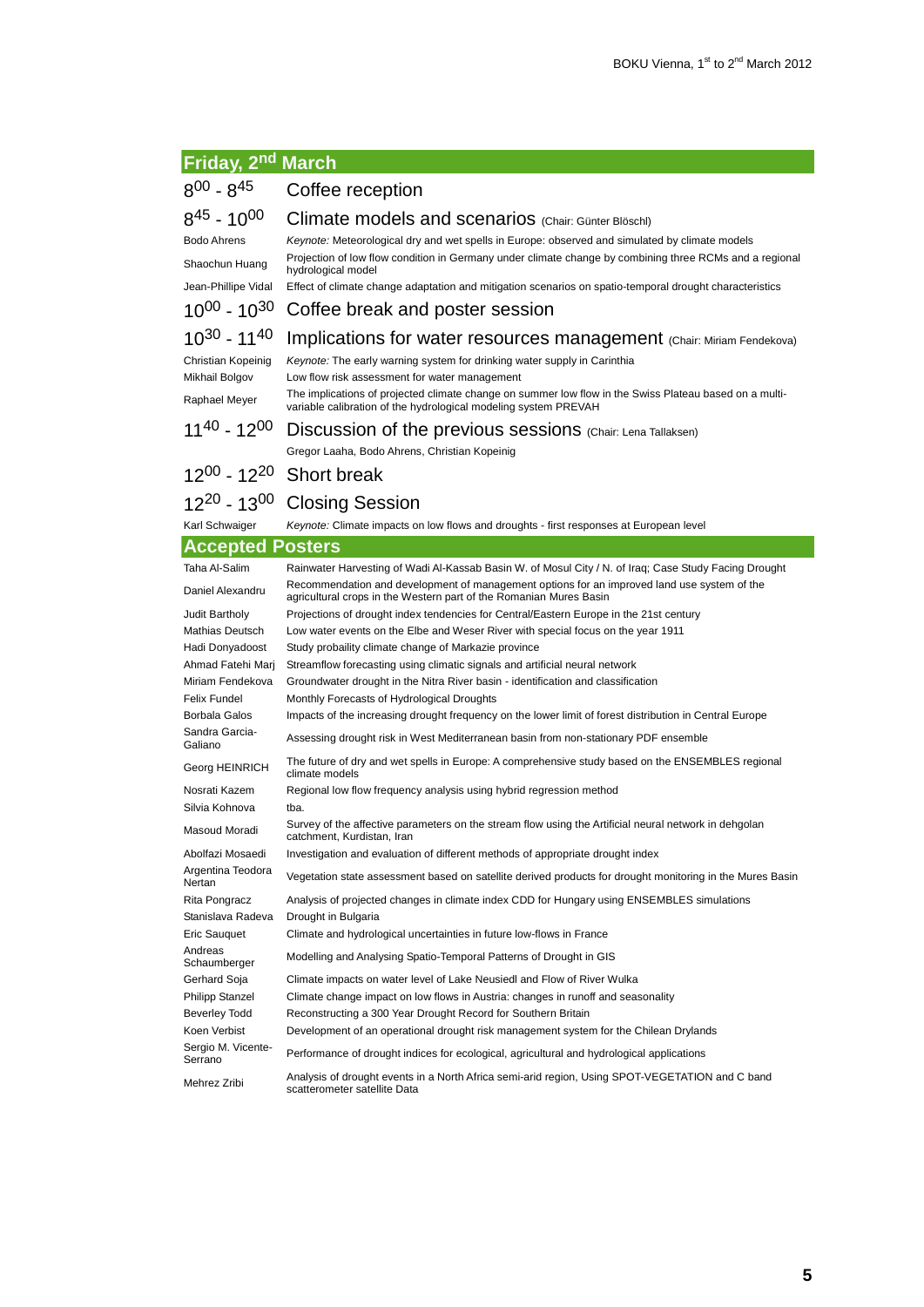## **1 Drought processes**

## **Sonia Seneviratne:**

## **Droughts in present and future climate: Perspectives on seasonal predictions to multi-decadal projections (Keynote)**

*Sonia I. Seneviratne, sonia.seneviratne@env.ethz.ch,* 

#### *Institute for Atmospheric and Climate Science, ETH Zurich, Zurich, Switzerland*

In this presentation, I will provide an overview of recent research on drought processes in present and future climate. In particular, I will review current assessments on the role of land-climate interactions for drought dynamics (e.g. Seneviratne et al. 2010) and the impact of droughts on temperature extremes (e.g. Seneviratne et al. 2006, Teuling et al. 2010, Hirschi et al. 2011), as well as analysis frameworks for the investigation of soil moisture memory characteristics and their implications for seasonal forecasting (e.g. Seneviratne and Koster 2012, Orth and Seneviratne 2012). In addition, I will review current projections of changes in drought characteristics in the context of global warming (e.g. Orlowsky and Seneviratne 2012), including the recent assessment of the IPCC Special Report on Managing the Risks of Extreme Events and Disasters to Advance Climate Change Adaptation (SREX) regarding past and future changes in droughts at the global scale (Seneviratne et al. 2012).

## References:

Hirschi, M., S.I. Seneviratne, V. Alexandrov, F. Boberg, C. Boroneant, O.B. Christensen, H. Formayer, B. Orlowsky, and P. Stepanek, 2011: Observational evidence for soil-moisture impact on hot extremes in southeastern Europe. Nature Geoscience, 4, 17-21, doi:10.1038/ngeo1032.

Seneviratne, S.I., D. Lüthi, M. Litschi, and C. Schär, 2006: Land-atmosphere coupling and climate change in Europe. Nature, 443, 205-209.

Seneviratne, S.I., T. Corti, E.L. Davin, M. Hirschi, E.B. Jaeger, I. Lehner, B. Orlowsky, and A.J. Teuling, 2010: Investigating soil moisture-climate interactions in a changing climate: A review. Earth-Science Reviews, 99, 3-4, 125-161, doi:10.1016/j.earscirev.2010.02.004. Seneviratne, S.I., and R.D. Koster, 2012: A revised framework for analyzing soil moisture memory in climate data: Derivation and interpretation. J. Hydrometeorology, in press, doi: 10.1175/JHM-D-11-044.1.

Seneviratne, S.I., N. Nicholls, D. Easterling, C.M. Goodess, S. Kanae, J. Kossin, Y. Luo, J. Marengo, K. McInnes, M. Rahimi, M. Reichstein, A. Sorteberg, C. Vera, and X. Zhang, 2012: Changes in climate extremes and their impacts on the natural physical environment. [In: IPCC Special Report on Managing the Risks of Extreme Events and Disasters to Advance Climate Change Adaptation (SREX), C.Field et al. (editors); Final Government Draft; to be released in February 2012]

Orlowsky, B., and S.I. Seneviratne, 2012: Global changes in extreme events: Regional and seasonal dimension. Climatic Change, published online, doi: 10.1007/s10584-011-0122-9 Orth, R., and S.I. Seneviratne, 2012: Analysis of soil moisture memory from observations in Europe. Submitted to J. Geophysical Research.

Teuling, A.J., S.I. Seneviratne, R. Stöckli, M. Reichstein, E. Moors, P. Ciais, S. Luyssaert, B. van den Hurk, C. Ammann, C. Bernhofer, E. Dellwik, D. Gianelle, B. Gielen, T. Grünwald, K. Klumpp, L. Montagnani, C. Moureaux, M. Sottocornola, and G. Wohlfahrt, 2010: Contrasting response of European forest and grassland energy exchange to heatwaves. Nature Geoscience, 3, 722-727, doi:10.1038/ngeo950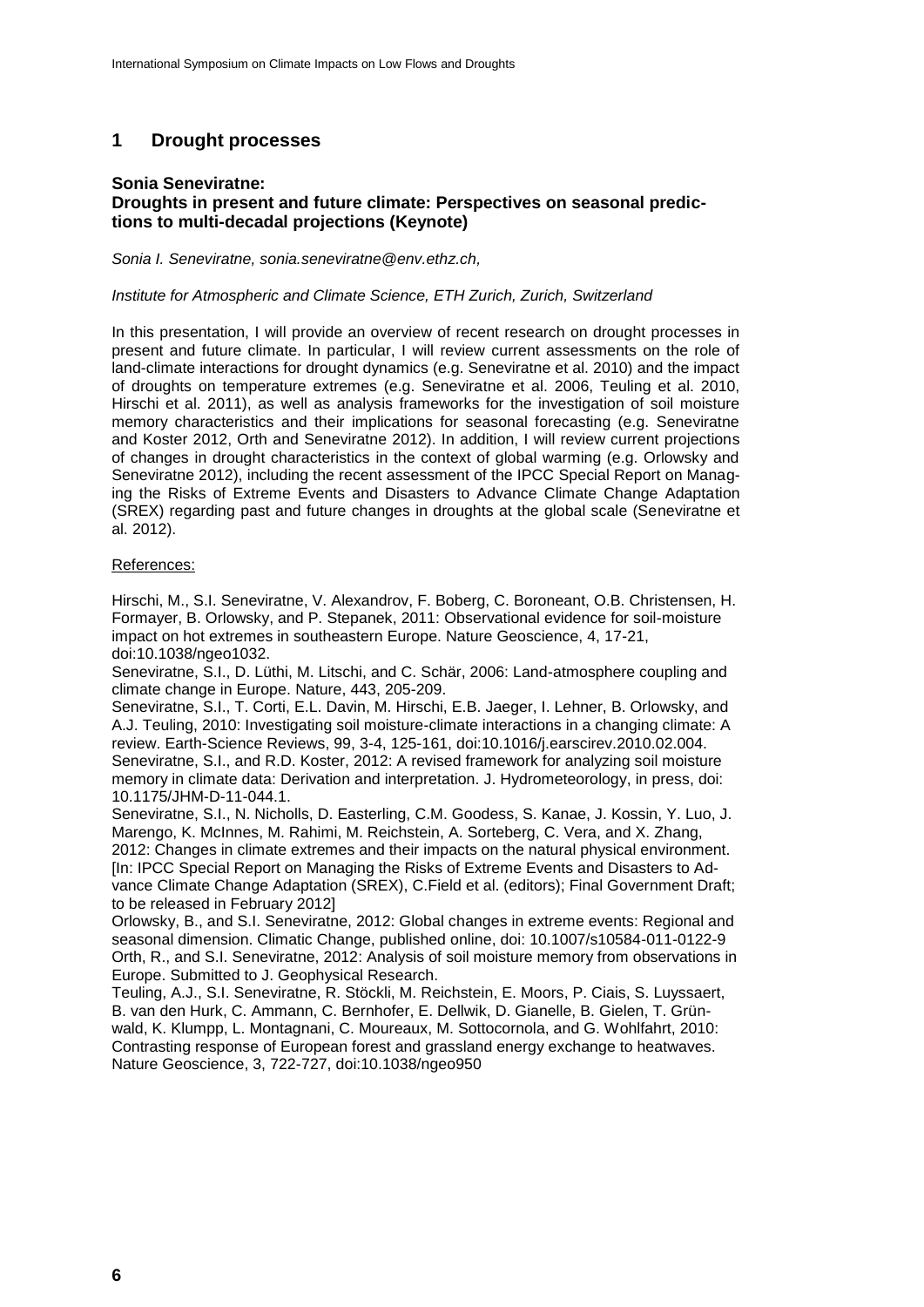## **Christian Reszler: Low flow characteristics - the influence of geological conditions**

*Christian Reszler, christian.reszler@joanneum.at Walter Poltnig, walter.poltnig@joanneum.at Till Harum, till.harum@joanneum.at Peter Reichl, peter.reichl@joanneum.at*

#### *Institute for Water, Energy and Sustainability, Department Water Resources Management, Joanneum Research, Graz, Austria*

In this study the influence of geological conditions on the low flow characteristics as an example of regional case studies in southern Austria is assessed. For this purpose, discharge dynamics of springs and stream gauges are analysed that are located in regions with climatologically comparable conditions. Thus, the influence of the climatic boundary conditions is reduced and the differences in the discharge dynamics can be explained by the predominant geological (and morphological) conditions. The interpretation of the geology/storage relation, i.e. amount of stored water and recession characteristics, is illustrated by different hydrogeological examples, e.g. karst and fissured/porous aquifer zones in the Karawanken and Sattnitz massif, weathered schist and gneiss zones at the Koralpe or the tertiary region with predominating less permeable loamy sands and silts in Eastern Styria. In a next step, geologically homogeneous units were defined assisting in regionalising flow depletion characteristics. In this context, certain springs can be selected as an indicator of possible critical low flow conditions in a region. The study also illustrates the benefit of the geological analyses for hydrological modelling. In most of the regions a distributed hydrological model is set up, where the groundwater system is represented by a system of linear reservoirs. Runoff generation and water balance is calibrated on spring and runoff data, focusing on baseflow and low flow periods. The hydrogeological information assists in identification and interpretation of the necessary parameter values for the time constants and exchange rates, as well as enables the detection of differences between the orographic and hydrographic recharge areas. The models are used as tools for simulating scenarios with different climatic conditions to analyse the impact of a possible climate change on groundwater flow. However, by understanding the geological and hydrogeological system and the corresponding groundwater flow mechanisms, the vulnerability of a particular area on severe low flow conditions is also assessed in a rather qualitative way. In this context, the presented procedure also points out the importance of the combination of different disciplines for understanding the hydraulic dynamics and setting up a realistic hydrological model leading to more reliable low flow simulations or forecasts in an investigated area.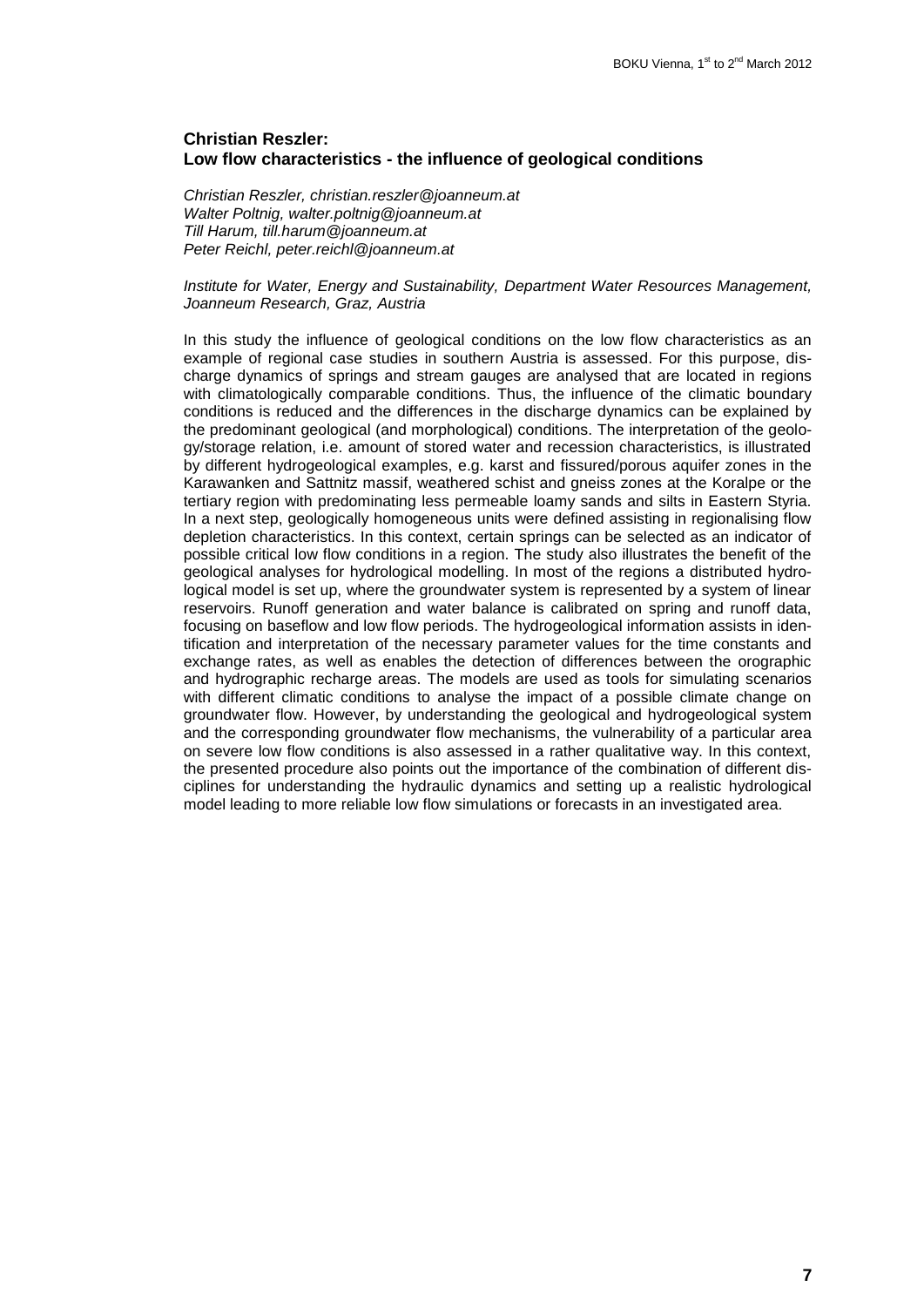## **Adriaan Teuling: The role of evapotranspiration and runoff in the development of recent droughts in Central Europe**

*Adriaan J. Teuling<sup>1</sup> , ryan.teuling@wur.nl Sonia I. Seneviratne<sup>2</sup> , sonia.seneviratne@env.ethz.ch Irene Lehner<sup>2</sup> , irene.lehner@env.ethz.ch Christian Bernhofer<sup>3</sup> , christian.bernhofer@tu-dresden.de Anne van Loon<sup>1</sup> , Wageningen University, anne.vanloon@wur.nl*

*<sup>1</sup> Wageningen University, Wageningen, The Netherlands*

*2 ETH Zurich, Zurich, Switzerland*

*3 TU Dresden, Dresden, Germany*

Traditionally, droughts are often seen as periods with below-average rainfall. However, when drought is viewed as the below-average availability of subsurface storage instead, it becomes clear that drought evolution is not only controlled by the reduced input of rainfall into the land surface system, but also (as dictated by the subsurface water budget) by the way the drought conditions themselves alter the outgoing hydrological fluxes, in particular evapotranspiration and runoff. The way in which these fluxes respond to drought is not straightforward to predict, and depends on many factors such as soil moisture, land use, and subsurface conditions.

In this study we investigate how the different components of the land surface water budget have contributed to recent droughts in Central Europe. Given the difficulties to predict these fluxes, we focus on observational records instead. The natural unit for such analysis is the (small) catchment scale, at which topography-driven flow convergence facilitates the monitoring of runoff. Here we study the drought development over three catchments in Belgium, Germany and Switzerland, for which concomitant and long-term (decadal) records of precipitation, actual evapotranspiration (by means of eddy covariance or lysimeter) and runoff are available.

Our analysis suggests that runoff and evapotranspiration dynamics have a much larger role in drought evolution than previously thought. In particular, an inverse relation is found between monthly precipitation and evapotranspiration, with evapotranspiration increasing on average with 10% of the precipitation decrease. Whereas evapotranspiration acts to amplify drought with anomalies of up to 1 mm/d, runoff limits the magnitude of drought by reducing at a rate similar to the precipitation anomalies. In addition, we find that GRACE satellite estimates of storage anomaly dynamics can be reproduced based on the catchment water balance, but only when taking into account the positive evapotranspiration anomalies.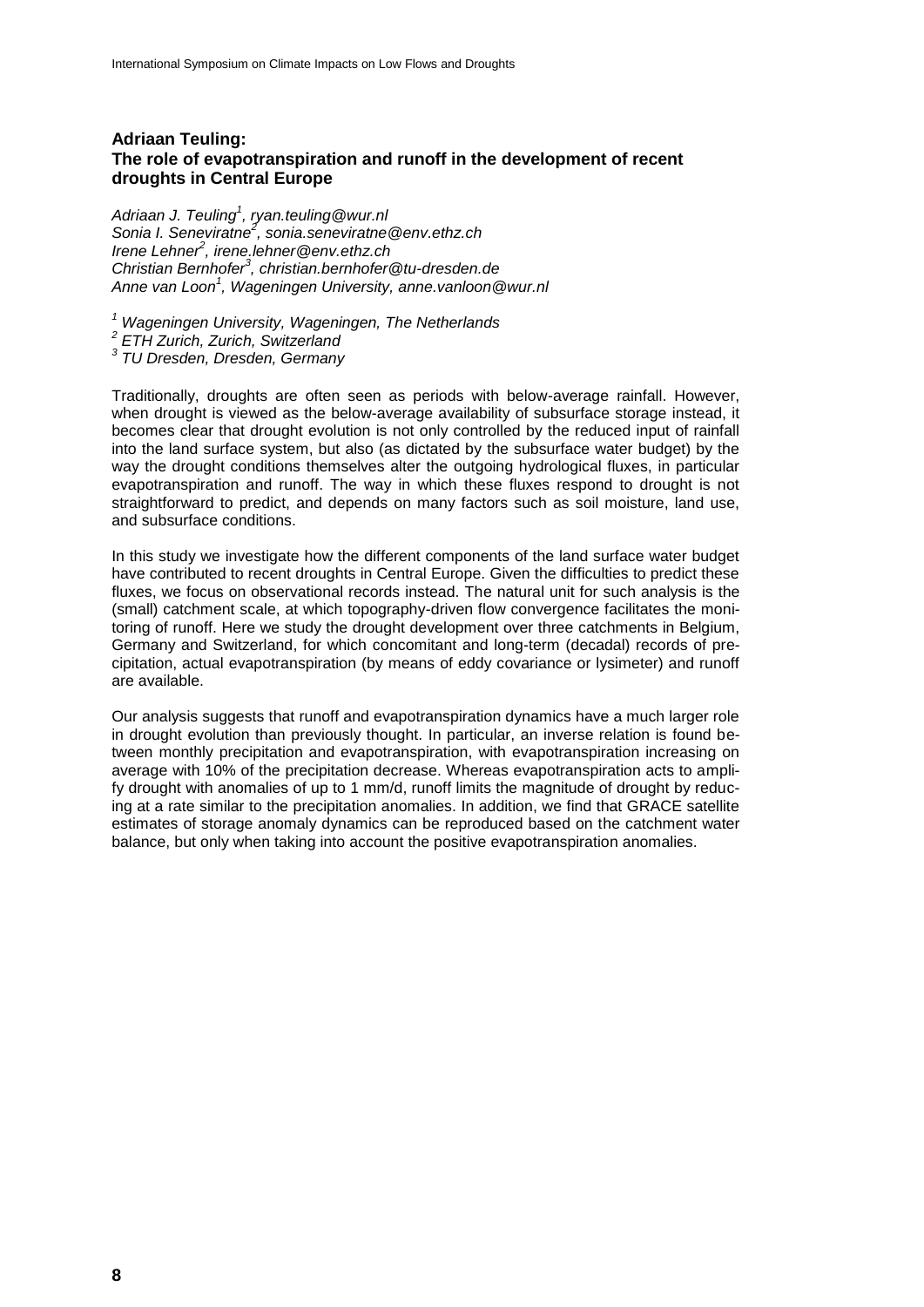## **Björn THOMAS: Which catchment properties determine runoff behaviour in small catchments?**

*Björn Thomas, Bjoern.Thomas@zalf.de Gunnar Lischeid Jörg Steidl Ralf Dannowski*

#### *Leibniz Centre for Agricultural Landscape Research (ZALF) Müncheberg Institute of Landscape Hydrology, Müncheberg, Germany*

The complexity of Pleistocene landscape and various anthropogenic influences complicate the classification of runoff characteristics of small catchments in northeast Germany. Such a classification would be of use for scientists and water managers in order to estimate the catchments' vulnerability regarding floods and low flows, transfer results to ungauged catchments as well as planning of measures to adapt to climate change. The objective of our study is the use of dimensional reduction technique solely on discharge time series in order to classify runoff behaviour of small catchments (< 500 km<sup>2</sup>) of Brandenburg, Germany.

The study is based on data of daily discharge at 37 gauges from 1991 to 2006. Data was provided by the State Office of Environment, Health and Consumer Protection of the Federal State of Brandenburg. Principal Component Analysis was applied to reduce dimensionality to as few principal components as possible explaining still most of the variance in the data. Additionally, meteorological data and catchment properties derived from hydrogeologic, soil and land use maps were included to better understand the results and to check hypotheses about underlying processes and driving forces.

The first six components exhibited an eigenvalue exceeding one and explained 72% of the total variance. Analysis of the loadings and comparison with meteorological and catchment properties allowed assigning runoff generating processes to the principal components. The first principal component represented the mean runoff behaviour of the time series from all catchments. Further components could be related to precipitation patterns that exhibited a northwest-southeast and southwest-northeast gradient, short term damping according to thickness of the unsaturated zone, long term damping visible in the annual behaviour of discharge and specific behaviour or measurement errors at single gauges. Despite our hypothesis that soil, groundwater and land use properties are crucial to understand discharge patterns at small catchments the results show that precipitation patterns explain most of the variance in our data set. Our method was suited to extract common patterns in catchments and related them to low flow statistics. Further, we used this classification to estimate catchments' vulnerability to extremes, especially low flows, and formulate key concerns for water managers.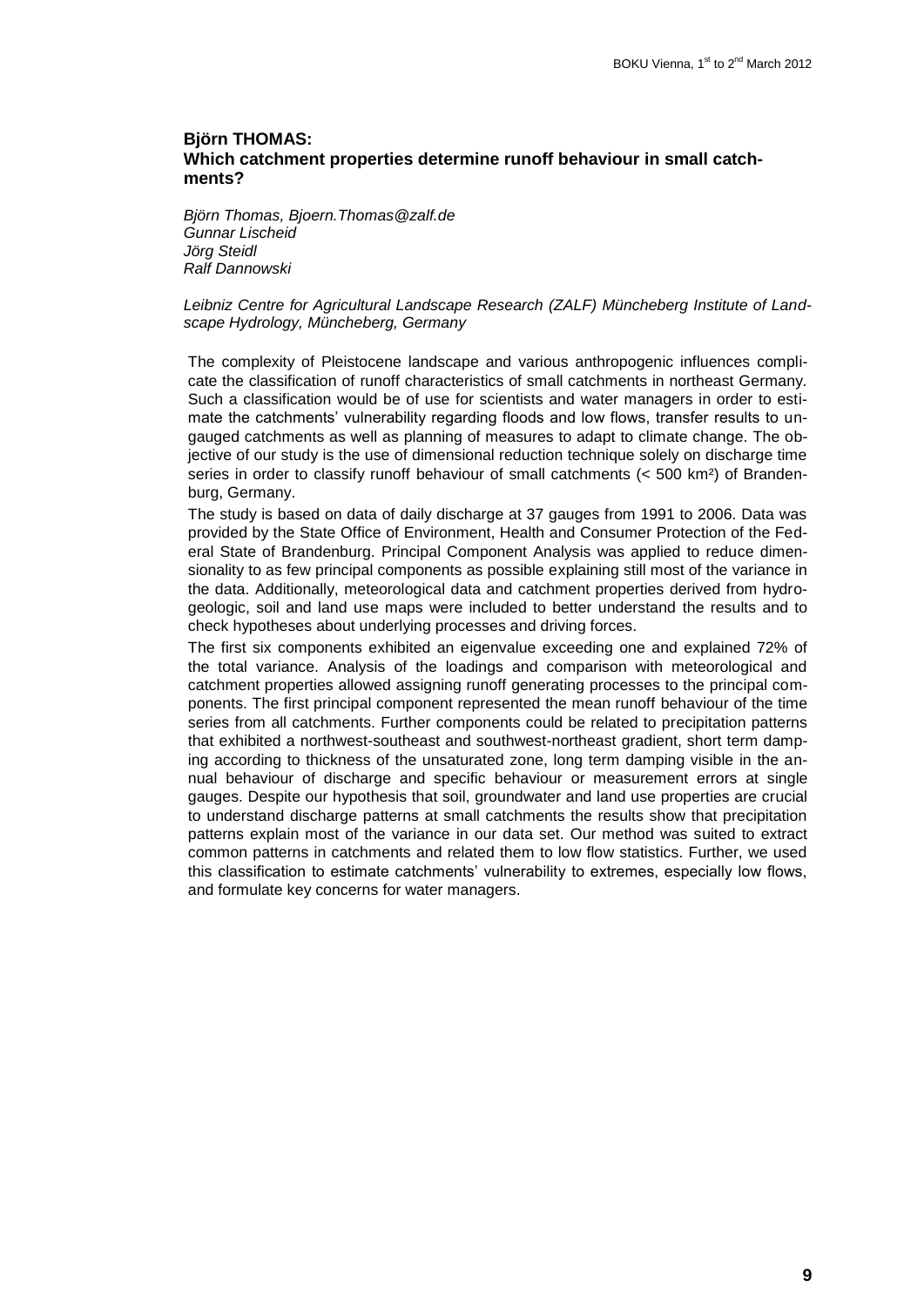## **2 Trends and patterns of droughts**

## **Lena M. Tallaksen: Drought and Low Flow in Europe: Observations and Multi-model simulations (Keynote)**

*Lena M. Tallaksen<sup>1</sup> , lena.tallaksen@geo.uio.no Kerstin Stahl<sup>2</sup> , kerstin.stahl@hydrology.uni-freiburg.de Lukas Gudmundsson<sup>1</sup> , lukas.gudmundsson@geo.uio.no*

*<sup>1</sup>Department of Geosciences, University of Oslo, Oslo, Norway <sup>2</sup>Alber-Ludwigs-University of Freiburg, Freiburg, Germany*

Observations suggest that drought in Europe has occurred more frequently in the latter part of the 20th century, however the scientific understanding of the driving forces behind largescale droughts is incomplete. Climate change projections for Europe further indicate that drought is likely to become more frequent and more severe due to warmer northern winters and a warmer and drier Mediterranean region.

The EU-funded WATCH project (2007-2011) aimed to advance our knowledge on the impact of global change on water resources. The project brought together the hydrological and climate communities to analyse, quantify and predict the components of the current and future global water cycle, and hydrological extremes in particular. In this presentation focus is on hydrological drought on the European scale based on both observed and simulated time series. Observations stem from a newly assembled dataset of near-natural daily streamflow records, consisting of more than 400 stations (1962-2004). In a major interdisciplinary effort the simulation results of eight large-scale hydrological models were compared with respect to their ability to reproduce the hydrological regime, extremes and observed trends in streamflow. All models were run using the WATCH Forcing Data on a halfdegree resolution.

Evidence from the observed dataset revealed a regional coherent picture of annual streamflow trends, with negative trends in Southern and Eastern Europe, and generally positive trends elsewhere (especially in northern latitudes). Low flow has decreased in most regions with a summer minimum, whereas positive trends were found in the winter months in most catchments. A marked shift towards negative trends was observed in April, gradually spreading across Europe to reach a maximum extent in August. In general, the large regional scale patterns of change agree with the hydrological responses as projected by climate models. Regional patterns of trends in annual runoff were also well reproduced by the large-scale models, however, seasonal trends and trends in extremes were less well represented and differed substantially among the models. Negative trends, which dominate in the summer months, were generally less reliable modelled, suggesting that the models do not satisfactory represent catchment storage and release important for the generation of low flow that is a state of the contract of the contract of the contract of the contract of the contract of the

A benchmark framework was introduced to allow comparison across different catchments, large-scale models and runoff indices. The model performance differed significantly between models and hydrological regime. Overall, high flows were better captured than low flows, indicating that models perform better under wet conditions, although less so in snow dominated regimes. The large spread in model performance was contrasted by the overall good performance of the ensemble mean. The model were also evaluated in their ability to capture the spatial characteristics of large-scale droughts and a consistent behaviour among the models in their ability to capture annual indices, such as the mean drought area, was found. However, considerable differences were revealed for event characteristics with some models producing about twice as many events as observed. This can likely be related to the conceptualization of hydrological processes such as the depletion and replenishment of catchment stores.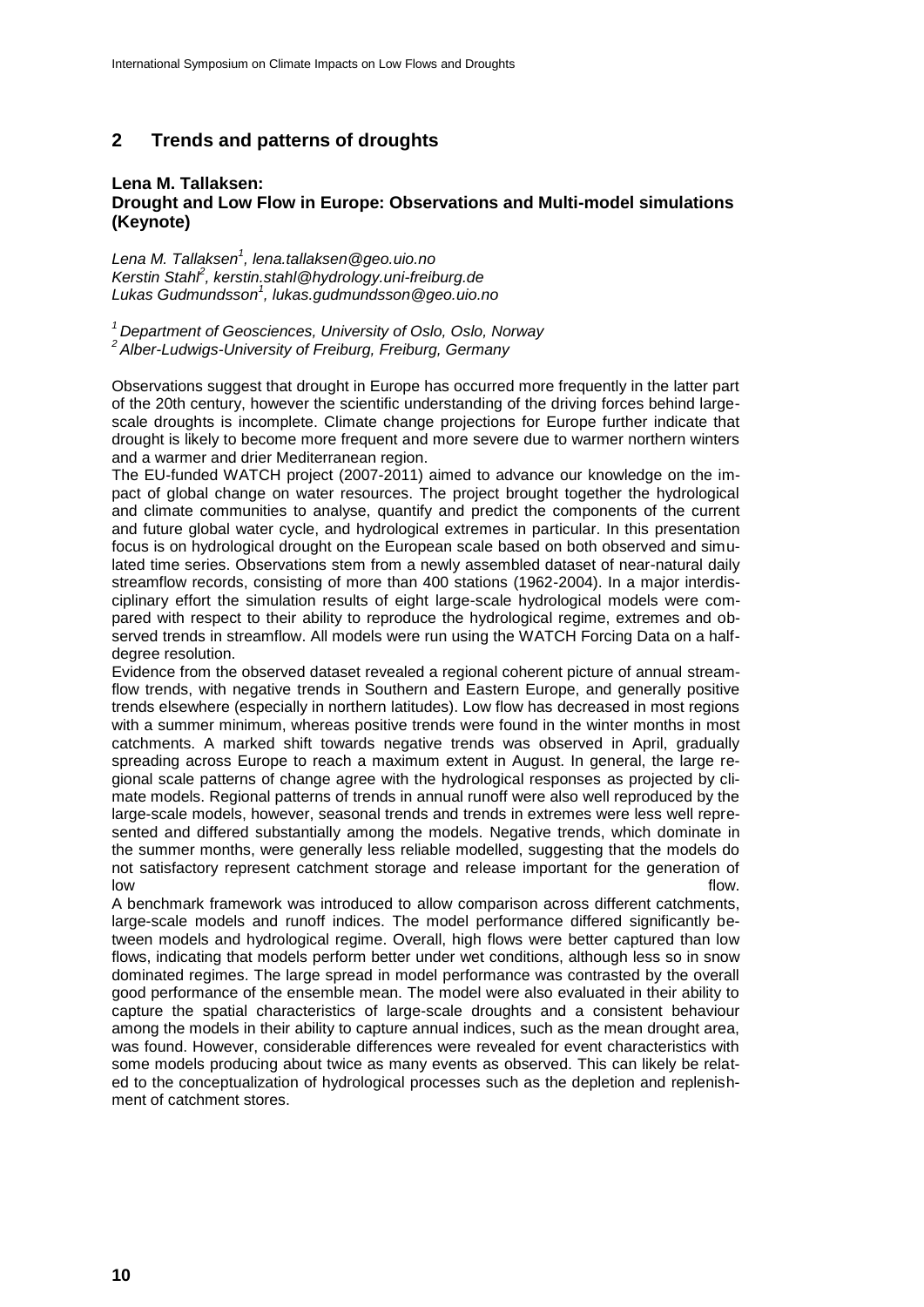## **Jamie Hannaford: European hydrological drought patterns: simulations by Global Hydrological Models and future projections**

*Christel Prodrome, chrp@ceh.ac.uk Jamie Hannaford, jaha@ceh.ac.uk Jennifer Williamson, jenniferwilliamson83@gmail.com Simon Parry, spar@ceh.ac.uk*

#### *Centre for Ecology and Hydrology, Oxfordshire, United Kingdom*

Droughts are extreme climatic and hydrological episodes, which typically develop slowly, over large areas (several hundreds of square kilometres). They are characterised by prolonged water deficit; when considering hydrological drought, this deficit refers to river flow. Often, the duration and the spatial extent of water deficits are the two most important measures used to define a drought as an exceptional event.

The Regional Deficit Index (RDI) is a time series that measures the proportion of a region where a river flow deficit occurs – as a proxy for the spatial extent of a drought event. From a set of about 500 river basins, twenty three European regions were defined according to the timing of their water deficit which, for any one region, is used to generate a daily Regional Deficit Index for 1961 to 2004. The totality of the twenty three RDI series forms the European Drought Catalogue.

Using the same method, seven gridded global models (GHMs– both hydrological and land surface) from the Water-MIP and the EU-WATCH projects, run with the WATCH Forcing Data (WFD), were analysed; daily RDI series from the twenty three regions were derived from modelled total runoff estimates. The ability of GHMs to reproduce drought events across Europe was assessed by comparing the European Drought Catalogue benchmark RDI time series and the GHM-RDI time series. Results showed mixed ability of GHMs to reproduce droughts in different European regions, with some models tending to simulate long, spatially consistent events (e.g. JULES, HTESSEL) while others generate very short droughts (e.g. MPI-HM, H08).

Total runoff simulated by the same GHMs driven by three Global Climate Model GCM projections were used to derive transient GHM-RDI series for the period 1961-2100 for each GCM-GHM combination. GHM-RDI for the control period (1961-2000) shows that uncertainty in drought simulation due to the GHM is large, and for some regions as large as that due to GCMs. However, most GCM/GHM combinations are able to reproduce similar drought characteristics to those obtained when the GHMs are driven by WFD. The models were run into the future, to generate RDI time series extending to 2100, to allow changes in drought characteristics to be quantified and compared between the various GHM/GCM combinations. In the future, signal of change and strength of changes in drought characteristics vary regionally, and the consistency of signal for all GCM/GHM depends on the region of interest.

The results show that the uncertainty from GHM in the quantification of the impact of climate change on drought is as large as that due to GCM projections for most parts of Europe. It is therefore recommended that climate change impact studies on hydrology consider several hydrological models as well as several climate models.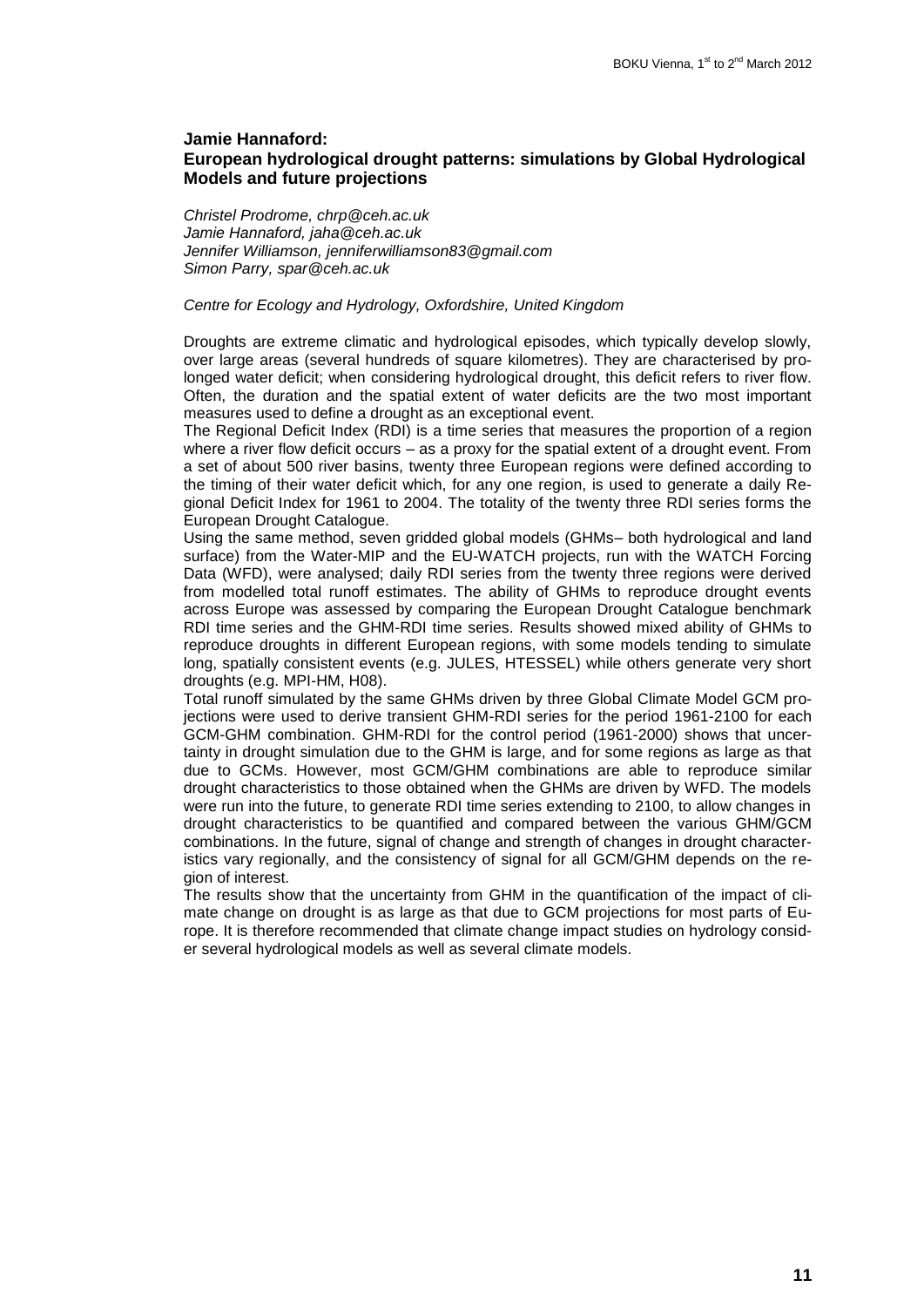## **Jorge Lorenzo-Lacruz: Regional assesment of streamflow response to drought at different time scales in the Iberian Peninsula**

*J. Lorenzo-Lacruz¹, jlorenzo@ipe.csic.es* S.M. Vicente-Serrano<sup>1</sup> *J.C. González-Hidalgo* J.I. López-Moreno<sup>1</sup> *N. Cortesi²*

*¹ Instituto Pirenaico de Ecología, CSIC (Spanish Research Council), Zaragoza, Spain ² Universidad de Zaragoza, Spain.*

This work analyses the response of hydrological variability to precedent climatic conditions at different accumulated time-scales (1 to 48 months) in 187 streamflow series distributed across the Iberian Peninsula. The Standardized Precipitation Index (SPI) was used to summarize the climatic conditions related to precipitation of each drainage basin and it was correlated with a Standardized Streamflow Index (SSI) by means of the Pearson R correlation index. Based on the obtained correlations at each time scale (1-48 months) in all gauging stations, we performed a Principal Component Analysis in S mode to extract the general patterns of the delayed response of the hydrological systems to climatic drought throughout the Iberian Peninsula. This methodology was applied to the gauging stations classified into 3 groups according to the degree of water regulation: non-regulated rivers, rivers impounded bv dams during the study period (1945-2005) and rivers regulated before the beginning of the data series.

Results for the non-regulated rivers showed two main patters of response to climatic droughts: basins distributed across the study area with high correlations at short timescales, from 1 to 3 months (67% of the variance), and those with the strongest relationship at longer time- scales, 12 months (20% of the variance), located in specific permeable catchments.

The analysis classified the basins regulated during the study period into three main patterns: a first group of basins (32% of the variance) which did not experienced a significant change in the response after the damming. A second group (31% of the variance) composed by basins where water regulation have modified the short response of the basins, 2 to 4 months, and delayed it to longer time-scales, 11 to 24 months. The third pattern (19% of the variance) summarized the basins where the response have changed from high correlations at long time-scales (20 to 24 months) to more smoothed but sustained response along all time scales.

Finally, the basins regulated before 1945 showed two main patterns which are very similar to those of the non-regulated rivers: A group of basins (70% of the variance) with shortresponses located in the central and northern part of the study area and other group (21% of the variance) which showed a delayed response at medium time-scales (10 to 12 months).

The implications of the impact of water management are diverse. In concrete catchments regulation was useful to smooth the dependence of streamflow on climate droughts, which seems like an appropriate and successful management strategie. However, in other basins water management caused the enhancement of the response and its sustainment over medium and long time scales, threatening the consumptive uses established within them.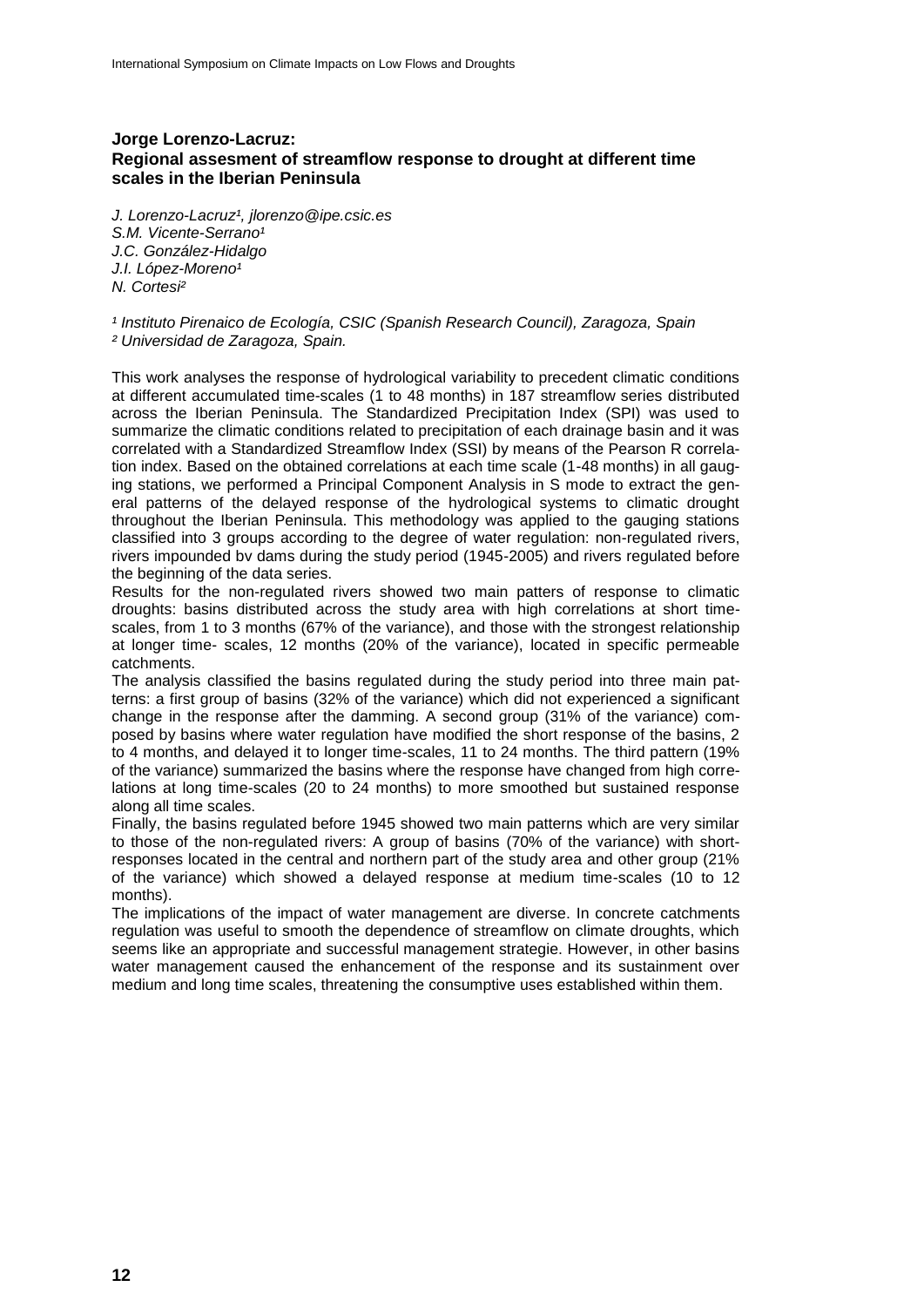## **Vesselin Alexandrov: Droughts in Bulgaria and SE Europe - changes and management**

*Vesselin ALEXANDROV, Vesselin.Alexandrov@meteo.bg Stanislava RADEVA, Stanislava.Radeva@meteo.bg*

## *National Institute of Meteorology and Hydrology , Bulgaria*

During the last decades an increase of the number of extreme natural events has been observed all over the world. Drought should be considered as an extreme event. It is related to a decrease of precipitation frequency both in regions marked as ones with profusion of rains and areas where the scarce of precipitation is assumed as normal conditions. Historical soil, meteorological, agrometeorlogical, and hydrological data provide us with information for a large number of dry periods observed over South-eastern Europe during the 20th century. Drought is a natural part of the climatic cycle of the Balkan Peninsula. But the processes getting deeper in any new coming dry periods should be considered as warning signals.

The Drought Management Centre for Southeastern Europe (DMCSEE) joins the efforts of scientists for regional drought monitoring, assessment and risk management. DMCSEE coordinate development and application of drought risk management tools and policies with the goal of improving preparedness and reducing drought impact. Using common methodology in drought analysis and impact assessment the project obtains regionally comparable results enabling better overview of drought situation for sectors economically dependant on water availability, such as agriculture, energy and tourism. Quality assessments of drought occurrence risk and possible drought impacts provided by DMCSEE and disseminated to decisions makers and general public allows effective and timely decisions to reduce drought related damages.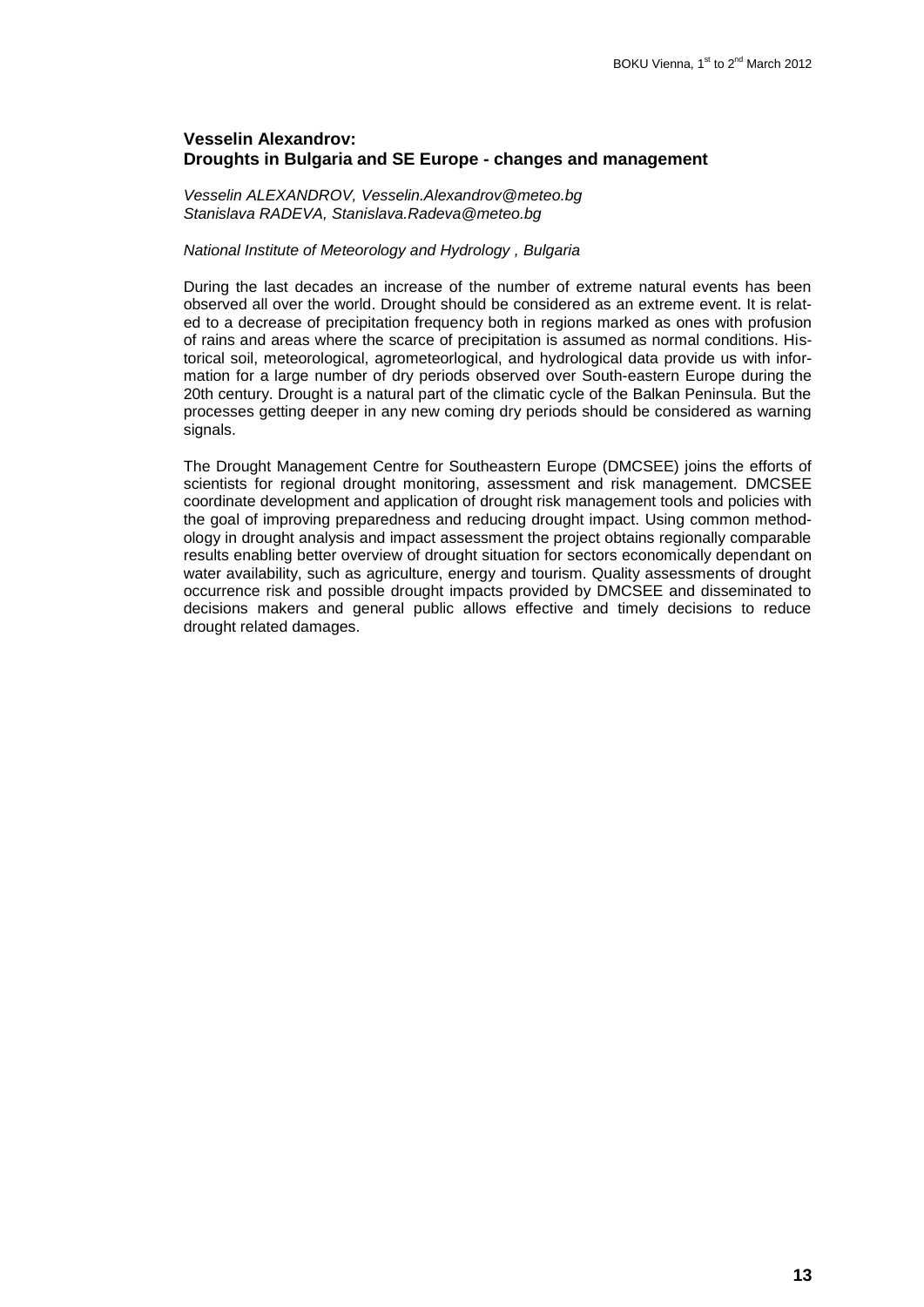## **Reconstruction of historic droughts**

## **Emmanuel Garnier: The historic approach of the droughts and its perspectives for the research***(Keynote)*

*Garnier Emmanuel, egarnier.cea-cnrs@orange.fr*

#### *Universitaire de France, Universities of Caen and Cambridge, United Kingdom*

The droughts are a factor of historic durability and because of their impacts on societies, they left multiple milestones in the archives of the last 500 years. For the record, it is necessary to remind that the general term of 'drought' recovers different notions. In its most frequent meaning of a word, it is synonymic of pluviometric deficit and extreme climate event.

In this perspective, and for lack of being able to take into account the criterion of its deviation with regard to the mean or normal values of the pluviometry, non-existent before the beginning of the 19th century, the historian uses the other present quantitative elements in sources as duration, period of occurrence, the geographical extension of the phenomenon and finally his effects on societies.

Before the middle of the 19th century, the historian has to open at most the corpus of sources. Marginal and hidden at random some documentation, it requires to neglect no type of archives if we want to hope to reconstruct long and relatively reliable chronologies. Diaries drafted by private persons, the municipal chronicles are particularly useful. Besides the private, economic and political events, they are often very sensitive to the extreme events which engender a disaster. The catholic church is faithful ally of the historian to study the droughts. Thanks to the religious processions, the historian has relatively homogeneous series on the archival and historic plans. These religious ceremonies allow the reconstruction of historic series included generally between 1500 and 1800. There where the wars spared cities, the historian has very precious municipal archives. Deliberations and municipal accounts constitute an inexhaustible deposit of climatic data. Unlike the data of temperatures which appear around 1700s, it is necessary to wait for the beginning of the 19th century to have instrumental data on the pluviometry or the water flows. They result from the creation of scientific societies as the Royal Academy of the sciences of Paris or the Societas meteorologica palatina of Mannheim in Germany.

For lack of having reliable instrumental data before 1800, the contents of archives offer two methodological solutions to estimate these natural events for which we arrange only textual descriptions. The first solution is to use all the chronological mentions of a drought appearing in archives. Thereof, the drought of the historian indicates rather a very dry and long episode with very important economic and human impacts to appear in the archives of the men. Other methodological choice which can complete the evaluation by duration consists in creating an indexed scale of severity directly built according to the descriptive contents of the drought. The geographical comparison also shows that periods of unusually dry and warm affected to the whole of Europe, particularly in the second half of the 16th century to early 18th century and finally since the 1960s.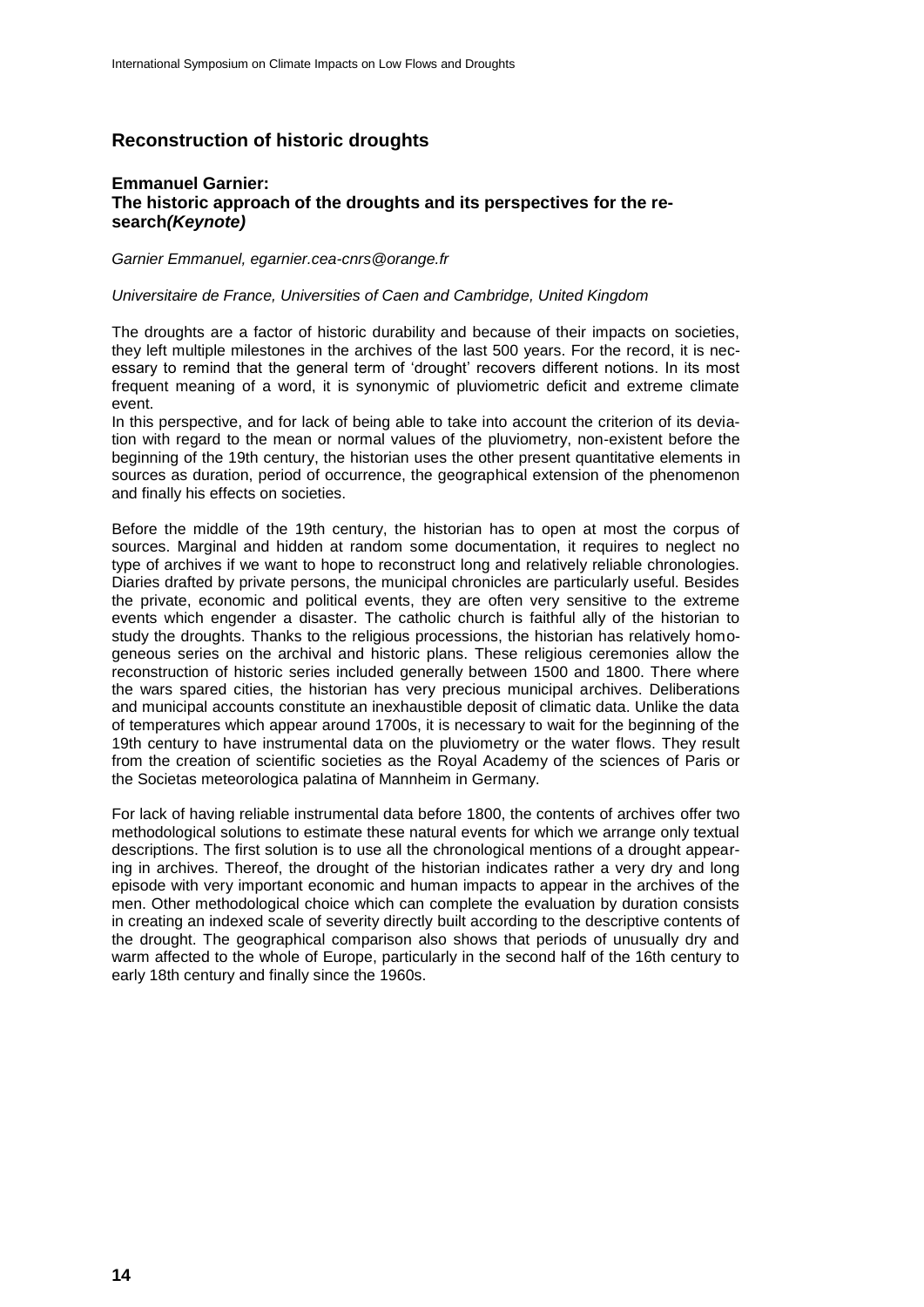## **Neil Macdonald: A millennial scale drought history for NW England**

*Neil Macdonald, Neil.Macdonald@liverpool.ac.uk Richard Chiverrell, rchiv@liverpool.ac.uk Beverley Todd, toddb@liverpool.ac.uk Hind Al-Musfir, hindm@liverpool.ac.uk*

## *School of Environmental Sciences, University of Liverpool, Liverpool, United Kingdom*

Drought is one of the major natural hazards experienced worldwide; they are complex with both causes and multifaceted impacts poorly understood. Few studies of drought events from a long-term perspective have been undertaken in the UK. This presents problems in determining important drought characteristics such as duration, frequency and severity. In order to undertake robust drought analyses reliable long-term data are required. Historical records have long been recognised as valuable data sources within historical climatology; however, the application of historical records in drought analysis is in its infancy, with few historical studies considering drought. This paper presents a reconstruction of drought events for NW England, from around AD 1000 to 2009, drawing upon instrumental, historical and sedimentary records. The drought record is extended to a millennial timescale by coupling the long, continuous instrumental meteorological records available for this area since the late 18th century, with descriptive historical accounts of droughts (since c.AD 1600) and a sedimentary peat sequences from an ombrotrophic mire (Butterburn Flow), with water table variation history inferred from sub-fossil testate amoebae. The high resolution testate amoebae analysis is presented at 3mm sampling resolution, providing near annual (1-5 year) values. Calibration of the sedimentary sequences to the instrument series over the last c.250 years reveals a detailed millennial drought-dry phase history, with a near basal 14C date (860±19 BP) for the core. The results identify a number of severe droughts - dry phases that have been of longer duration and of greater severity than the 1976 drought, the most memorable drought in living memory in the UK. The results of this work illustrate that current water resource management plans within the UK would struggle to maintain potable water supplies, indicating the need for greater resilience within current water management plans.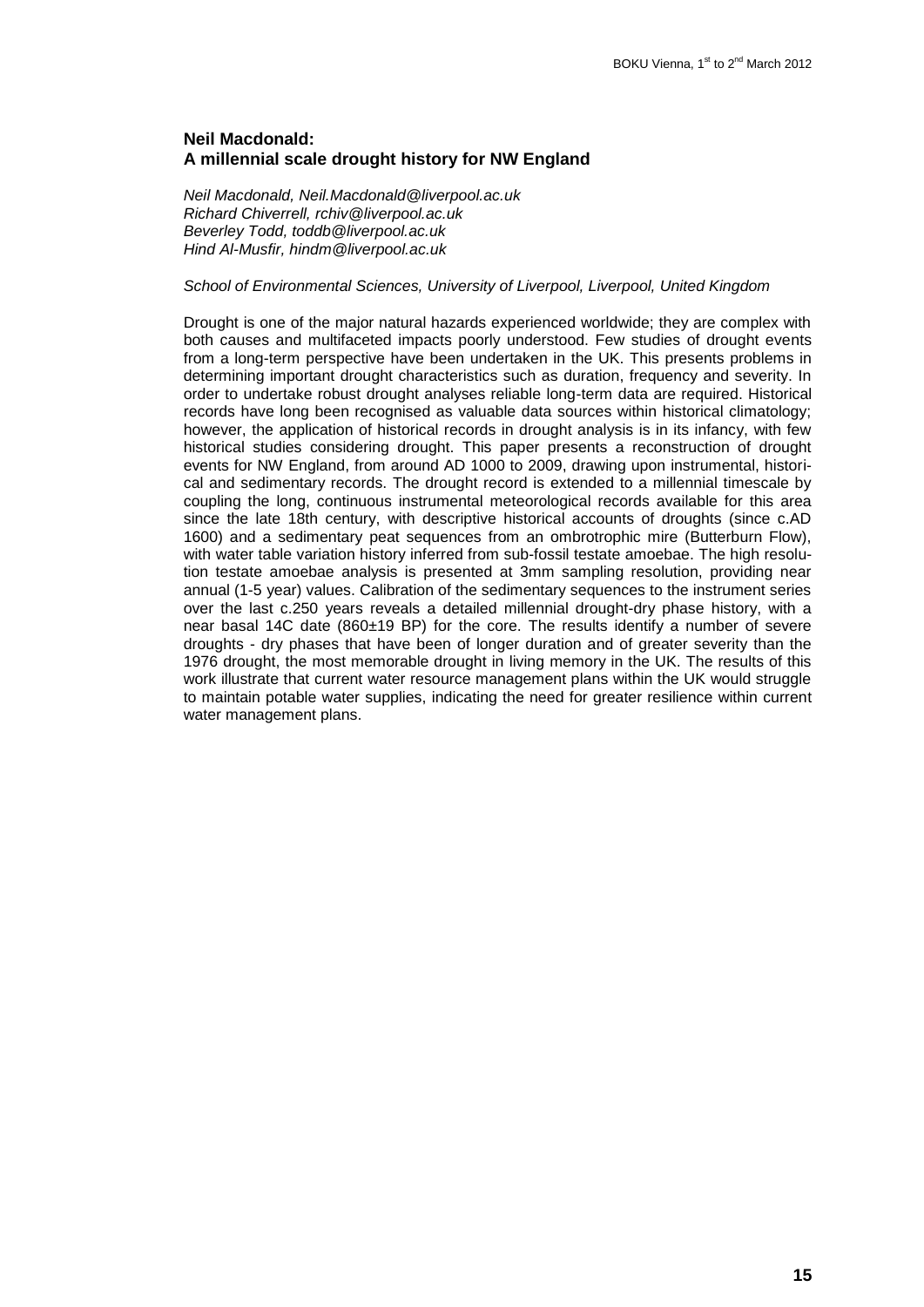## **Sandra Karanitsch-Ackerl: Can tree rings of black pine (Pinus nigra) be used as a proxy for low flow?**

*Sandra Karanitsch-Ackerl, sandra.karanitsch@boku.ac.at Michael Grabner, michael.grabner@boku.ac.at Gregor Laaha, gregor.laaha@boku.ac.at*

#### *University of Natural Resources and Life Sciences Vienna (BOKU), Vienna, Austria*

Annual increments of trees growing in temperate forests of the northern hemisphere have been widely used for climate reconstructions. Most frequently, tree rings of high alpine or high latitude sites serve as a proxy for past summer temperatures. Over the past years, several reconstructions of precipitation from tree rings in Central Europe have been published. Black or Austrian pine (Pinus nigra var. nigra) has proven to be a valuable proxy for precipitation several times already. The field of dendrohydrology – using tree rings as a proxy for hydrological parameters – is less common in Europe, though widespread in the US.

The aim of the present study is to find out, if it is possible to use tree rings of black pine as a proxy for river runoff to reconstruct low flows and drought in dry regions of eastern Austria.

As a first step, chronologies of Black pine from five different sites in northeastern Austria (Staatz, Eichhorn, Strasshof an der Nordbahn, Oberweiden and Markhof) were simply correlated with monthly data of five gauging stations – Niederabsdorf (Zaya), Bad Pirawarth (Weidenbach), Zwingendorf (Pulkau), Obermallebarn (Pulkau) and Hollenstein (Schmida) – data provided by Hydrographic Service Austria.

For every site, data of at least 11 up to 15 trees were used to calculate three chronologies: ring-width index, earlywood-index and latewood index. All chronologies were correlated with monthly mean river runoff and monthly minimum runoff of every gauging station for the time period 1977 to 2008.

Best correlation coefficients were achieved with July mean runoff and latewood chronologies (highest value for latewood chronology Staatz and July mean runoff Zaya:  $r = 0.669$ ). Correlation coefficients with monthly minimum runoff are generally lower.

Not surprisingly, the correlation coefficients decrease with distance between tree site and river and also seem to be dependent on site conditions of the trees. Staatz – a site with extremely shallow immature soil – shows the highest correlation coefficients with all five analysed rivers.

The oldest trees used for this study are more than 150 years old. So they bear the potential to reconstruct summer runoff back to the middle of the 19th century. In the project WALD-WASSER-WEINviertel (SPA03-015) performed within the framework of the research program Sparkling Science, funded by the Austrian Federal Ministry of Science and Research, a pine chronology dating back to 1578 AD consisting of more than 200 trees has been established. This could serve as a tool to gain insight in river runoff of the past.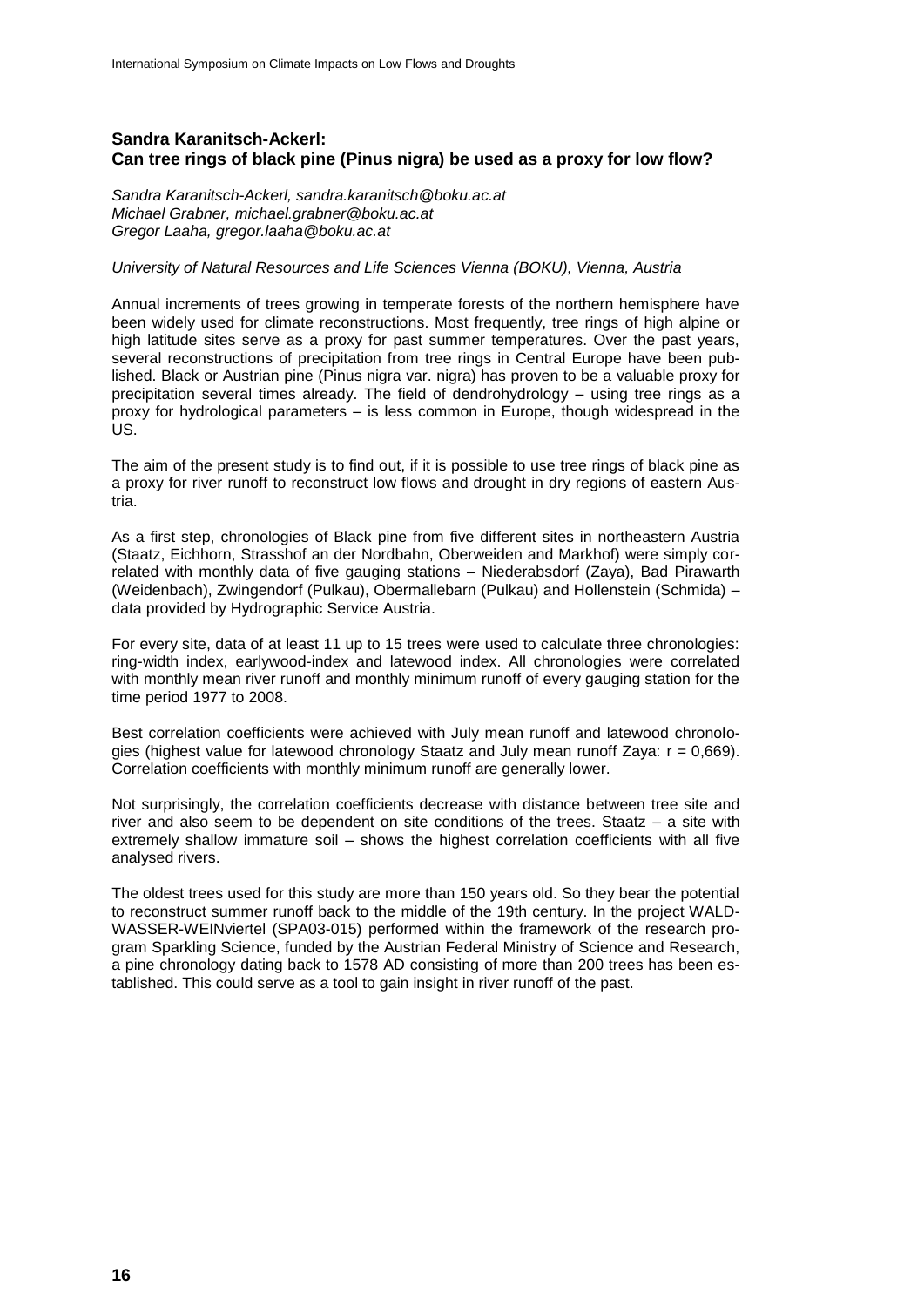## **3 Modelling low flows and droughts**

#### **Benjamin Renard:**

## **Low flows in France and their relationship to large scale climate indices**

*Ignazio Giuntoli<sup>1</sup> , ignazio.giuntoli@irstea.fr Jean-Philippe Vidal<sup>1</sup> , jean-philippe.vidal@irstea.fr Benjamin Renard<sup>1</sup> , benjamin.renard@irstea.fr Antoine Bard<sup>2</sup> , antoinebard@orange.fr*

*1 Irstea, UR HHLY, Hydrology-Hydraulics Research Unit, Lyon, France <sup>2</sup> Coyne-et-Bellier, Gennevilliers Cedex, France* 

This study explores the relationship between low flows in France and large scale climate variability. To this aim, a national low flows reference network of near-natural catchments called R2SE was set up. It consists of 220 French gauging stations suited to the monitoring of low flow evolution in France. Daily streamflow records for the period 1968-2008 were used to detect trends in several drought indices: three severity indices (mean annual flow, annual minimum flow and volume deficit) and three timing indices (drought start, center and end). In addition to testing for trend with respect to time, four climate indices were used as covariates: the North Atlantic Oscillation (NAO), the Atlantic Multidecadal Oscillation (AMO) and the frequency of two Weather Patterns corresponding to circulation types associated to wet (WP2) and dry (WP8) conditions over France. Due to their specific dynamics, NAO and WPs were also analyzed seasonally.

Results first show a consistent increase of drought severity in southern France with respect to time, NAO and AMO. Additionally, significant relationships with WPs are found throughout France, with the exception of the Mediterranean coast. Timing indices appear to be less related to large scale climate indices, whereas some evidence of a negative association with time is found (i.e. an earlier start of the annual low flow period). Seasonal climate indices appear to have stronger links with low flow indices than their annual counterparts. The summer (JJA) NAO shows a strong link with severity indices in the northern half of France. This link is found again for the winter (DJF) WP2. Lastly, significant links are detected between timing indices and seasonal WP8, while these links could not be detected at the annual scale.

In order to assess the robustness of the above relationships, a subset of 28 stations with a longer record period is studied on three different periods: 1948-1988, 1968-2008, and on the whole period 1948-2008. Importantly, trends with respect to time clearly lack robustness: trends of opposite sign are found in the first and second period, and no compelling trends are found in the whole period 1948-2008. Conversely, the relationship between low flow indices and climate indices remain stable across all three time periods.

The above result demonstrates that time cannot be used beyond purely descriptive purposes. In particular, this lack of stability precludes the use of time as a covariate for forecasting purposes: extrapolating a temporal trend in the future could lead to misleading predictions. On the other hand, the stability of the relationships between low flow and climate indices provides confidence that these relationships result from physical mechanisms linking atmospheric circulation and surface hydrology. Moreover, it paves the way for useful seasonal forecasting applications. As an illustration, information about drought severity could be inferred several months ahead from either a forecasted summer NAO or more directly from the WP2 frequency observed during the previous winter.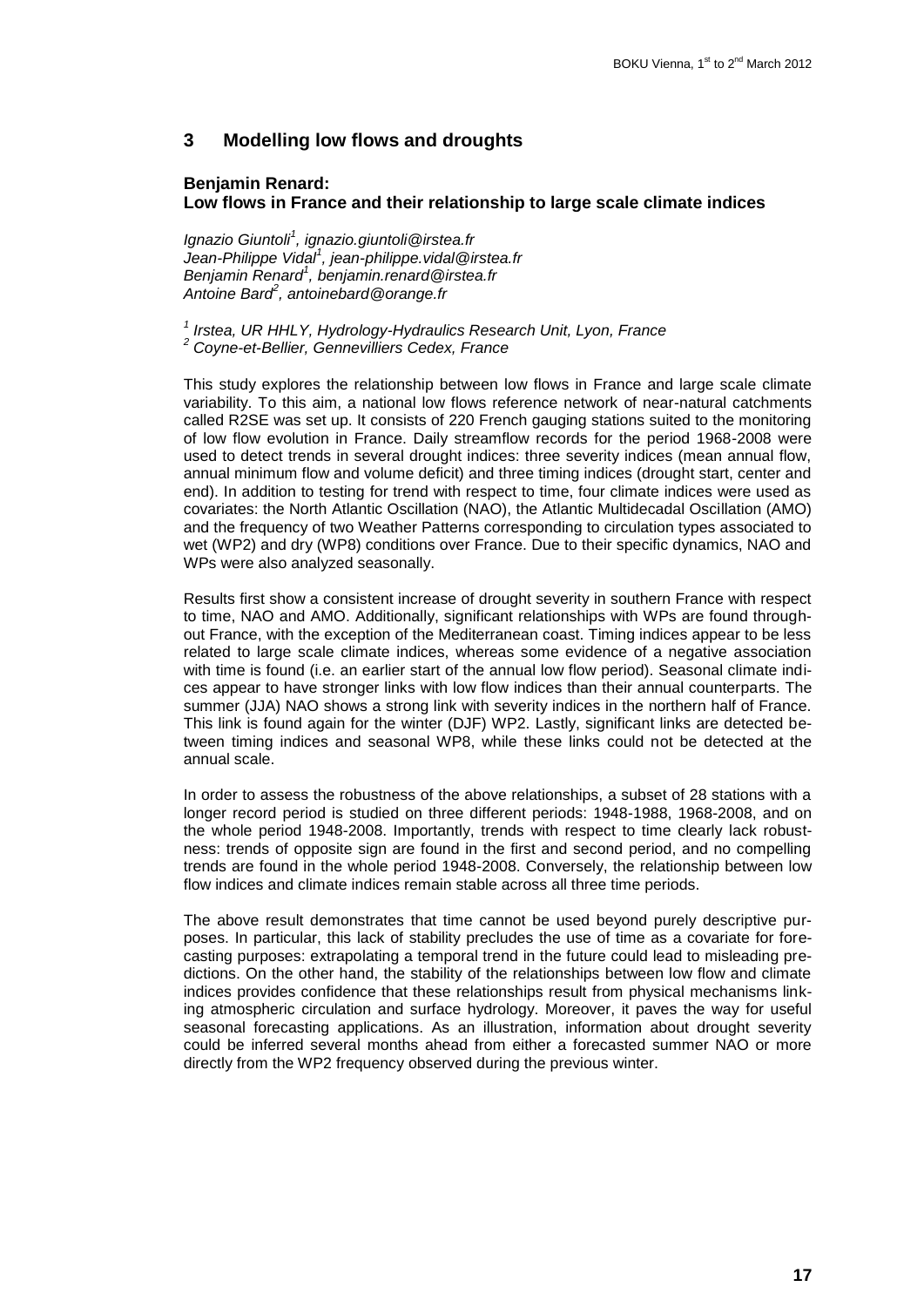## **Wojciech Jakubowski: Estimated distributions of low flow characteristic - some remarks about their instabilities**

*Jakubowski Wojciech, Wojciech.Jakubowski@up.wroc.pl*

#### *Department of Mathematics Wrocław University of Environmental and Life Sciences, Wrocław, Poland*

At some profile consider the low flows obtained by POT method. Each observed low flow can be described by three characteristics: deficit  $-$  D, duration  $-$  T and lowest outflow  $-$  M. The values of triple (D;T;M) depends on threshold level Q\_g – POT method parameter. For perennial rivers the thresholds in the range from Q\_70 to Q\_95 can be considered reasonable – Tallaksen and van Lanen [2004]. However for practical estimation the Q\_g value is set on some chosen values - mainly on Q\_70 or Q\_90. This value is mostly selected because of hydrological (no statistical) point of view. In this article the impact of threshold level on estimated distributions is taken into consideration. To describe statistics of the low flow characteristics the following distributions were tested:

– GEV (Generalized Extreme Value) and GP (Generalized Pareto) for the extremes;

– log-normal at non extreme cases.

The following algorithm is used:

– from the flow duration curve two values  $Q$  90 and  $Q$  55 are selected;

– for each observed flow from the interval  $(Q_90,Q_55)$  the three dimensional low flow sequence is extracted, the Zelenhasic and Salvai [1987] method is applied;

– for each one dimensional sequence of observed characteristic an estimation of above distributions is performed.

As a result for chosen characteristic, distribution and threshold level Q\_g the return level z\_pg associated with return period 1/p is estimated. Furthermore, by the delta method [Coles, 2001] the variance Var(z\_p) is calculated. Consider two threshold levels Q\_g1, Q\_g2 and |Q\_g1-Q\_g2| is close to 0. One would expect that z\_pg2 should belong to 50% confidence interval for z\_pg1 or symmetrically z\_pg1 should belong to 50% confidence interval for z\_pg2.

If these conditions are fulfilled we will say that examined characteristic is stable, otherwise it is instable.

The examples of stability and instability of low flows characteristics for polish and worldwide profiles will be presented.

#### References:

S. Coles. An Introduction to Statistical Modeling of Extreme Values. Springer - Verlag London Limited, 2001.

L. M. Tallaksen and H. A. J. van Lanen, editors. Hydrological Drought - Processes and Estimation Methods for Streamflow and Groundwater. Developments in Water Science, 48. Amsterdam, Elsevier Science B.V., 2004.

E. Zelenhasic and A. Salvai. A method of streamflow drought analysis. Water Resour. Res., 23(1):156–168, 1987.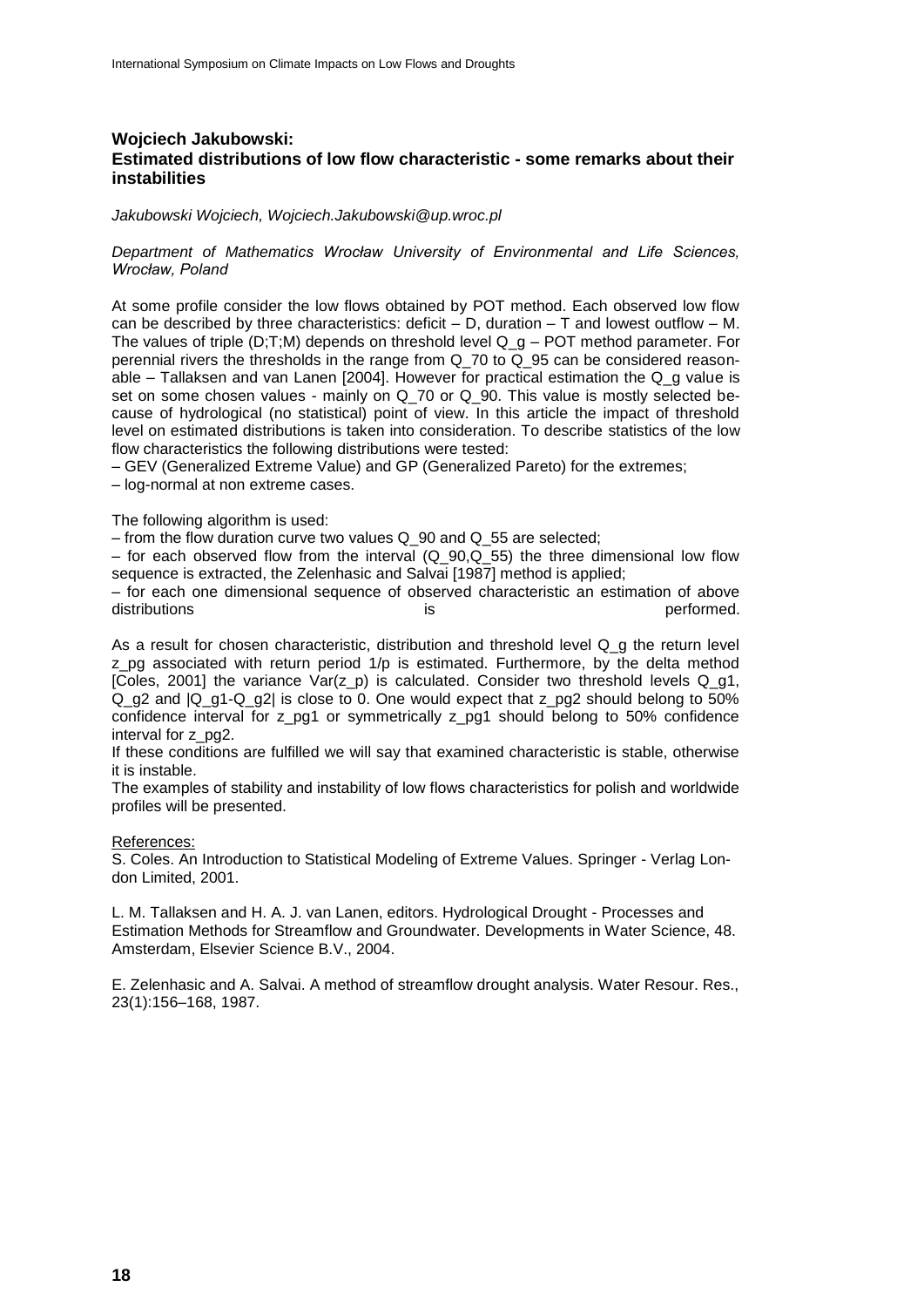## **Maria Staudinger: Persistence of the actual hydrological state in streamflow prediction**

*Maria Staudinger, maria.staudinger@geo.uzh.ch Jan Seibert, jan.seibert@geo.uzh.ch*

## *Department of Geography, University of Zurich, Zurich, Switzerland*

Since the extreme summer of 2003 early warning of droughts and low flows is increasingly recognized as being important also for European countries. Most recently, the year 2011 provided additional examples of drought conditions, which might be expected to be more frequent in the future. So far little has been done regarding drought forecasting in Europe. A fundamental question related to drought forecasting is, how long before a drought actually occurs, can it be predicted. This study is assessing the relative importance of the current hydrological state and weather during the prediction period. 15 Swiss meso-scale catchments were selected and the HBV model was calibrated to each catchment leading to an ensemble of 100 suitable parameter sets per catchment. Each catchment was then studied with a twofold procedure: First, the streamflow was simulated using the hydrological state and the observed preceding weather conditions as starting conditions and weather series from the different years as 'predictions'. Second, the streamflow was simulated using different hydrological starting states corresponding to preceding weather conditions of the different years and only one observed weather series in the 'prediction mode'. By this the influence of persistence of a certain hydrological state on the prediction could be evaluated. Preliminary results indicated that the estimated persistence is varying between different catchments. However, the variation in the estimation of the persistence from using different parameter sets for one catchment is smaller than the variation between several catchments. The preliminary results indicated a range of 50 to 200 days for the persistence of a certain hydrological state in the prediction period.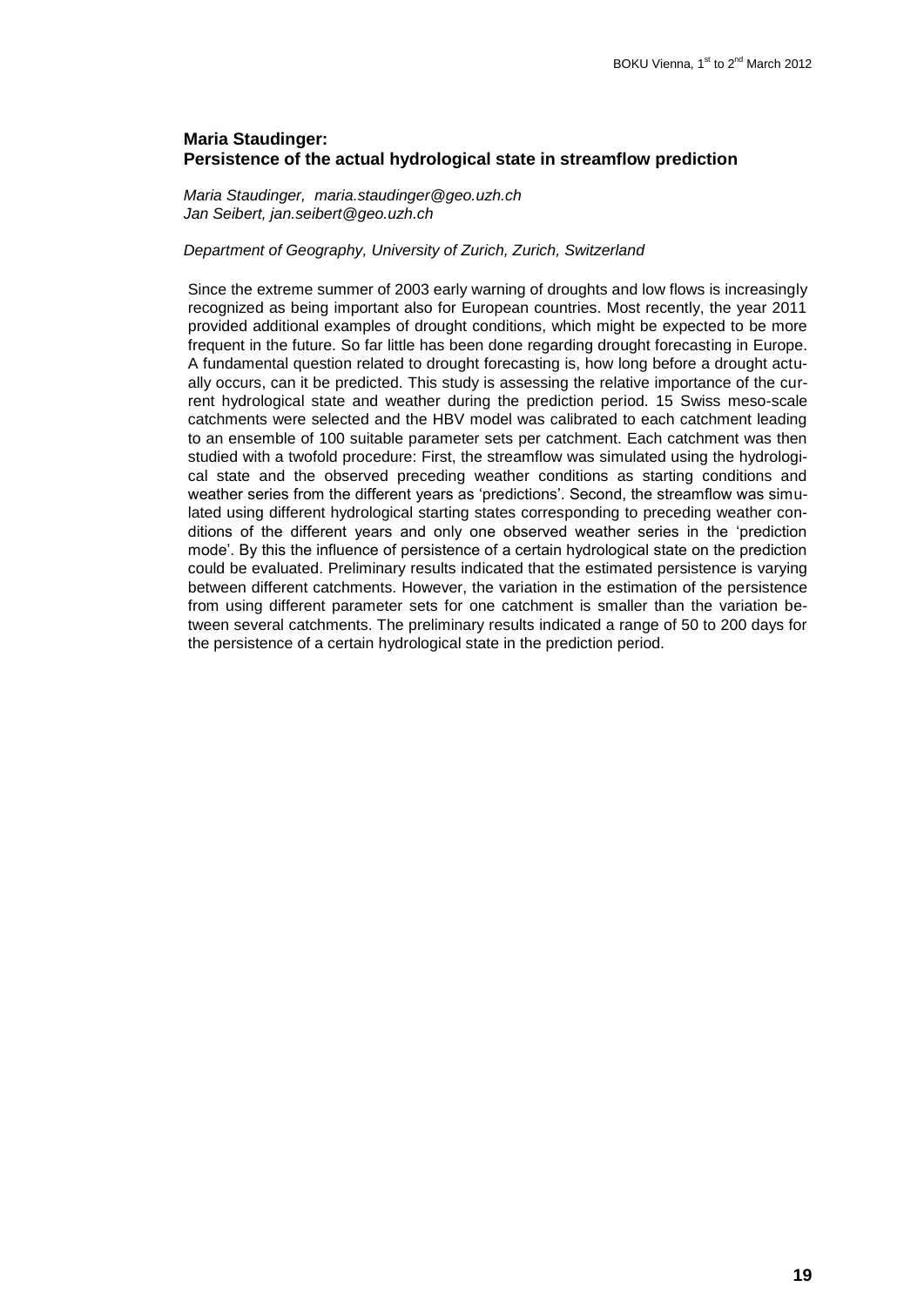## **Gregor Laaha: A synthesis of low flow prediction at ungauged basins – PUB report and beyond** *(Keynote)*

*Gregor Laaha, gregor.laaha@boku.ac.at*

## *Institute Institute of Applied Statistics and Computing, BOKU Vienna*

The prediction of runoff in ungauged basins (PUB) is one of the key challenges of water resources management. A synthesis report is currently being compiled which summarises the state of hydrological predictions for ungauged basins, focussing of various runoff signatures. The chapter on low flows is jointly compiled by members from the EURO-FRIEND-Water Low Flow and Drought Group and experts from the PUB initiative. The chapter summarizes findings of about 28 individual assessments in 15 studies from all over the world, to assess the state of the art of low flow prediction in ungauged basins for various regions and regimes. In this talk we give an outline of the study and present the preliminary results. We also give an outlook about a proposed COST network activity from the FRIEND-Water program which aims to continue the research of the PUB report and extend it to a pan-European assessment of low flows and droughts under climate change.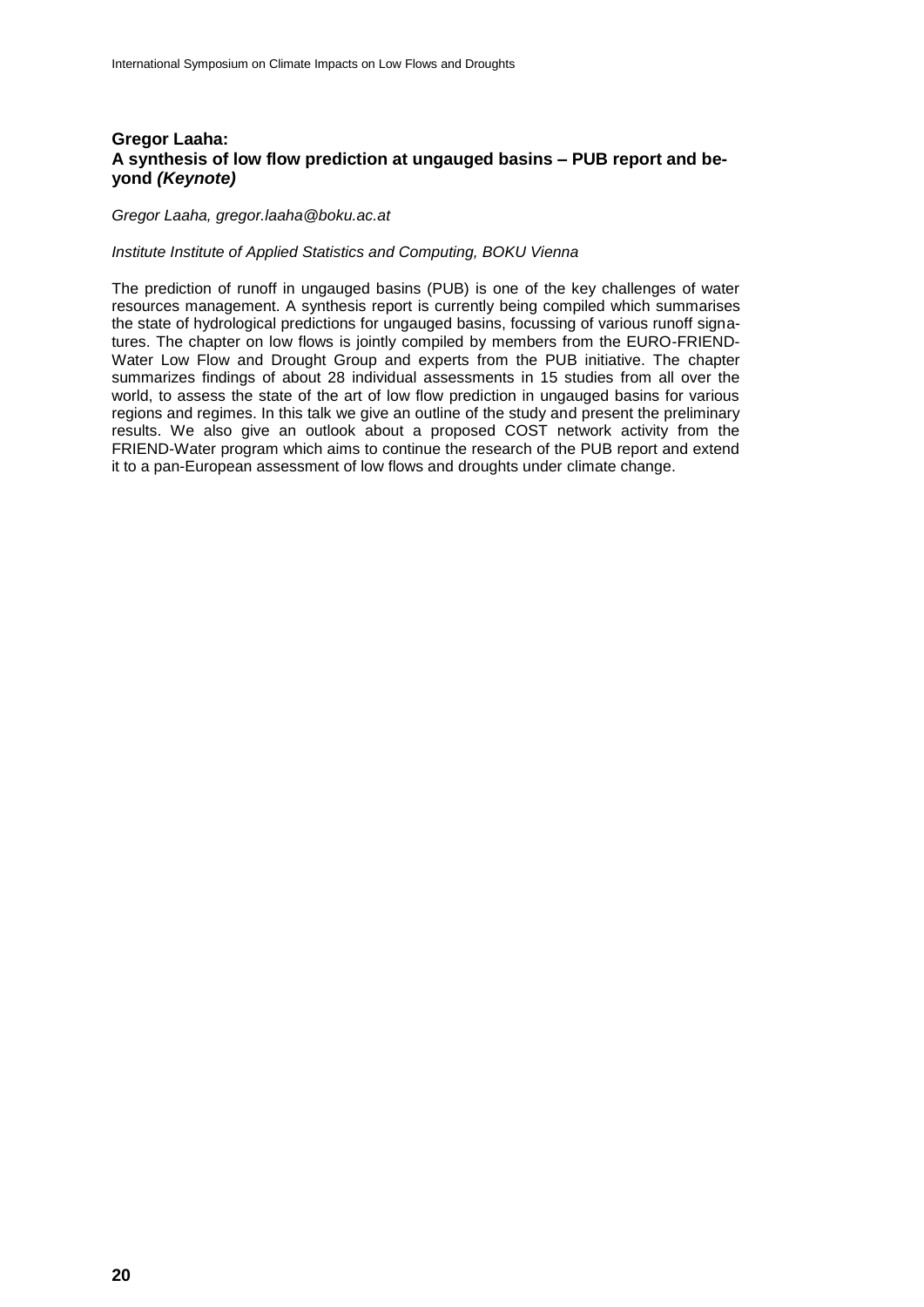## **4 Climate models and scenarios**

## **Bodo Ahrens***:*

## **Meteorological dry and wet spells in Europe: observed and simulated by climate models (***Keynote)*

#### *Bodo Ahrens, Bodo.Ahrens@iau.uni-frankfurt.de*

#### *Institute for Atmospheric and Environmental Sciences, Goethe University, Frankfurt am Main, Germany*

Projecting dry and wet spell characteristics into the future is of major interest. This paper discusses the ability of two global and two regional climate models to simulate the statistics of meteorological dry and wet spells over Europe. Using the self-calibrating effective drought index as measure for spell characteristics the model evaluation shows that the spatial patterns of the spell characteristics are well represented, that the regional models add value to the global model projections, but also that the uncertainty of the evaluation is large due to the large decadal variability of spell characteristics. The projections indicate, that the intensity and length of spells in the period 2061–2100 changes substantially in south (more extreme dry spells) and north (more extreme wet spells) of Europe if determined with respect to the control climate in 1961–2000, but not if determined with respect to the mean climate in 2061–2100. This indicates that the models project a change in the mean annual cycle of precipitation, but less a change in the relative extremes. Changes in spell characteristics in West and Central Europe are projected to be relatively small.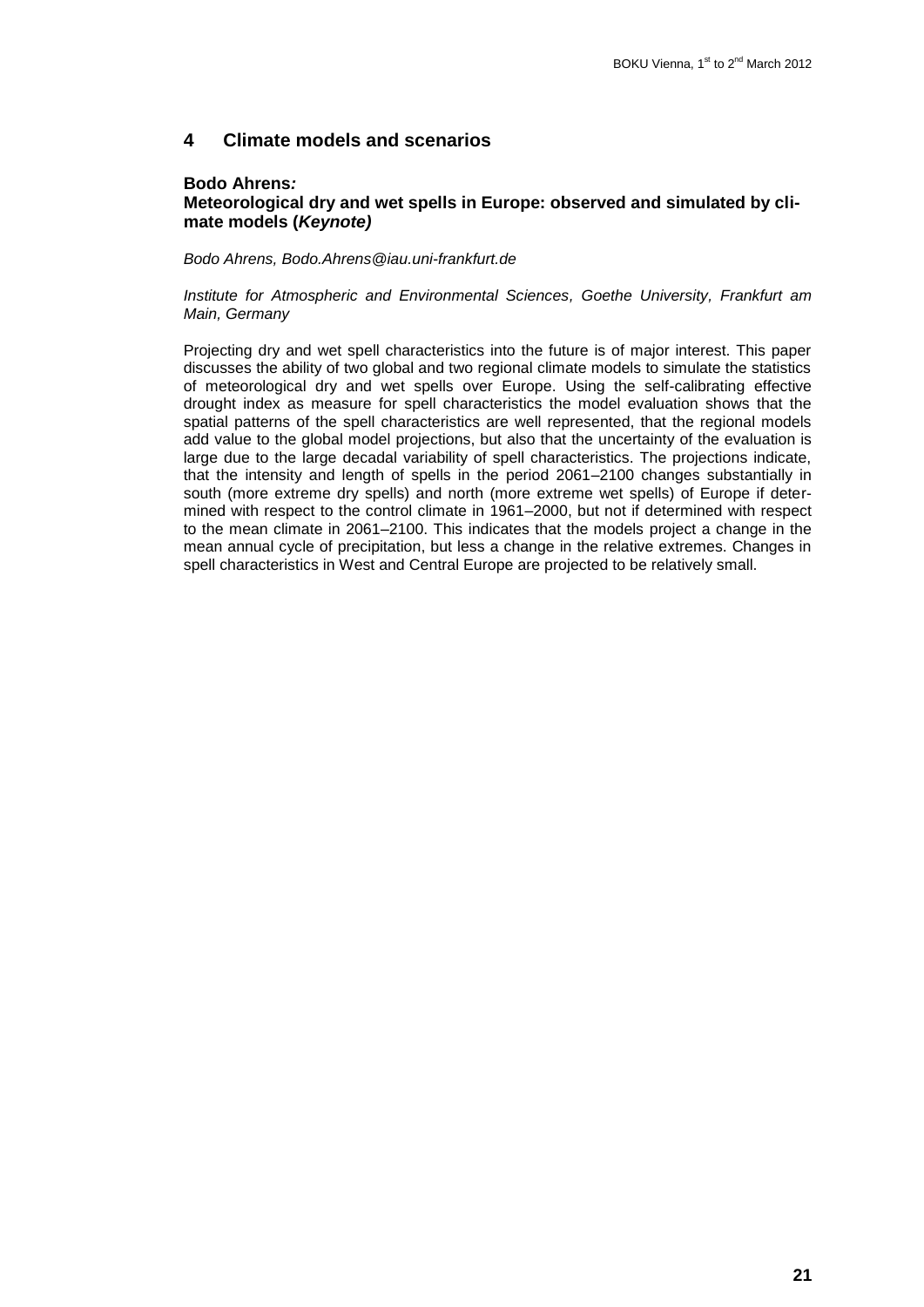## **Shaochun Huang Projection of low flow condition in Germany under climate change by combining three RCMs and a regional hydrological model**

*Shaochun, Huang, huang@pik-potsdam.de Valentina, Krysanova, krysanova@pik-potsdam.de Fred F., Hattermann, fred@pik-potsdam.de*

#### *Potsdam Institute for Climate Impact Research, Potsdam, Germany*

More frequent and intense extreme events are expected as a consequence of climate change in many regions. In this study, the aim is twofold: a) to project the future low flow conditions in the five large river basins in Germany (Rhine, upper Danube, Elbe, Weser and Ems) and b) to account for uncertainty of the low flow projections due to various climate scenarios generated by three regional climate models (RCMs). The eco-hydrological model SWIM was applied to simulate the daily river discharges and it was intensively calibrated and validated in terms of Logarithmic Nash-Sutcliffe Efficiency, low flow trends and the low flow frequency curves. The simulated discharges using observed climate data show a good agreement with the observed ones for the control period (1961 – 2000) for 20 gauges. Climate scenarios from two dynamical regional climate models (REMO and CCLM) and one statistical-empirical model (Wettreg) were used as input data for SWIM to simulate the future river discharges. The Generalized Extreme Value distributions were fitted to the annual minimum 7-day mean flow series for the control and two scenario periods (2021 – 2060 and 2061 – 2100). The occurrence of the 50-year low flow values from the control period were estimated for the two scenario periods using the same climate models (no bias correction). The 50-year low flow is likely to occur more frequently in western, southern and central Germany during the second scenario period as suggested by more than or equal to 80% of all model runs. The current low flow period (from August to September) may be extended until the late autumn at the end of this century. Compared with the study of flood projections using the same models, the signal of severer low flows is more pronounced and consistent between models. Therefore, the uncertainty of projected changes is also lower.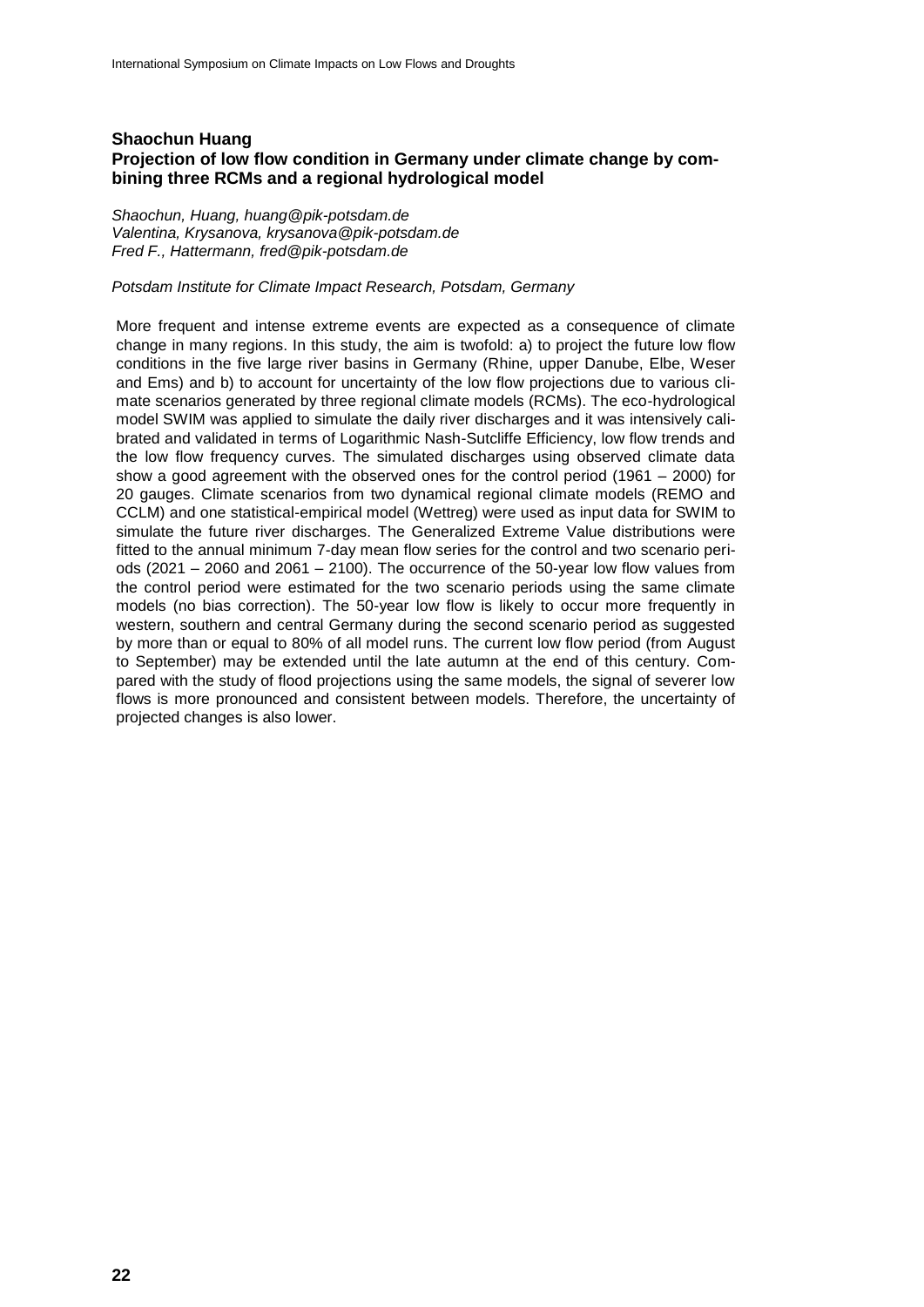## **Jean-Phillipe Vidal: Effect of climate change adaptation and mitigation scenarios on spatiotemporal drought characteristics**

*Jean-Philippe Vidal<sup>1</sup> , jean-philippe.vidal@irstea.fr Eric Martin<sup>2</sup> , eric.martin@meteo.fr Nadia Kitova<sup>2</sup> , nadiakitova@yahoo.com Julien Najac<sup>3</sup> , julien.najac@edf.fr Jean-Michel Soubeyroux<sup>4</sup> , jean-michel.soubeyroux@meteo.fr*

*1 Irstea, UR HHLY, Hydrology-Hydraulics Research Unit, Lyon, France*

*<sup>2</sup> CNRM/GAME*

*3 EDF R&D*

*<sup>4</sup> Météo-France*

Drought events develop in both space and time and they are therefore best described through summary joint spatio-temporal characteristics, like mean duration, mean affected area and total magnitude. This study addresses the issue of future projections of such characteristics of drought events over France through three main research questions: (1) Are downscaled climate projections able to reproduce spatio-temporal characteristics of meteorological and agricultural droughts in France over a present-day period? (2) How such characteristics will evolve over the 21st century under different emissions/mitigation scenarios? (3) How would perceived drought characteristics evolve under theoretical adaptation scenarios?

These questions are addressed using the Isba land surface model, downscaled climate projections from the ARPEGE General Circulation Model under three emissions scenarios, as well as results from a previously performed 50-year multilevel and multiscale drought reanalysis over France (Vidal et al., 2010). Spatio-temporal characteristics of meteorological and agricultural drought events are computed using the Standardized Precipitation Index (SPI) and the Standardized Soil Wetness Index (SSWI), respectively, and for time scales of 3 and 12 months. Results first show that the distributions of joint spatiotemporal characteristics of observed events are well reproduced by the downscaled hydroclimate projections over a present-day period. All spatio-temporal characteristics of drought events are then found to dramatically increase over the 21st century under all considered emissions scenarios, with stronger changes for agricultural droughts.

Two theoretical adaptation scenarios are eventually built based on hypotheses of adaptation to evolving climate and hydrological normals. The two scenarios differ by the way the transient adaptation is performed for a given date in the future, with reference to the normals over either the previous 30-year window ("retrospective" adaptation) or over a 30 year period centred around the date considered ("prospective" adaptation). These adaptation scenarios are translated into local-scale transient drought thresholds, as opposed to a non-adaptation scenario where the drought threshold remains constant. The perceived spatio-temporal characteristics derived from the theoretical adaptation scenarios show much reduced changes, but they call for more realistic scenarios at both the catchment and national scale in order to accurately assess the combined effect of local-scale adaptation and global-scale mitigation.

This study thus proposes a proof of concept for using standardized drought indices for (1) assessing projections of spatio-temporal drought characteristics and (2) building theoretical adaptation scenarios and associated perceived changes in hydrological impact studies (Vidal et al., 2012).

Vidal J.-P., Martin E., Franchistéguy L., Habets F., Soubeyroux J.-M., Blanchard M. & Baillon M. (2010) Multilevel and multiscale drought reanalysis over France with the Safran-Isba-Modcou hydrometeorological suite. Hydrology and Earth System Sciences, 14, 459-478.doi: 10.5194/hess-14-459-2010

Vidal J.-P., Martin E., Kitova N., Najac J. & Soubeyroux, J. M. (2012) Evolution of spatio-temporal drought characteristics: validation, projections and effect of adaptation scenarios. Submitted to Hydrology and earth System Sciences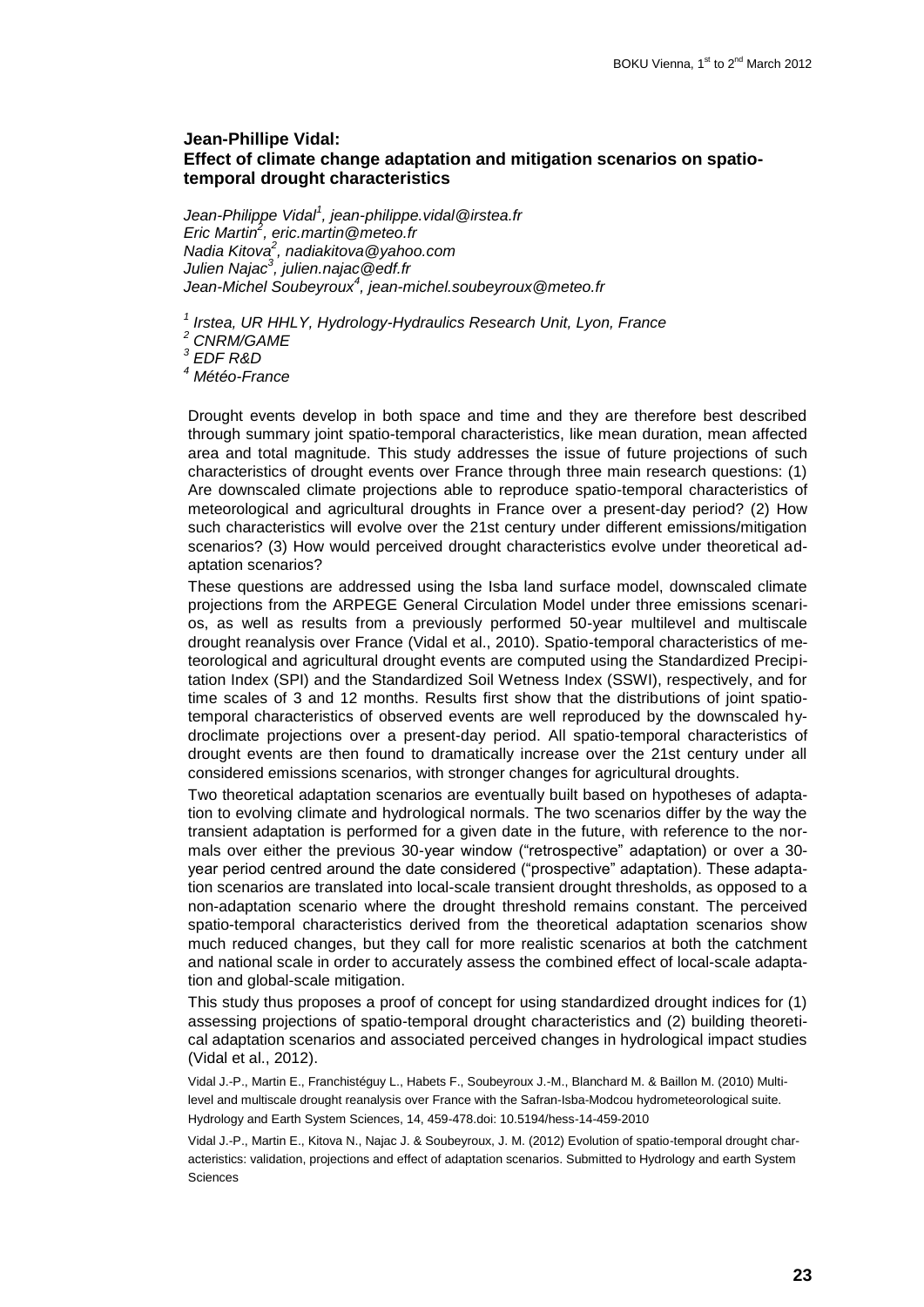## **5 Implications for water resources management**

## **Christian Kopeinig: The early warning system for drinking water supply in Carinthia** *(Keynote)*

#### *Christian Kopeinig, christian.kopeinig@ktn.gv.at*

*Carinthian Regional Government, Department 8 / Water Management / Hydrography, Klagenfurt, Austria*

Seasonal decrease in precipitation or re-distribution of precipitation and groundwater recharge pattern is already the case in parts of Carinthia. In the Austrian Alps long time series analyses over 200 years indicate increasing temperatures and partly decreasing precipitation as well as significant decrease of groundwater recharge up to 25% in the last 100 years. This is why measures for developing water management strategies and an early warning system on water scarcity were enforced.

The early warning system concentrates on official communal drinking water suppliers in Austria's southern province Carinthia. Each of this water supplying organisations has water sources like springs, wells or deliveries from other organisations and water demands of their customers. The structure of these water sources and water demands were collected and mapped to a database of water management data.

For the entire province of Carinthia a very dense network of measurement sites is in operation. A large amount of hydro-meteorological data provides the basis for the development of an appropriate hydrological modelling system. Springs with a high temporal sampling resolution or a long monitored period are simulated and used as reference springs. By crosscorrelations about 900 springs used for drinking water supply were assigned to suitable reference springs.

If we take a look at the early warning system as a whole we have to distinguish two different time horizons: At the near horizon of three month the so called "operational earlywarning-system" works on the basis of weather scenarios for the following three month. It should give the possibility to activate timely measures to enable a proactive water management for expected drought periods.

On the other side the scenario catalogue for drought conditions and the climate change scenarios provide information for long time strategic water management planning.

To create the scenario catalogue for drought and scarcity conditions time series of discharge from 1970 – 2010 were simulated for every reference spring. Statistical analyses of the simulated time series delivered the annuality of different low flow conditions. A "normal" state was defined as the medium available water resources of an organisation, a "dry" state was defined as the minimum available resources with an annuality of approximately 10 years, and a "very dry" state was defined as the minimum available resources with an annuality of around 40 years.

For organisations with sufficient data the monthly available resources of all springs, wells and deliveries from other organisations as well as all water demands were summarized and displayed in a report.

In order to assess the long time future development of spring discharge 16 different climate change scenarios with modifications in temperature and different precipitation forcing are analysed. As a reference scenario the simulated spring discharges at the sixty reference spring sites in the last 40 years are used.

The early warning system for drinking water supply is already working for water supplier with sufficient datasets. These are approximately 30 percent of all organisations. With appropriate data quality up to 80% of the Carinthian population could be achieved with the early warning system.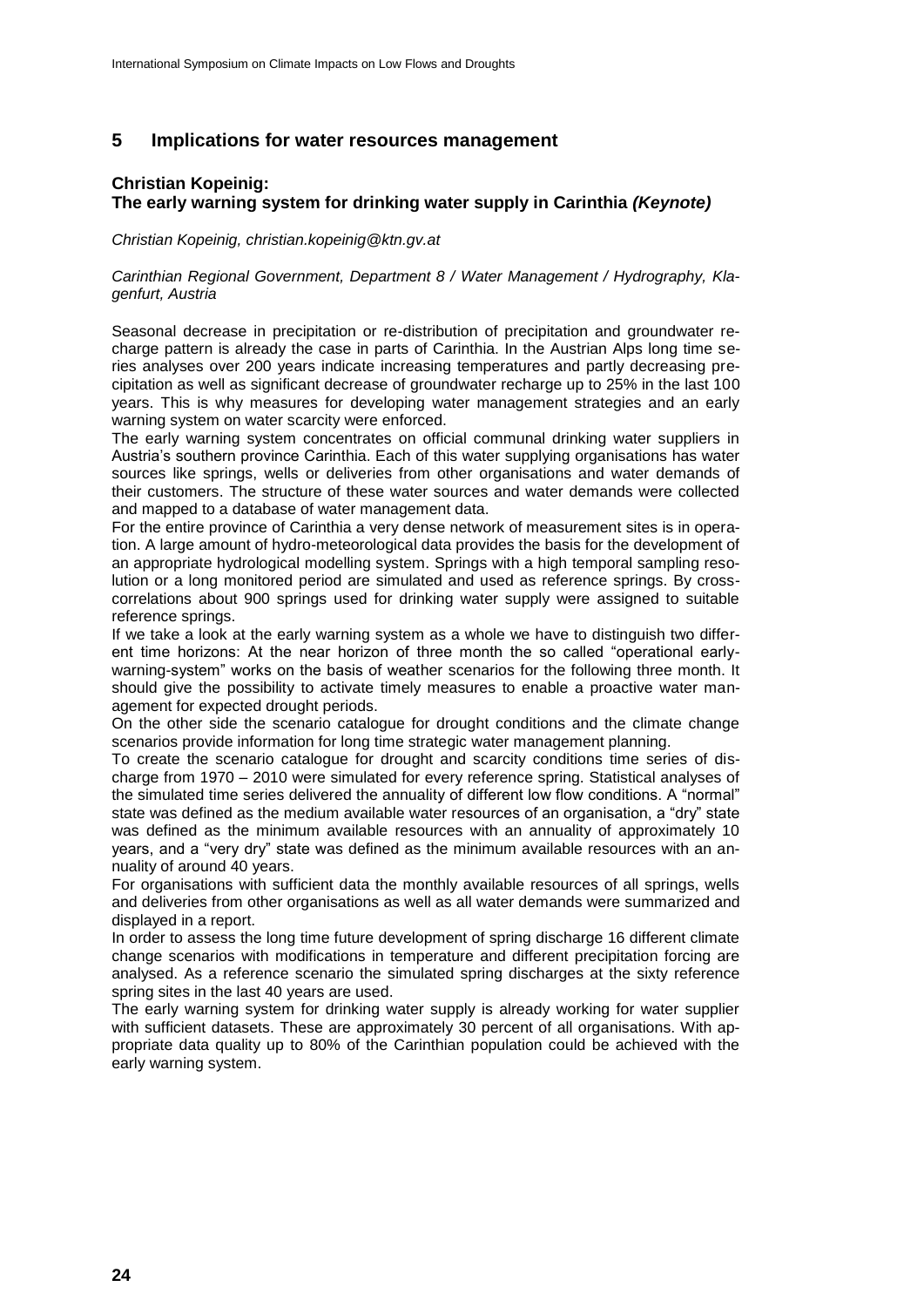## **Mikhail Bolgov: Low flow risk assessment for water management**

*Mikhail Bolgov<sup>1</sup> , bolgovmv@mail.ru Elena Korobkina<sup>2</sup>*

*<sup>1</sup> Water Problems Institute Moscow, Moscow, Russia*

*2 Institute for Water and Environmental Problems, Novosibirsk, Russia*

Risk assessments related to increasing aridity of climate are important in particular for sustained water systems operating and optimization of water resources management. For this purpose several approaches for regionalization and evaluation of parameters of long-term river flow fluctuations are considered and the method of simulation of synthetic time series of inflow to reservoirs is proposed. To validate the applicability of the Markov stochastic model to description of probability of cycling of dry and wet years, the characteristics of distribution of excursions which are below defined thresholds and the minima in the time series of fluvial discharge smoothed regarding N-years were calculated. This approach has been used for assessment of reliability of the complex water system in the Volga River basin under drought conditions and can be applied to evaluation of probability of long periods of low flows on the rivers in Siberia and in the Far East.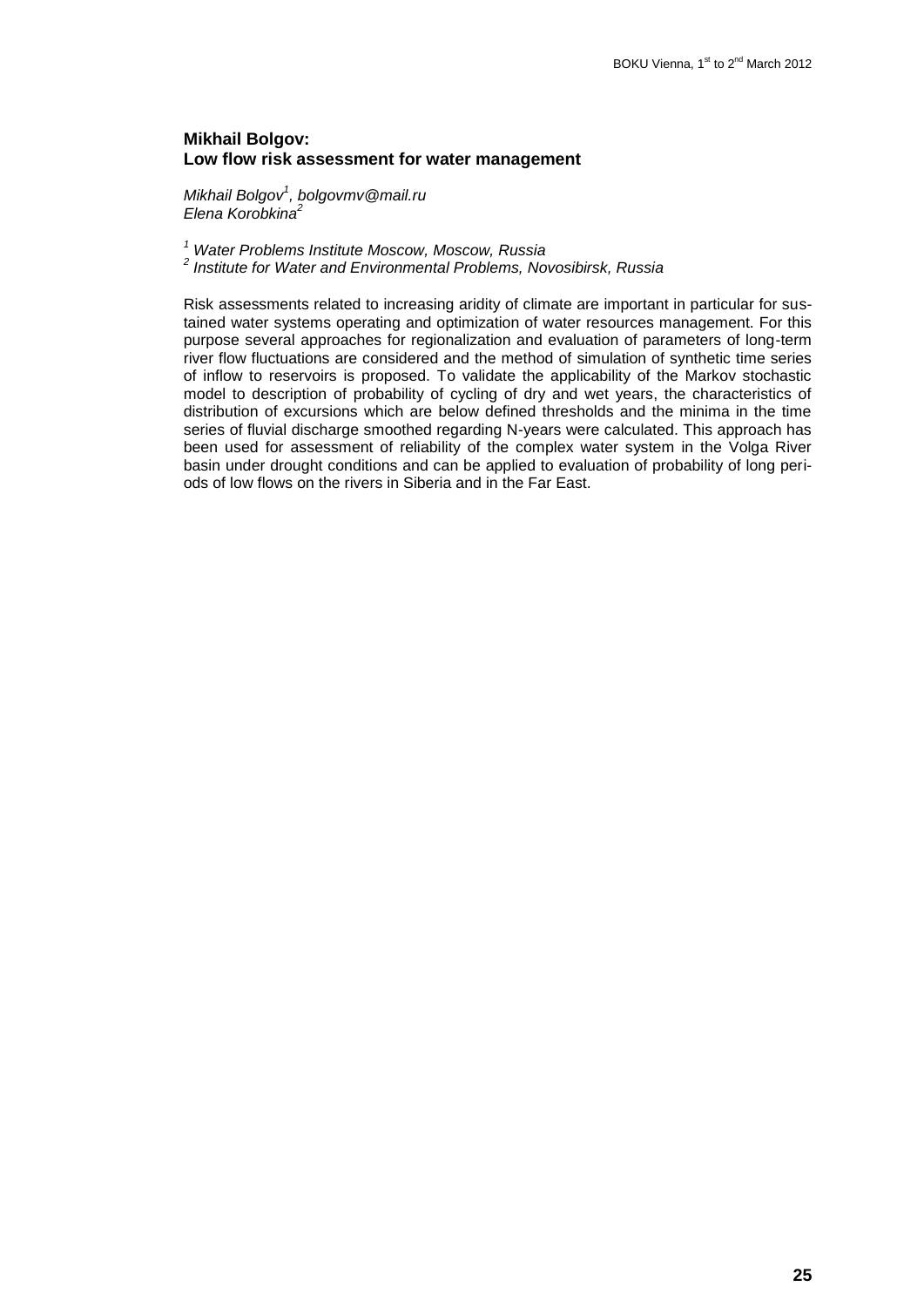## **Raphael Meyer: The implications of projected climate change on summer low flow in the Swiss Plateau based on a multi-variable calibration of the hydrological modelling system PREVAH**

*Raphael Meyer, raphael.meyer@giub.unibe.ch Bruno Schädler Daniel Viviroli Rolf Weingartner*

### *Oeschger Centre for Climate Change Research, Institute of Geography, Hydrology Group, University of Bern, Switzerland*

Daring a view into the possible future of summer low flow behavior is desirable for water re-sources management purposes. Nowadays climate models in combination with hydrological models make such an impact analysis feasible. The adventure of a hydrological projection, however, bears a number of risks. Especially for low flow conditions generating reliable projections is challenging.

Nevertheless, within the interdisciplinary research project Climate Change and Hydrology in Switzerland CCHydro (Volken, 2010) such projections are claimed. Therefore, a novel multi-variable calibration specification for the hydrological modeling system PREVAH (Viviroli, 2009) was conceived (Meyer et al., submitted). Multi-variable calibration is a calibration of a model against more than one output variable. Therewith, multi-variable calibration offers the opportunity to enlarge the likeliness to correctly simulate low flow generation processes, which are more likely valid in a future far from the validation period.

In this contribution, the multi-variable calibration procedure is presented that makes use of the two runoff components (1) total flow and (2) base flow according to Wittenberg (1999) (Meyer et al. 2011). This novel specification of the hydrological modeling system PREVAH was successfully applied to 29 catchments in the Swiss Plateau. With the new model specification significantly better simulation of base flow were achieved without a decrease in total flow efficiency. 10 GCM-RCM climate model chains (Bosshard et al., 2011) were used to make projections of the possible low flow changes under future climates. The results of this assessment confirm quantitatively what was presumed by earlier qualitative studies. Gener-ally, runoff is expected to decrease during summer low flow periods in the Swiss Plateau. The expected changes are more pronounced for the far future (2070 to 2099) than for the near future (2021 to 2050). Mean annual minimum 7 day flow (MAM7) of summer months (May to October) of the control period was used as threshold level to define low flow events.

The implications for water resources management are obvious. Less water during a longer time period decreases its availability and increases the conflict potential between different stream flow water users. In Switzerland nowadays legal practice for residual water is based on the runoff which is reached at least at 95% of the days (Q347). In catchments where the runoff value Q347 is caused by summer low flows, i.e. in most catchments in the Swiss Plat-eau, less water can be used under future climate.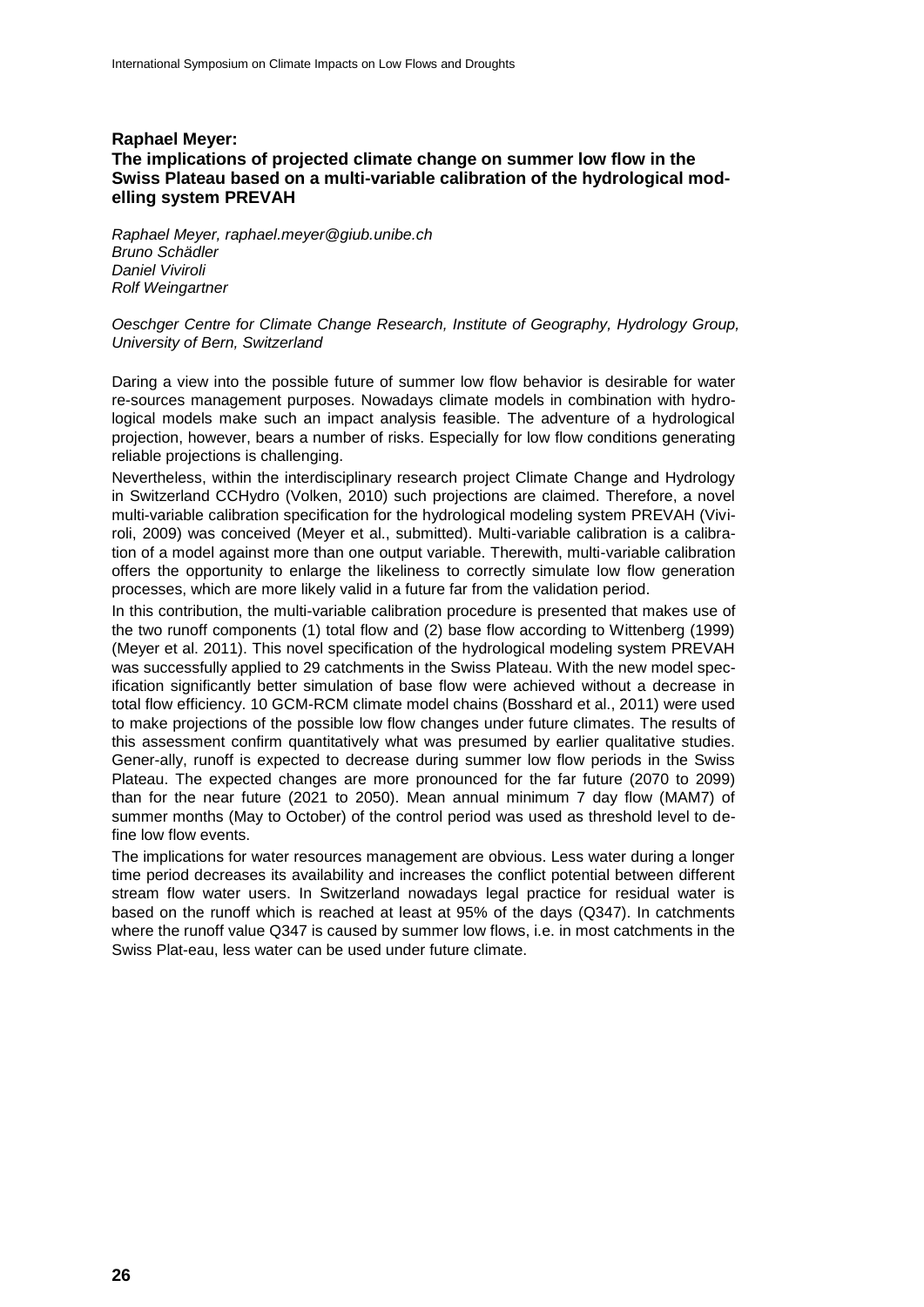## **6 Closing Session**

#### **Karl Schwaiger:**

## **Climate impacts on low flows and droughts - first responses at European level (Keynote)**

*Karl Schwaiger, karl.schwaiger@lebensministerium.at*

*Bundesministerium für Land- und Forstwirtschaft, Umwelt und Wasserwirtschaft, Vienna, Austria*

This contribution provides an overview of actions taken, respectively ongoing at EU level. Actions taken by Austria are equally covered.

Starting point for action at EU level was 2003, which was seen as first alarming sign of a changing climate.

2003 was the year with unprecedented high temperatures and severe droughts nearly all over Europe with a wide range of negative impacts (such as an enhanced death toll among aged persons in France, a shutdown of thermal energy production in plants due to lack of cooling water and exceptional low flow in rivers, heavily impacted inland navigation, losses in agricultural production, unprecedented melting of glaciers…). This triggered action at EU level in particular in the field of climate change and water, but soon the issue of water scarcity and droughts moved in.

The major steps taken – based on a number of studies, conferences and research results - with regard to - climate change were the "White Paper on Adapting to Climate Change" COM (2009)147 final (highlighting the need to promote strategies which increase the resilience to climate change inter alia by improving the management of water resources and ecosystems), respectively a guidance adopted by the European Commission and EU Water Directors on "Adaptation to climate change in water management" to ensure that River Basin Management Plans are climate proof, - water scarcity and droughts was the Communication (COM (2007) 414 final) based on an in depth assessment of water scarcity and droughts. Seven policy options were identified i.a. "water pricing - putting the right price tag on water" and "improving drought risk management". So far 3 reports were published by the Commission on this basis; the main message of the last report COM (2011) 133 final was that water scarcity and droughts are a growing issue across the EU not limited to Mediterranean countries.

Actually the European Commission is working on a "Blue Print to Safeguard Europe's Waters" to be published end 2012. Main aim will be to ensure good quality water in sufficient quantities for all legitimate uses.

Basis for this Blue Print and its policy options are

1. The assessment of river basin management plans under the EU WFD;

2. A review of EU Action on "Water Scarcity and Droughts" with the additional help of studies covering

- A gap analysis,

- Water efficiency activities (in buildings, in distribution networks, …),

- Water use in agriculture (with focus on pricing and potential for savings),

- Instruments for better planning.

3. An assessment of the "vulnerability of water resources to climate change and other man made pressures",

4. A fitness check addressing the entire EU water policy.

Actions are envisaged in 7 specific areas, i.a. on

- Water-related green infrastructure measures (such as restoration of wetlands…) to reactivate ecosystem services benefical to lessen impacts,

- Internalisation of costs from water use and water pollution, as well as on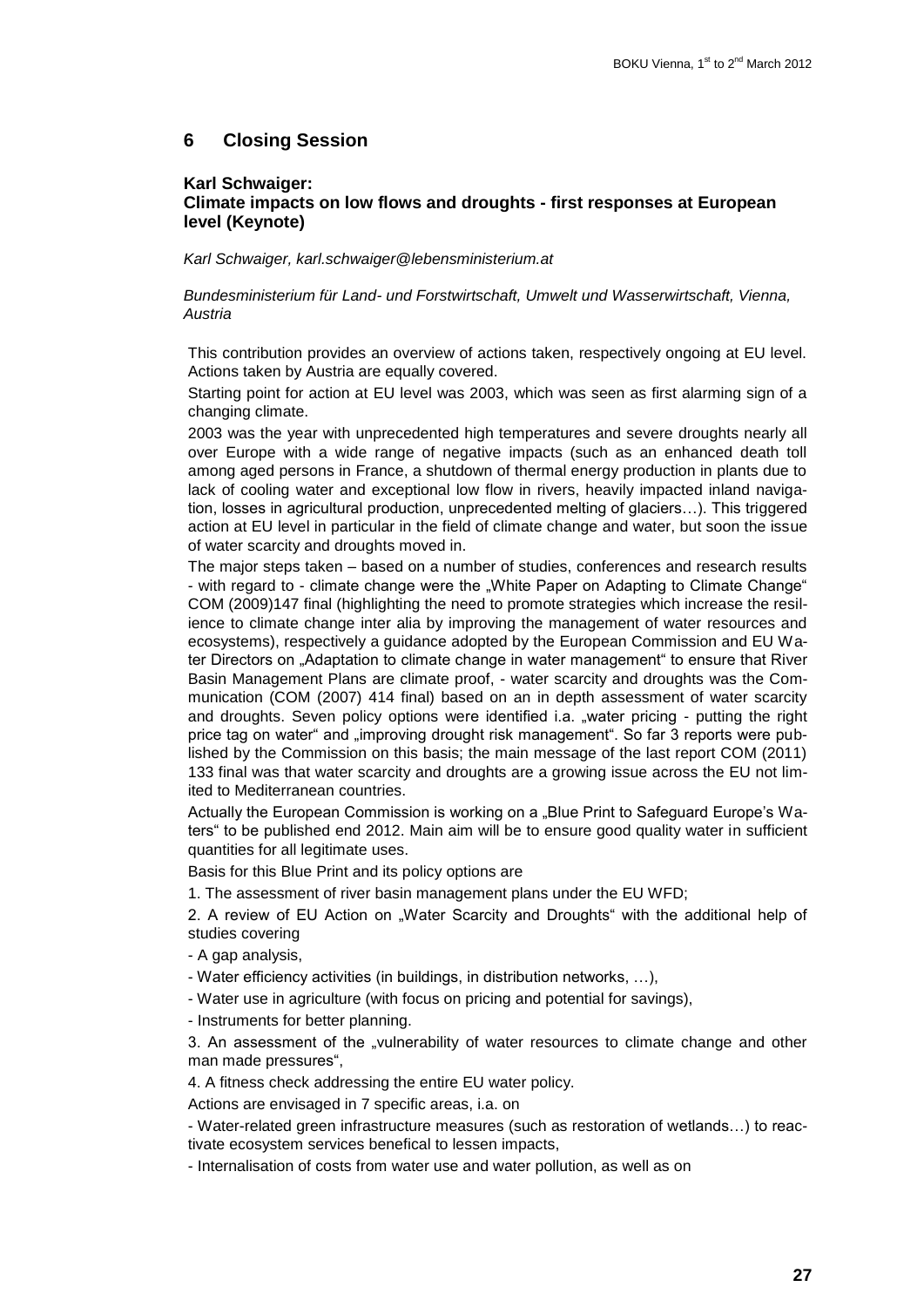- Enhancement of water efficiency including water efficiency targets for river basins based on "water and ecosystem accounts (developed by EEA)" and indicators such as the "Water Exploitation Index".

Work in Austria's water sector has been focusing on looking into more detail into consequences of climate change, to design first adaption strategies to climate change , respectively to present the state of knowledge with regard to climate change and water scarcity and droughts within chapter 9 of the "National Water Management Plan".

#### References

Water Information System Europe, WISE [http://ec.europa.eu/environment/water/index\\_en.html](http://ec.europa.eu/environment/water/index_en.html)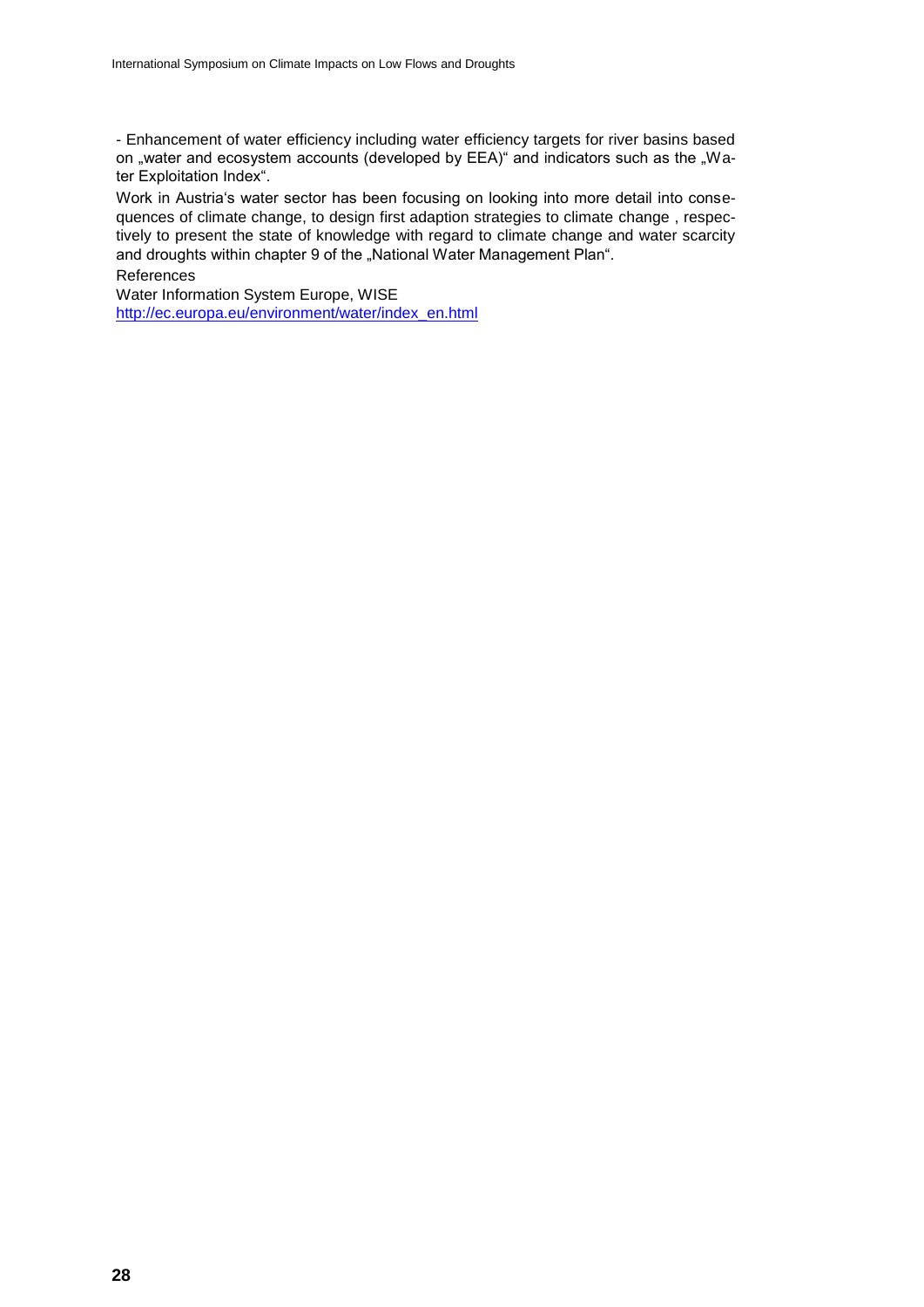## **7 Posters**

## **Daniel Alexandru:**

## **Recommendation and development of management options for an improved land use system of the agricultural crops in the Western part of the Romanian Mures Basin**

*Elena Mateescu Oana Oprea Dumitru Anghel Daniel Alexandru, [daniel.alexandru@meteoromania.ro](mailto:daniel.alexandru@meteoromania.ro)*

#### *National Administration of Meteorology Romania, Bucuresti, Romania*

#### **Objectives**

- Modeling long-term observations and agro-climatic data in order to establish the risk factors and to spot the areas with high vulnerability and provide timely drought forecasts; - Assessing impact of climate changes on soil water availability for wheat and maize crops cultivated in the most vulnerable area of Mures River basin to drought and water scarcity; - Rainwater conservation in soil for optimizing the water availability according to the plant needs throughout the growing season and in the period with high deficit;

#### Activities and means involved

- Analysis of the agrometeorological potential and risk factors for the main crops in the forecasted climate conditions of Mures River Basin.

- Use of agrometeorological forecast products to improve monitoring, prediction and early warning capacity of the drought conditions.

- Use of simulation models for optimizing the best agricultural management practices and crop structure in the most vulnerable area to drought within Mures basin.

The main purpose of this paper is represented by agrometeorological bulletin which is done weekly, and containing diagnosis and prognosis, and users need expert advice in agriculture, according weather forecasting and meteorological developments in appropriate intervals according to the agricultural calendar.

Agrometeorological Bulletin are developed weekly and includes diagnosis and prognosis, containing information on climatic data in the period, the soil water supply for crops of winter wheat and corn, sown area of interest Pecica and state of vegetation (phenological data) field crops and fruit-growing in the area. They are also the main expert advice useful to farmers in the area according to the timetable agriculture.

Agrometeorological bulletins is disseminated to the main beneficiary, respectively Pecica Hall (Arad county).

#### Expected results

- Adaptation analyses and development options for improved land use systems in agricultural crop production under the water scarcity and drought conditions;

- Recommendations to improve effective use of water in the different production systems and specific measures to prevent land degradation and groundwater resources depletion; - To raise awareness about the importance of effective drought preparedness and water management strategies in the affected drought area.

- Increase crop yields and its productivity by using efficiently the water either in irrigated or non-irrigated areas;

- Economic benefits by using appropriate agricultural management practices and crop structure in areas vulnerable to drought.

- The results of this study is the applicability, including the possibility of expansion to other areas affected by drought at regional level, and experts from the Drought Management Centre for Southeastern Europe will make recommendations for improving the methodology in comparison with neighboring countries which are affected by water scarcity and drought phenomenon.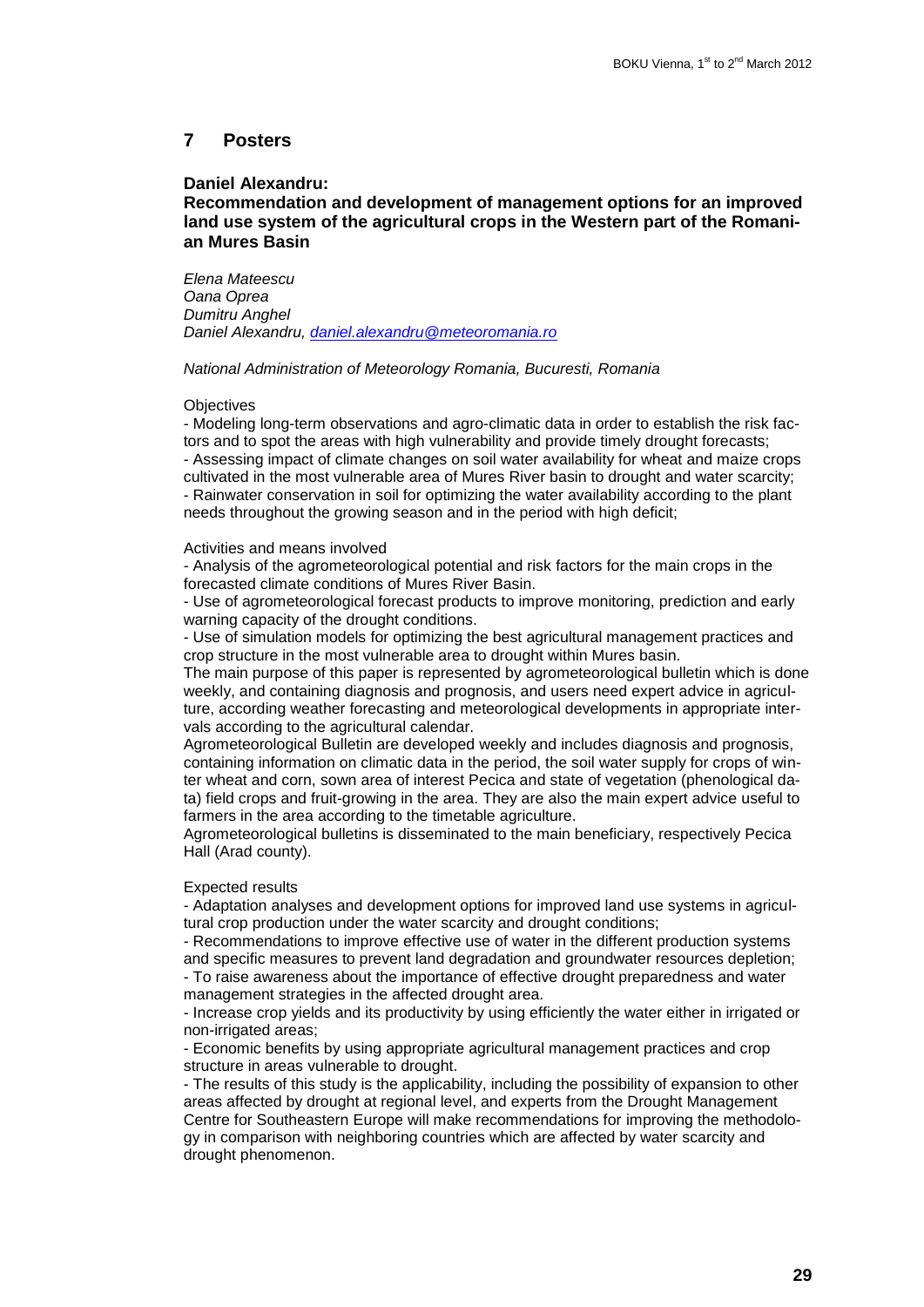## **Judit Bartholy: Projections of drought index tendencies for Central/Eastern Europe in the 21st century**

*Judit Bartholy, [bartholy@elte.hu](mailto:bartholy@elte.hu) Rita Pongracz, [prita@elte.hu](mailto:prita@elte.hu) Brigitta Hollosi, [hollosi.brigitta@gmail.com](mailto:hollosi.brigitta@gmail.com) Orsolya Torek, [orsitorek@gmail.com](mailto:orsitorek@gmail.com)*

## *Department of Meteorology, Eotvos Lorand University, Budapest, Hungary*

Projected future changes (i.e., mean values, distributions, inter-annual variability and empirical probabilities) of several drought indices are analyzed for the period 2071-2100 (compared to 1961-1990, as a reference period). The comparison includes simple precipitation index, standardized precipitation anomaly index (SAI), De Martonne aridity index, Thornthwaite index, Lang's rainfall index, Ped's drought index, and Foley's anomaly index (FAI). The monthly time series have been calculated from different regional climate model simulations of the models PRECIS and RegCM adapted for Central/Eastern Europe at the Department of Meteorology, Eotvos Lorand University.

The model PRECIS is a hydrostatic regional climate model developed at the UK Met Office, Hadley Centre. The model uses 19 vertical levels with sigma coordinates for the atmosphere, and the horizontal grid is transposed to the Equator in order to avoid spurious results due to high latitudes. The horizontal resolution of PRECIS experiments is 25 km, which seems to be appropriate and fine enough to model the fine scale spatial patterns. The driving boundary conditions are provided by the outputs of global climate model HadCM3 taking into account the SRES A2, B2 and A1B emission scenarios.

The model RegCM is a 3-dimensional, sigma-coordinate, primitive equation model, and it was originally developed by Giorgi et al. Currently, it is available from the ICTP (International Centre for Theoretical Physics). The horizontal resolution of RegCM experiments is 10 km, and 18 atmospheric vertical levels have been used. The driving boundary conditions are provided by the outputs of global climate model ECHAM5 taking into account the SRES A1B emission scenarios.

According to the results the main finding emphasizes that significant drying is projected in the region, especially, in summer.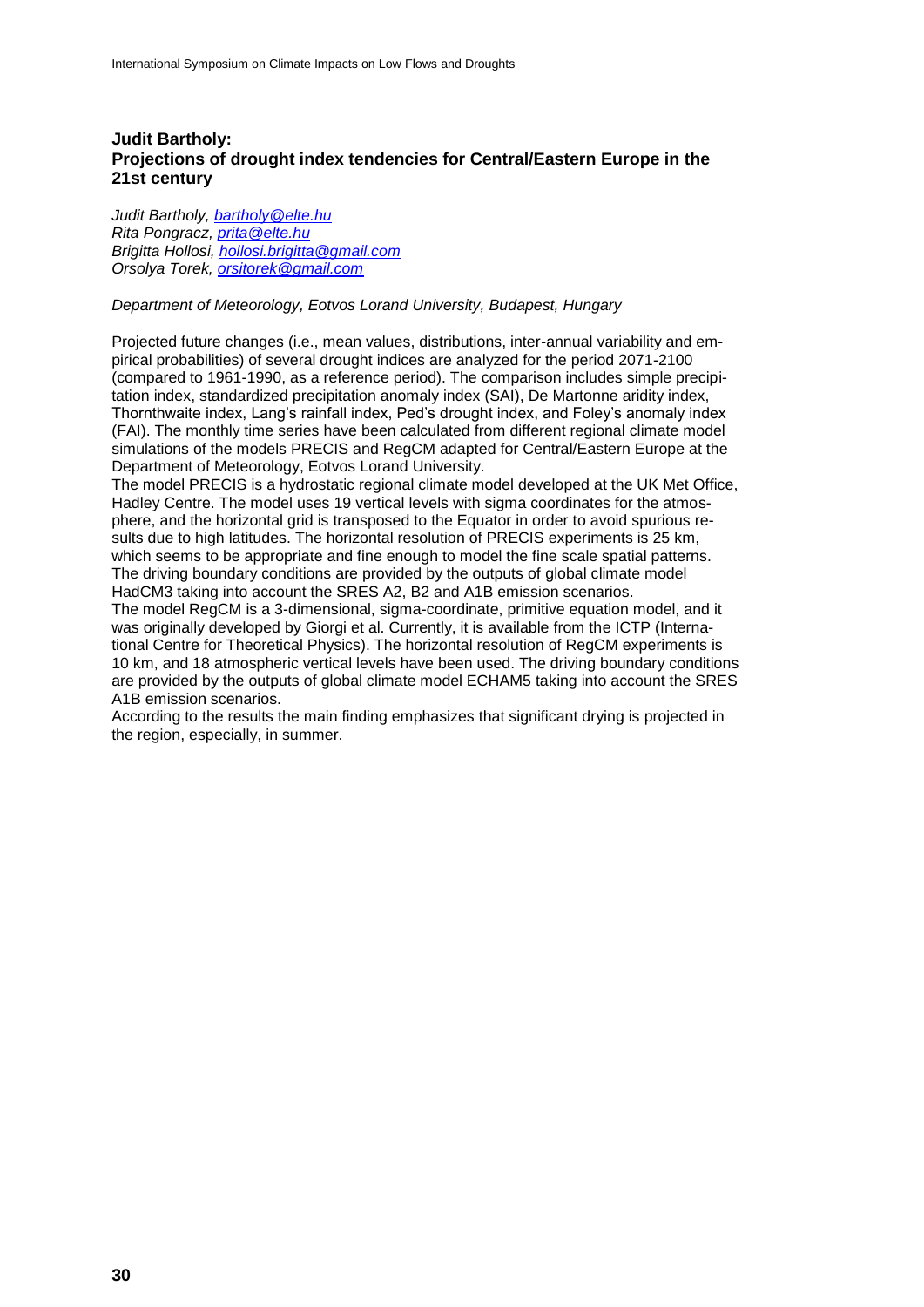## **Miriam Fendekova: Groundwater drought in the Nitra River basin - identification and classification**

*Miriam Fendekova, [fendekova@fns.uniba.sk](mailto:fendekova@fns.uniba.sk) Marian Fendek*

#### *Department of hydrogeology, Comenius University, Bratislava, Slovak Republic*

Drought as a natural phenomenon becomes more often the subject of the research. It is also because of increasing frequency of extreme climatic events in mild climate conditions. Groundwater drought indices could be derived for different groundwater parameters, e.g. base flow, groundwater head stage, spring yield, or groundwater recharge values. Base flow drought assessment methods were proposed and applied in the Nitra River Basin. Threshold level method was used for groundwater drought analysis. Base flow values were separated from the discharge hydrograms using the HydroOffice 2010 statistical program package. The standardized base flow drought index was proposed, calculated as the value of the base flow drought deficit volume divided by the average long-term base flow value. Method was applied on identification of spatio-temporal propagation of groundwater drought in the study area.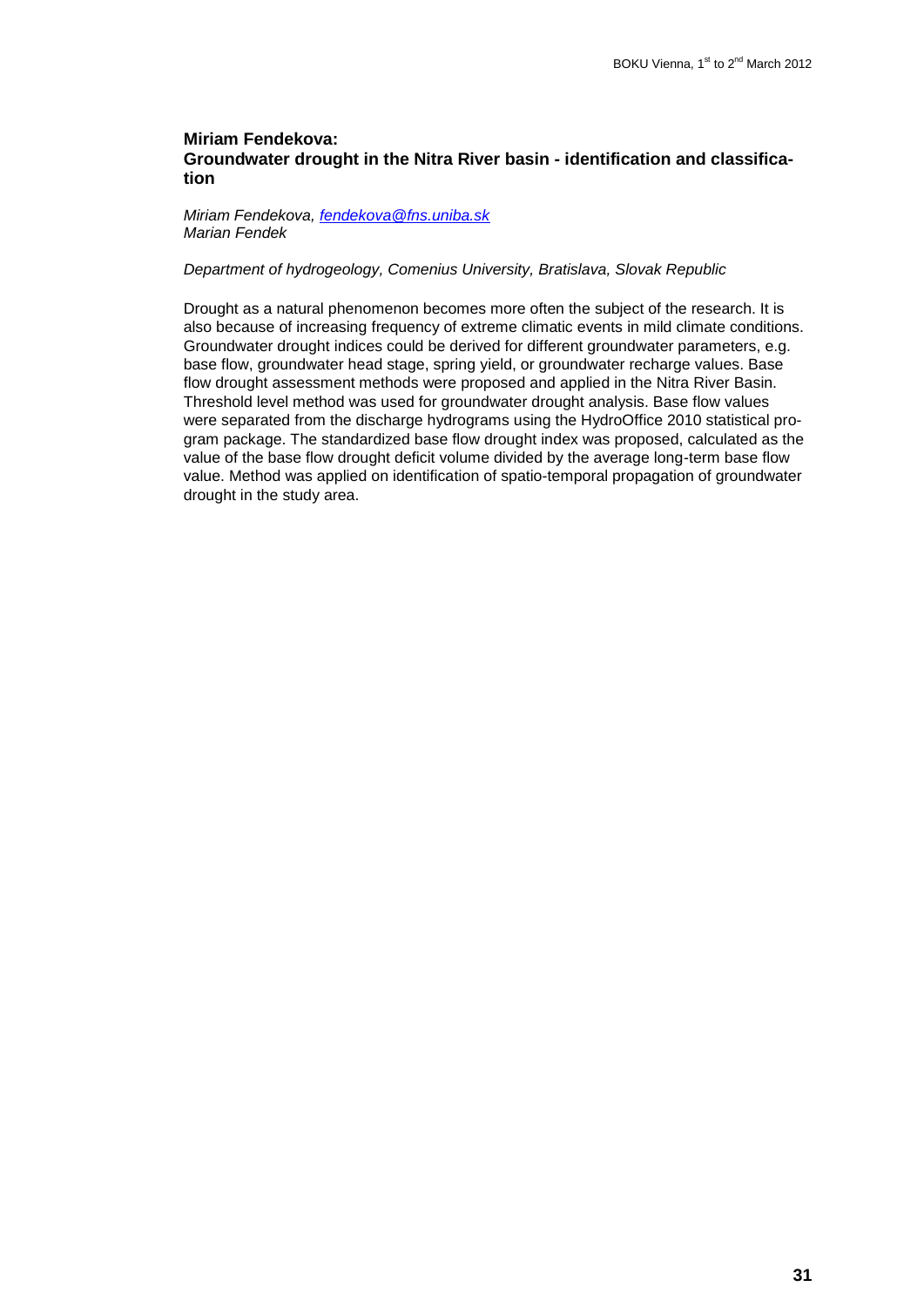## **Felix Fundel: Monthly Forecasts of Hydrological Droughts**

*Felix Fundel, [felix.fundel@wsl.ch](mailto:felix.fundel@wsl.ch) Stefanie Jörg-Hess Massimiliano Zappa*

*Swiss Federal Institute for Forest, Snow and Landscape Research WSL Mountain Hydrology and Torrents, Birmensdorf, Switzerland*

Droughts can be defined by a variety of parameters and can occur on a wide temporal range. The large variety of drought definitions is a direct consequence of the numerous socioeconomic impacts for different interest groups. In the framework of this study, the quality of monthly forecast of hydrological droughts, characterized by low streamflow (lowflow) is assessed. Low-flow forecasts on a monthly time scale are potentially useful for hydropower generation, agriculture (irrigation), conventional power production (supply of heat exchange water), water quality, navigation or the recreational sector. Skillful forecasts of low-flows can therefore help to prevent or mitigate the consequences of water shortage for those applications.

Streamflow forecasts from coupled meteorological hydrological models have shown to provide useful information for the short- to medium-range when considering rapid events like peak runoff. Additional value can be expected when using ensemble prediction systems (EPS) or multi-model ensembles but, generally, so far no skillful forecast beyond two weeks seems possible. Yet, for low-flow predictions those forecast systems might be valuable, mainly out of interest in events of longer duration or cumulative parameters as e.g. the expected water deficit.

We consider monthly ensemble runoff forecast of low-flow duration, severity and magnitude in order to assess their potential in giving guidance for potential users. The study is performed for the river Thur, having its source in the Swiss Alps. The ECMWF VarEPS 5 member reforecast data over a period of 18 years is used as forcing for the hydrological model PREVAH. A thoroughly performed verification of monthly forecast of daily runoff shows, forecasts for hydrological low-flow indices are skillful and users could benefit by including them in a decision making process.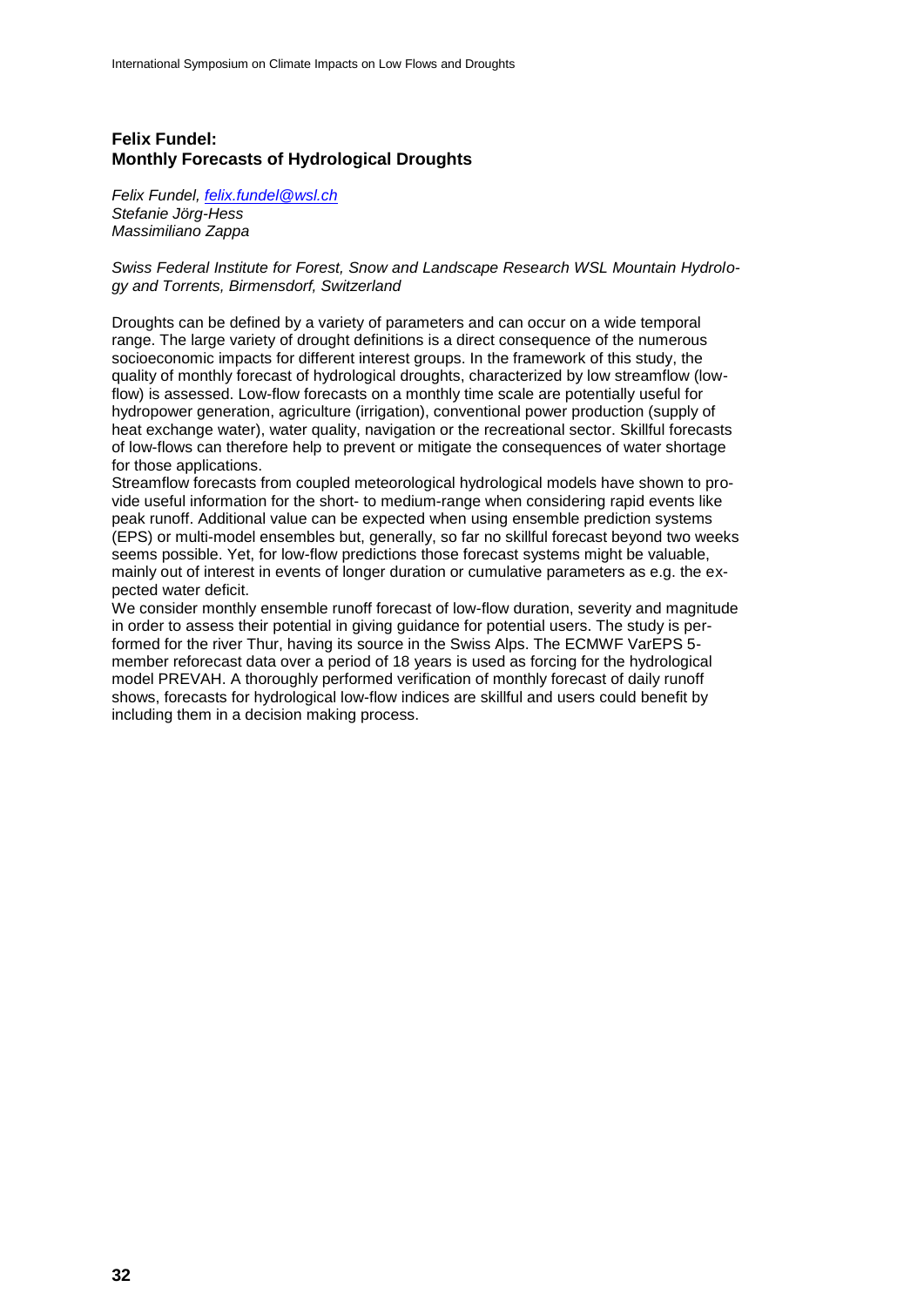## **Borbala Galos: Impacts of the increasing drought frequency on the lower limit of forest distribution in Central Europe**

*Borbála Gálos<sup>1</sup> , [bgalos@emk.nyme.hu](mailto:bgalos@emk.nyme.hu) Imre Berki<sup>1</sup> Áron Drüszler<sup>1</sup> Attila Eredics<sup>1</sup> Norbert Móricz<sup>1</sup> Ervin Rasztovits<sup>1</sup> Daniela Jacob<sup>2</sup> Csaba Mátyás<sup>1</sup>*

*<sup>1</sup> NEESPI Focus Research Center for Nonboreal Eastern Europe, Institute of Environment and Earth Sciences, Faculty of Forestry, University of West Hungary, Sopron, Hungary <sup>2</sup> Max Planck Institute for Meteorology, Hamburg, Germany; Climate Service Center, Helmholtz-Zentrum Geesthacht, Germany*

In the Carpathian Basin, frequency of summer droughts increased in the last 50 years. Droughts have been shown to be the limiting factor of the health condition and presence of climate-dependent (zonal) tree species in this region at the lower limit of forest distribution (xeric forest limits). Recurrent droughts at the end of the 20th century and in the first years of the 21st resulted in loss of vitality and triggered the appearance of pests and pathogens in beech and oak stands at the forest/steppe limit.

According to regional climate projections, this tendency will continue, especially in the second half of the 21st century. Probability of summer droughts may increase, consecutive severe dry periods will last longer at the end of the century (for the decade 2090-2100, 8 extreme dry summers are projected). Results of regional impact studies show that these changes may cause growth decline and may lead to mass mortality events first of all in beech and spruce forests, both being especially sensitive to drought.

The stability loss of closed forest cover leads also to the decline of the ecological services of forests (biodiversity and soil protection, water supply regulation etc). Drought stress diminishes carbon fixation, increases soil respiration and may lead to a positive feedback in global warming at the forest/steppe limit in East-Central- and Southeast-European countries and in Southern Siberia. On the other hand, based on the results of REMO (regional climate model at the Max Planck Institute for Meteorology, Hamburg), the role of forest area increase through afforestation in mitigating climate change in the Carpathian Basin, is relatively small.

Our results emphasise the need of regional-scale information on probability, severity and duration of future droughts. International collaboration is essential in monitoring and research, to formulate long-term adaptation strategies to droughts in forest and water management and nature conservation.

#### Keywords:

regional climate modelling, drought frequency, xeric forest limit, climate sensitivity of forests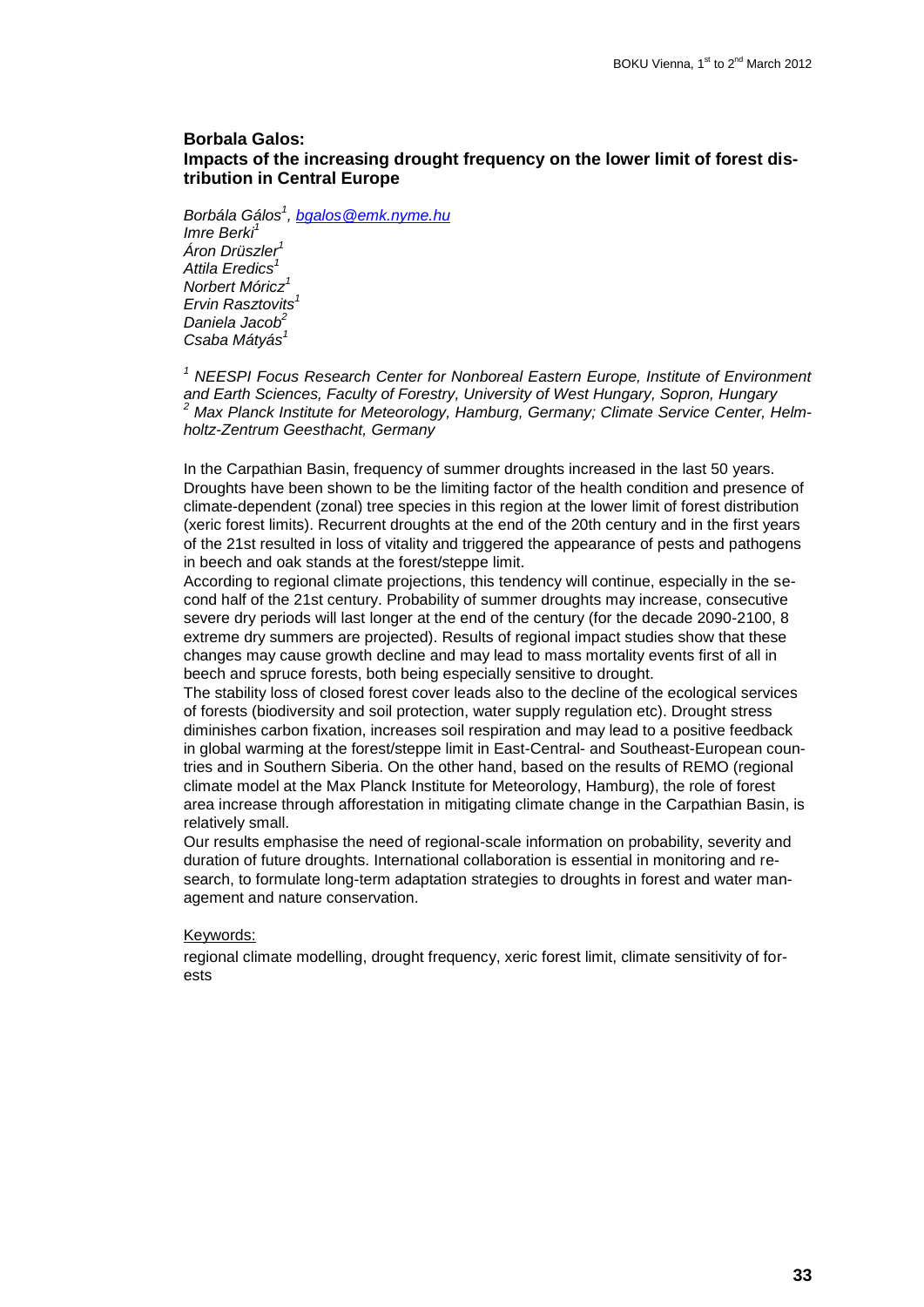## **Georg HEINRICH: The future of dry and wet spells in Europe: A comprehensive study based on the ENSEMBLES regional climate models**

*Georg Heinrich, [g.heinrich@uni-graz.at](mailto:g.heinrich@uni-graz.at) Andreas Gobiet, [andreas.gobiet@uni-graz.at](mailto:andreas.gobiet@uni-graz.at)*

*Wegener Center for Climate and Global Change (WEGC) and Institute for Geophysics, Astrophysics, and Meteorology/Institute of Physics (IGAM/IP), University of Graz, Graz, Austria*

Drought is a natural recurrent phenomenon which occurs in a variety of different temporal and spatial scales and significantly affects natural and socio-economic systems. Under the aspect of the human induced climate change it is of high interest to decision makers how drought conditions might change at regional scale in order to map out adequate mitigation and adaption strategies. For our study recent RCM simulations provided by the ENSEMBLES project are used to analyse projected changes in dry and wet conditions in Europe by the mid of the 21st century under the A1B emission scenario. Based on seasonal temperature and precipitation climate change signals, eight scenarios out of the entire ensemble are selected in order to capture the uncertainties of the projected changes. An empirical-statistical bias correction approach based on the E-OBS observational dataset is applied to modelled daily mean air temperature and precipitation amount to account for RCM errors, and commonly used drought indices—the Standardized Precipitation Index (SPI), the self calibrated Palmer Z-Index (scZI) and Palmer Drought Severity Index (scPDSI)—are calculated. Changes in the mean, in interannual variability, and in frequency, length, distance, magnitude, and area of dry and wet events are investigated. The statistical significance of the projected multi-model mean changes and the according uncertainties are analysed for nine European subregions. Furthermore, distributional changes of the dry and wet spell characteristics are assessed. The results show that changes in the mean, and in dry and wet event characteristics are most pronounced towards drier and wetter conditions in the southern- and northernmost European subregions, respectively. Here, the changes are highly significant and confident, while the projected changes are more dissonant for the other subregions. Severe changes in the extremes of event length, distance, magnitude, and area particularly arise in the southern- and northernmost European subregions. The projected changes in interannual variability are less significant and confident. However, significantly increasing interannual variability is projected in regions with pronounced changes in the mean towards.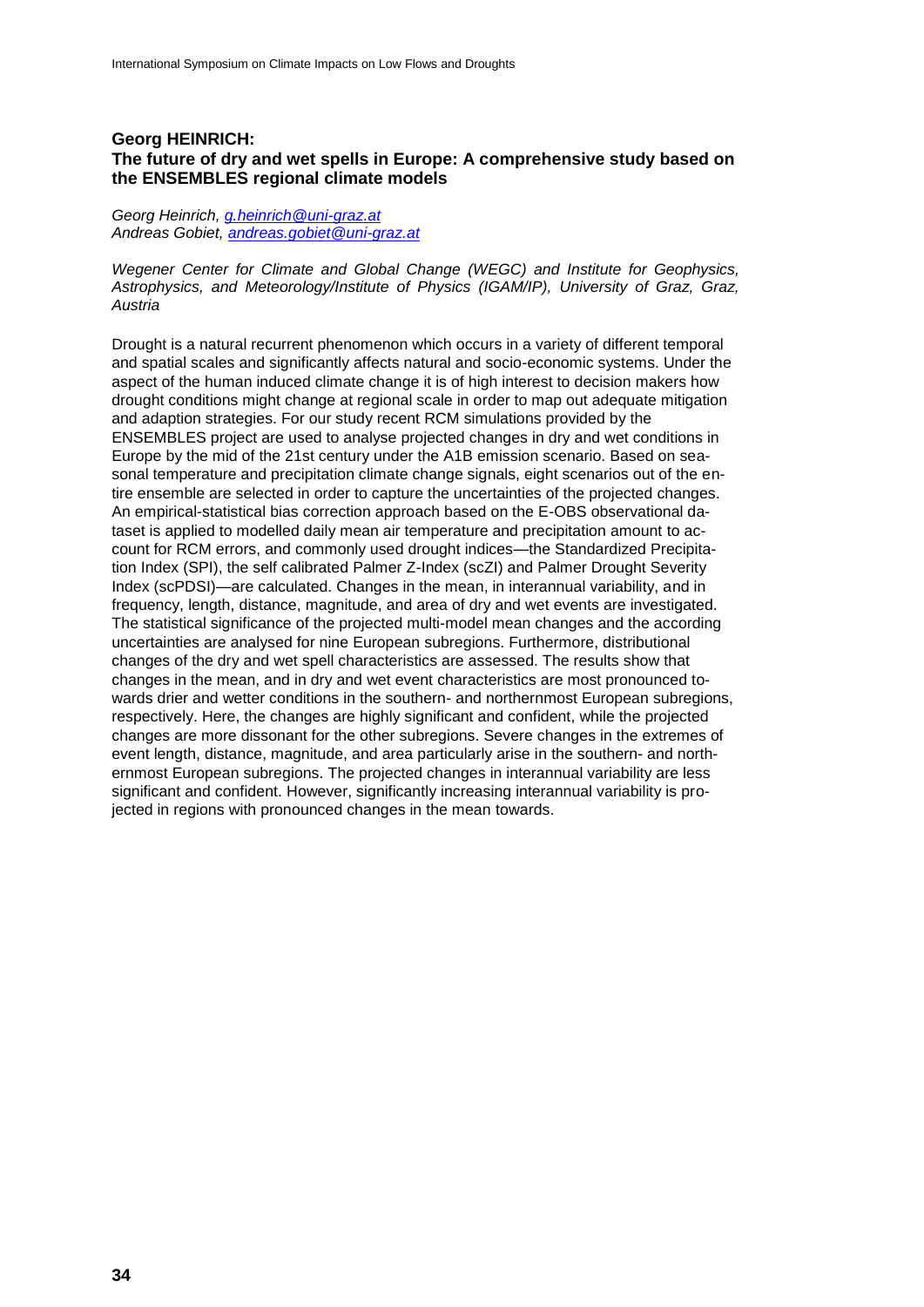### **Argentina Teodora Nertan: Vegetation state assessment based on satellite derived products for drought monitoring in the Mures Basin**

*Gh. Stancalie A. Irimescu A.T. Nertan, [argentina.nertan@meteoromania.ro](mailto:argentina.nertan@meteoromania.ro) D. Mihailescu*

#### *Remote Sensing & GIS Department, National Meteorological Administration, Bucharest, Romania*

Drought refers to a temporary decrease in water availability, for example, when it doesn't rain over a long period of time. On the other hand, water scarcity occurs when the demand for water exceeds the available sustainable resources. Most European countries are affected by the consequences of water scarcity, droughts and land degradation caused by water resources over-exploitation and exacerbated by climate change. An important objective of EU water policy is to ensure access to good quality water in sufficient quantity for all, and to ensure the good status of all water bodies across Europe. So, policies and actions are set up in order to prevent and to mitigate water scarcity and drought situations, with the priority to move towards a water-efficient and water-saving economy. As a consequence, a pilot project on development of prevention activities to halt desertification in Europe has been included in the EU budget. The pilot initiatives are demonstration projects aimed at testing specially designed technologies, techniques or practices.

In this framework the main objective of the MIDMURES (Mitigation drought in vulnerable area of the Mures Basin) project is to test specially designed technologies, techniques or practices in order to decrease the drought effect in the Mures River Basin. The priority issues are: conservation of rainwater and surface water; alternative forms of irrigation; water saving/water efficiency measures; crops consuming less water. The study area is focused on agricultural region situated in the western part of Romania, in the Romanian downstream of Mures River.

Collecting agrometeorological data is critical for running different crop weather-yield models in order to assess the actual crop vegetation state and make decisions on crop treatment and forecast their yields. In this regard, the satellite systems present a wide range of new capabilities that can be used to assess and monitor the actual conditions of agroecosystems since information can be obtained on remote, wide area, non-destructive and/or real-time bases. Remote sensing data with low spatial resolution and high temporal resolution provide a useful tool for the monitoring of the vegetation activity from global to regional and local scale. The agricultural vegetation condition monitoring is currently possible, ranging from medium spatial resolution satellite derived - products, with daily revisit (NOAA-AVHRR, SPOT-VEGETATION, etc.) to high and very-high spatial resolution, offered by environmental satellites (LANDSAT, SPOT, FORMOSAT, IKONOS, QuickScat etc.) with longer revisit period. The most important parameters are: vegetation indices (VI), maximum greenness during the growing season, total greenness during the growing season, fraction of photosynthetically active radiation (fAPAR) and leaf area index (LAI). Crop vegetation indexes and biophysical parameters status at any particular stage in the growth cycle can be a consequence of several crop and soil variables, such as soil condition, nutrient imbalances, and disease. There spatial heterogeneity can be used as an indicator of the crop condition resulting from vegetation response to soil properties and specifically nutrients availability for given weather conditions.

The study is focused on vegetation state assessment based on satellite derived products for drought monitoring (drought duration and intensity). This paper is based on the analysis of several vegetation indexes (NDVI, NDWI, etc) and biophysical parameters (LAI, fAPAR, land surface temperature, etc).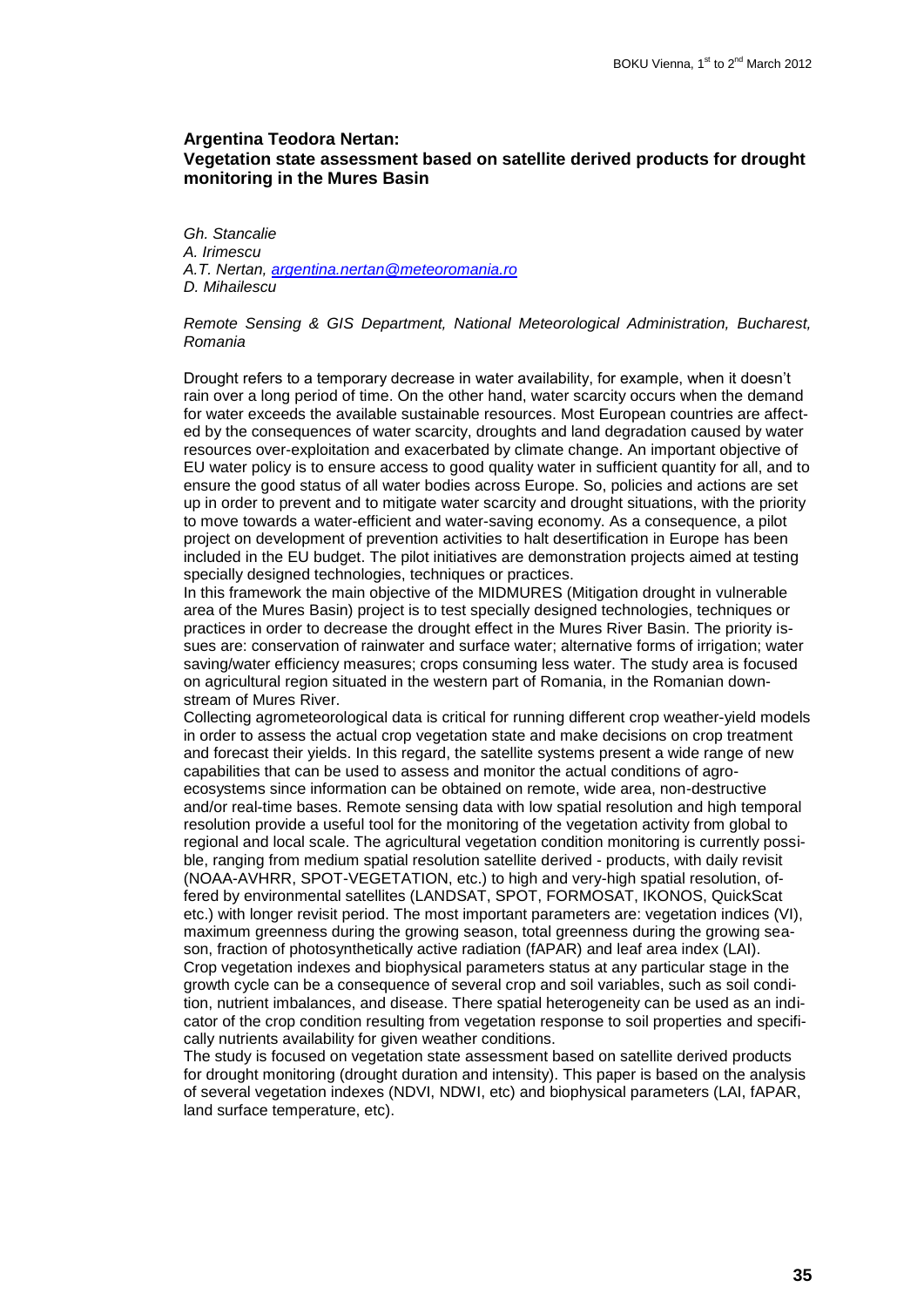## **Rita Pongracz: Analysis of projected changes in climate index CDD for Hungary using ENSEMBLES simulations**

*Rita Pongracz, [prita@elte.hu](mailto:prita@elte.hu) or [pongracz.rita@gmail.com](mailto:pongracz.rita@gmail.com) Judit Bartholy, [bartholy@elte.hu](mailto:bartholy@elte.hu) Anna Kis, [kisanna0610@gmail.com](mailto:kisanna0610@gmail.com) Erika Miklos, [mikloserika.elte@gmail.com](mailto:mikloserika.elte@gmail.com)*

#### *Eotvos Lorand University Department of Meteorology, Budapest, Hungary*

Global climate models (GCMs) provide a useful tool to describe and simulate large scale features of the changing climate. However, their spatial resolution is inappropriate to describe regional climate processes, especially, in case of precipitation, which is highly variable both in time and space. Therefore, GCM outputs may be misleading to compose regional climate change scenarios for the 21st century. In order to provide better estimations for regional climate parameters, fine resolution regional climate models (RCM) can be used. RCMs are limited area models nested in GCMs, i.e., the initial and the boundary conditions of RCMs are provided by the GCM outputs. In order to estimate the regional climate change projected for Hungary, outputs from several RCMs (from the completed EUproject ENSEMBLES) with 25 km horizontal resolution are summarized and analyzed for 1951-2100 using the SRES A1B emission scenario, according to which CO2 concentration by 2100 is estimated to exceed 700 ppm (more than twice of the preindustrial level). In order to estimate the bias of the different RCM simulations, outputs from 1951-2000 are compared to the E-OBS datasets containing gridded daily precipitation values. The validation results suggest that the simulated values usually significantly overestimate the observations, except in summer when mostly underestimations are found. These biases of the raw RCM outputs are corrected using the monthly empirical distribution functions. Annual and seasonal climate index values of consecutive dry days (CDD) are defined as the longest period in a year or a given season with daily precipitation less than 1 mm. Analysis of CDD trends provide useful information for agriculture on the critical dry periods. For the selected target region, composite maps of projected seasonal change in CDD are generated using the RCM simulations for the periods of 1961-1990 (as the reference period), 2021-2050, and 2071-2100. Furthermore, trend coefficients are compared for all the seasons for the entire 21st century. According to the results, the following main conclusions can be drawn.

(1) The largest change by 2021-2050 is projected for spring and summer: 5 and 3 simulations (respectively) of the evaluated 11 RCM runs project significant increase of CDD in Hungary, the projected change is 15-35% relative to 1961-1990.

(2) The largest change by 2071-2100 is projected for summer: 9 simulations out of 11 RCM runs project significant increase of CDD in Hungary, the projected change is 25-75 % relative to 1961-1990. The projected increase is larger in the southern part of the country than the northern regions.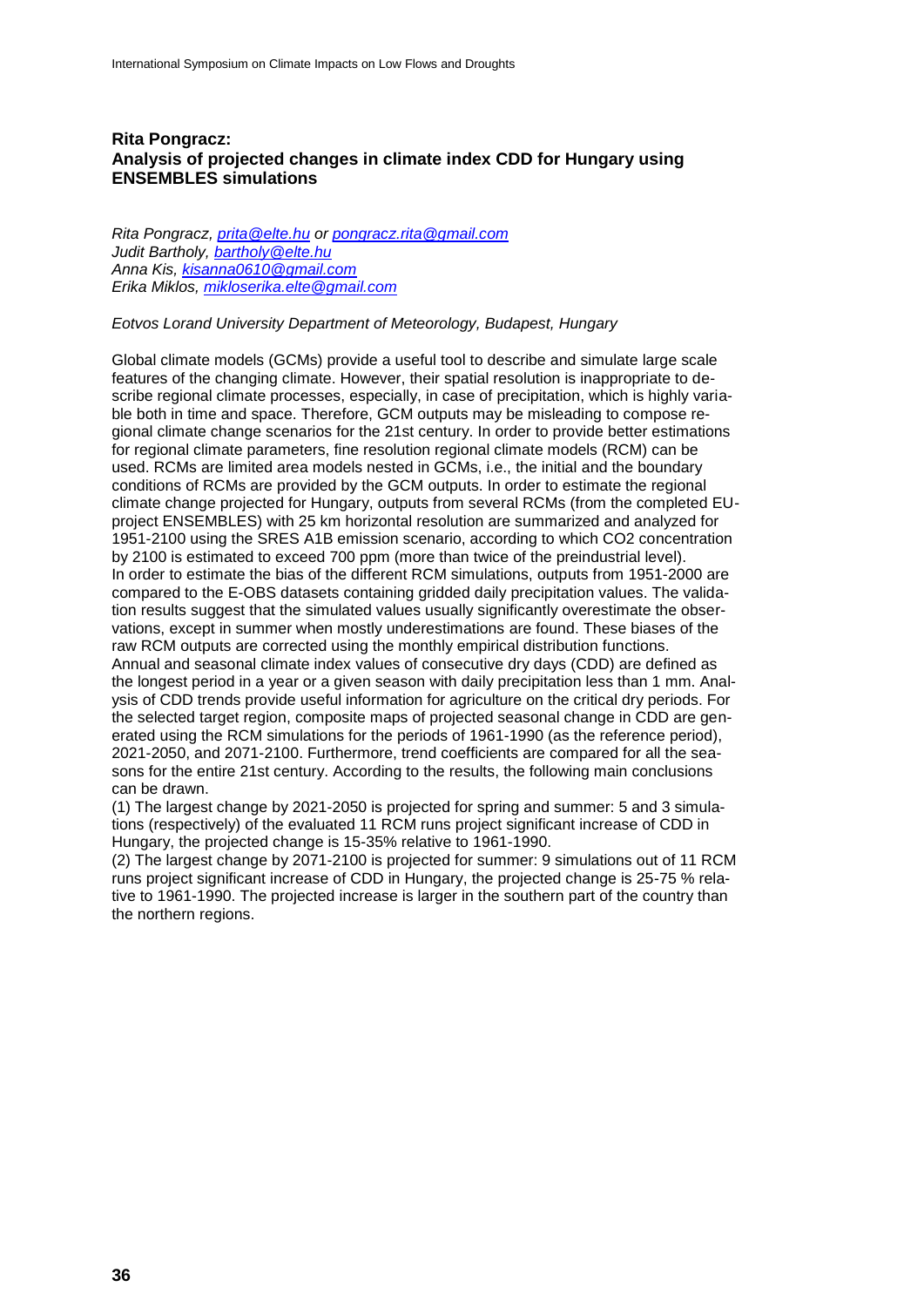## **Stanislava Radeva: Drought Management Centre for Southeastern Europe**

*Stanislava Radeva,* [stanislava.radeva@meteo.bg](mailto:stanislava.radeva@meteo.bg) *Vesselin Alexandrov,*

## *National Institute of Meteorology and Hydrology, Sofia, Bulgaria*

During the last decades an increase of the number of extreme natural events has been observed all over the world. Drought should be considered as an extreme event. It is related to a decrease of precipitation frequency both in regions marked as ones with profusion of rains and areas where the scarce of precipitation is assumed as normal conditions. Historical soil, meteorological, agrometeorlogical, and hydrological data provide us with information for a large number of dry periods observed over South-eastern Europe during the 20th century. Drought is a natural part of the climatic cycle of the Balkan Peninsula. But the processes getting deeper in any new coming dry periods should be considered as warning signals.

The Drought Management Centre for Southeastern Europe (DMCSEE) joins the efforts of scientists for regional drought monitoring, assessment and risk management. DMCSEE coordinate development and application of drought risk management tools and policies with the goal of improving preparedness and reducing drought impact. Using common methodology in drought analysis and impact assessment the project obtains regionally comparable results enabling better overview of drought situation for sectors economically dependant on water availability, such as agriculture, energy and tourism. Quality assessments of drought occurrence risk and possible drought impacts provided by DMCSEE and disseminated to decisions makers and general public allows effective and timely decisions to reduce drought related damages.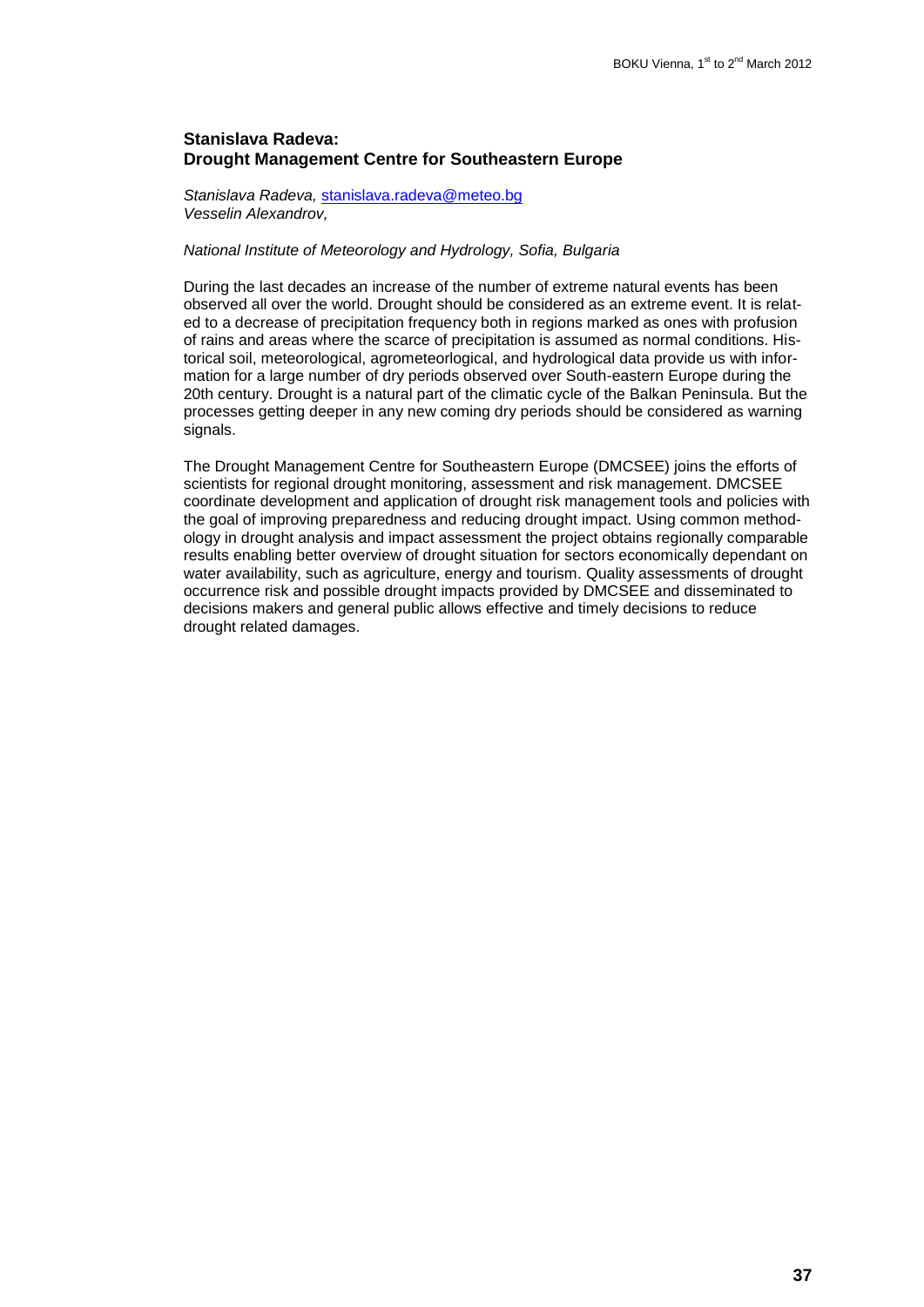## **Eric Sauquet: Climate and hydrological uncertainties in future low-flows in France**

*Eric Sauquet<sup>1</sup> , [eric.sauquet@irstea.fr](mailto:eric.sauquet@irstea.fr) Jean-Philippe Vidal<sup>1</sup> , [jean-philippe.vidal@irstea.fr](mailto:jean-philippe.vidal@irstea.fr) Charles Perrin<sup>2</sup> , [charles.perrin@irstea.fr](mailto:charles.perrin@irstea.fr) Pierre-Yves Bourgin, Coyne-et-Bellier, [pierre-yves.bourgin@gdfsuez.com](mailto:pierre-yves.bourgin@gdfsuez.com) Mathilde Chauveau<sup>2</sup> , [mathilde.chauveau@irstea.fr](mailto:mathilde.chauveau@irstea.fr) Sébastien Chazot, BRLi, [sebastien.chazot@brl.fr](mailto:sebastien.chazot@brl.fr)*

<sup>1</sup> Research Institute Irstea, UR HHLY, Hydrology-Hydraulics Research Unit <sup>2</sup> Research Institute Irstea, UR HBAN, River System and Bioprocesses Unit

Future projections of low flows are associated with different types of uncertainties, due to an imperfect knowledge of both future climate and rainfall-runoff processes. Due to computational constraints, impact and adaptation studies unfortunately cannot always afford to perform a detailed analysis of all these uncertainties. In that case, the modelling efforts have to focus on the most relevant source of uncertainty in order to provide the best estimate of the overall uncertainty.

The present study thus aims at assessing the hierarchy of uncertainties in changes on low flows at the scale of France, within the national Explore2070 project. Amongst all possible sources of uncertainties, two are here considered: (1) the uncertainty in General Circulation Model (GCM) configuration, with 7 different models that adequately sample the range of changes as projected by the GCMs used in the IPCC AR4 over France, and (2) the uncertainty in hydrological model structure, with 2 quite different models: GR4J, a lumped conceptual model calibrated on each target catchment, and Isba-Modcou, a suite of a land surface scheme and a distributed hydrogeological model not fully calibrated at the catchment scale.

The hydrological models have been run at more than 1500 locations in France over the 1961-1990 baseline period with forcings from both the Safran near-surface atmospheric reanalysis and the GCM control runs statistically downscaled with a weather type method, and over the 2046-2065 period with forcings from all downscaled GCM runs under the A1B emissions scenario. Various low-flow indices have been computed for both periods: the annual minimum monthly flow with a 5-year return period (QMNA5, commonly used as a policy threshold in France), the annual minimum 10-day mean flow with a 2-year return period (VCN10-2), the daily flow value exceeded 95% of the time (Q95), as well as a seasonality index.

All low-flow indices show a dramatic increase in drought severity for the mid 21st century, with large uncertainties due to both future climate and associated hydrological response. An analysis of variance has been performed for each low-flow index and at all stations shared by the two hydrological models (around 550) in order to assess the two considered sources of uncertainty and their hierarchy. Results first show spatial differences over France in the amount of overall uncertainty due to both sub-regional climate change patterns and catchment properties. The analysis of hierarchy between climate and hydrological uncertainties shows a large spread over France for any single low-flow index, with the uncertainty in hydrological response appearing as important as the uncertainty in future climate. The large uncertainty in hydrological modelling partly comes from the difference in the way the two models simulate low flows and the way they are calibrated, which results in significant differences in their efficiency in low-flow simulation in the baseline period.

The results of this study will help to define the relevant hydrological scenarios to be used in the adaptation part of the Explore2070 project for deriving national-scale adaptation strategies.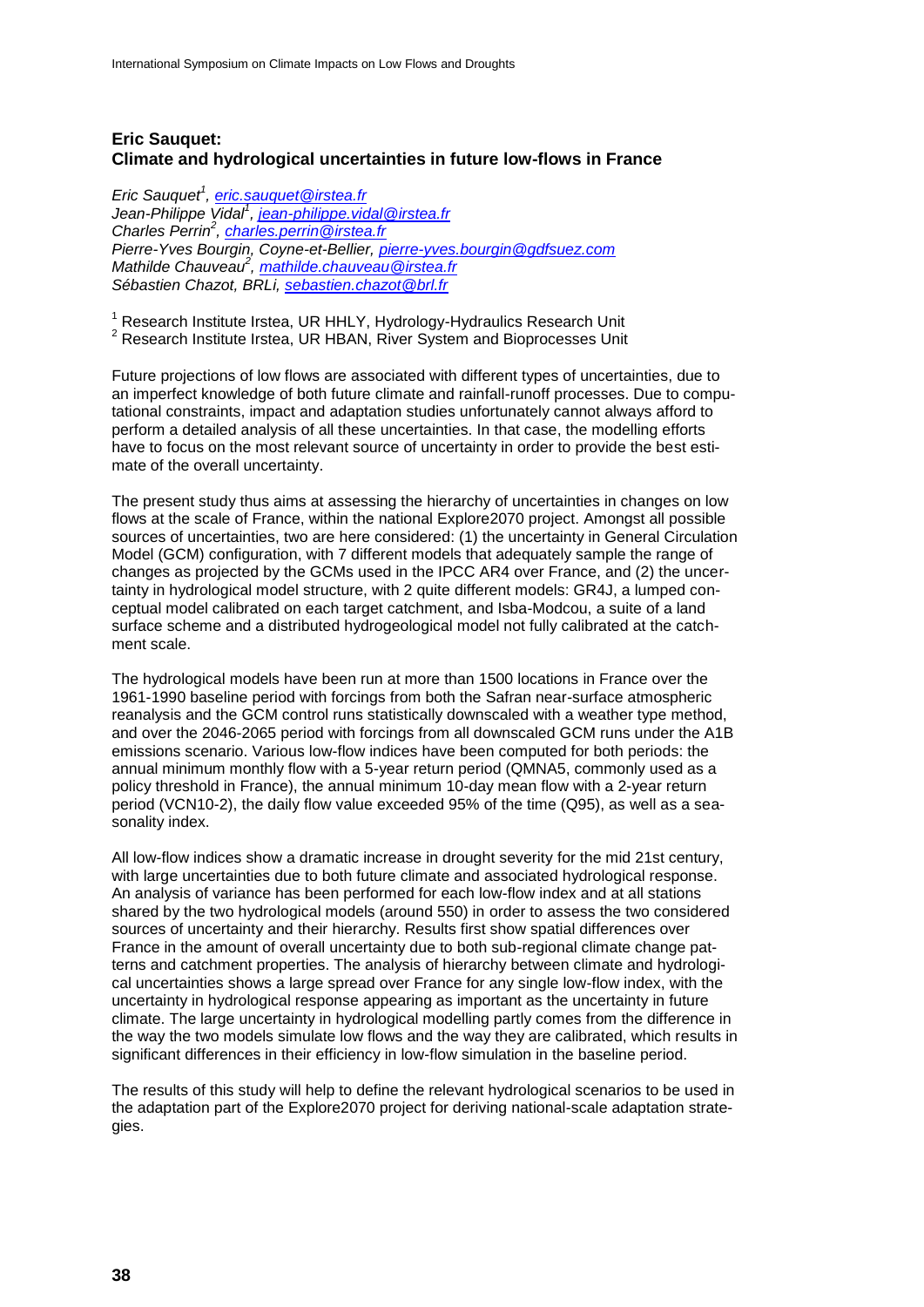## **Andreas Schaumberger: Modelling and Analysing Spatio-Temporal Patterns of Drought in GIS**

*Andreas Schaumberger<sup>1</sup> , [andreas.schaumberger@raumberg-gumpenstein.at](mailto:andreas.schaumberger@raumberg-gumpenstein.at) Miroslav Trnka<sup>2</sup> , [mirek\\_trnka@yahoo.com](mailto:mirek_trnka@yahoo.com) Josef Eitzinger<sup>3</sup> , [josef.eitzinger@boku.ac.at](mailto:josef.eitzinger@boku.ac.at) Herbert Formayer<sup>3</sup> , [herbert.formayer@boku.ac.at](mailto:herbert.formayer@boku.ac.at)*

<sup>1</sup> Agricultural Research and Education Centre Raumberg-Gumpenstein (AREC), Irdning,

*Austria 2 Institute of Agriculture Systems and Bioclimatology, Mendel University in Brno (MUAF), Brno, Czech Rep.*

*<sup>3</sup> University of Natural Resources and Life Sciences Vienna (BOKU), Vienna, Austria*

Sufficient water supply is one of the key factors for stable crop yield and successful cultivation. It primarily depends on precipitation, evapotranspiration rates and the ability of soil to buffer and store water. Drought constitutes continuing soil water depletion process and causes deepening water stress of plants with negative consequences for yield formation which increase with duration and severity. Persisting water deficit even causes complete crop failures with irreparable damages within the season. To identify spatio-temporal patterns of drought for the entire area of Austria a soil water balance model according to FAO was implemented in high resolution and integrated in an operational Geographic Information System (GIS).

#### Materials and Methods

The spatial implementation for large areas needs several simplifications in model complexity. The proposed soil water balance model takes into account the most important factors: reference evapotranspiration, precipitation and available water holding capacity. The interpolation of reference evapotranspiration follows the concept "calculate then interpolate". Firstly, it is calculated day by day at all weather station sites according to FAO-Penman-Monteith. Secondly, the results are interpolated by the state-of-the-art method "Residual Kriging". The complex terrain with different impact of slope and aspect on evapotranspiration is considered by a correction factor which is derived from a radiation model. Daily precipitation is poorly influenced by external factors like elevation. Therefore the interpolation procedure is reduced to a simple geostatistical approach by using Ordinary Kriging based on about 1300 stations with mean nearest neighbour distance of 5 km. Daily surfaces of reference evapotranspiration and precipitation as well as information about available field capacity, derived from the Austrian Soil Map, are combined according to FAO soil water balance model. The actual evapotranspiration as the result of this process is adjusted to grassland by the appropriate FAO crop coefficients. The relation between actual and reference evapotranspiration provides information about the intensity of water stress. Short term water availability refers to an accumulation of this relation over the past six days, long term water availability from start of growing season to the given day. Both values are combined to a water availability factor which reflects the impact of drought on crop for each raster cell of the entire area of Austria day by day. **Results** 

The implemented soil water balance model is based on interpolated continuous surfaces of all input parameters in a resolution of 250 meters. The interpolation of reference evapotranspiration is the most important basis of the spatial model. Evaluation by a leave-one-out cross validation on selected surfaces shows a coefficient of determination of 0.91 and a RMSE of 0.4 mm. The system is prepared to calculate long time series, an important requirement for climatological applications. Historical data can easily be substituted with data from climate scenarios. The developed GIS is prepared to analyse climate impact on spatio-temporal patterns of drought in a very high spatial and temporal resolution. Detailed information about potential changes is a substantial precondition for development of climate adaption strategies.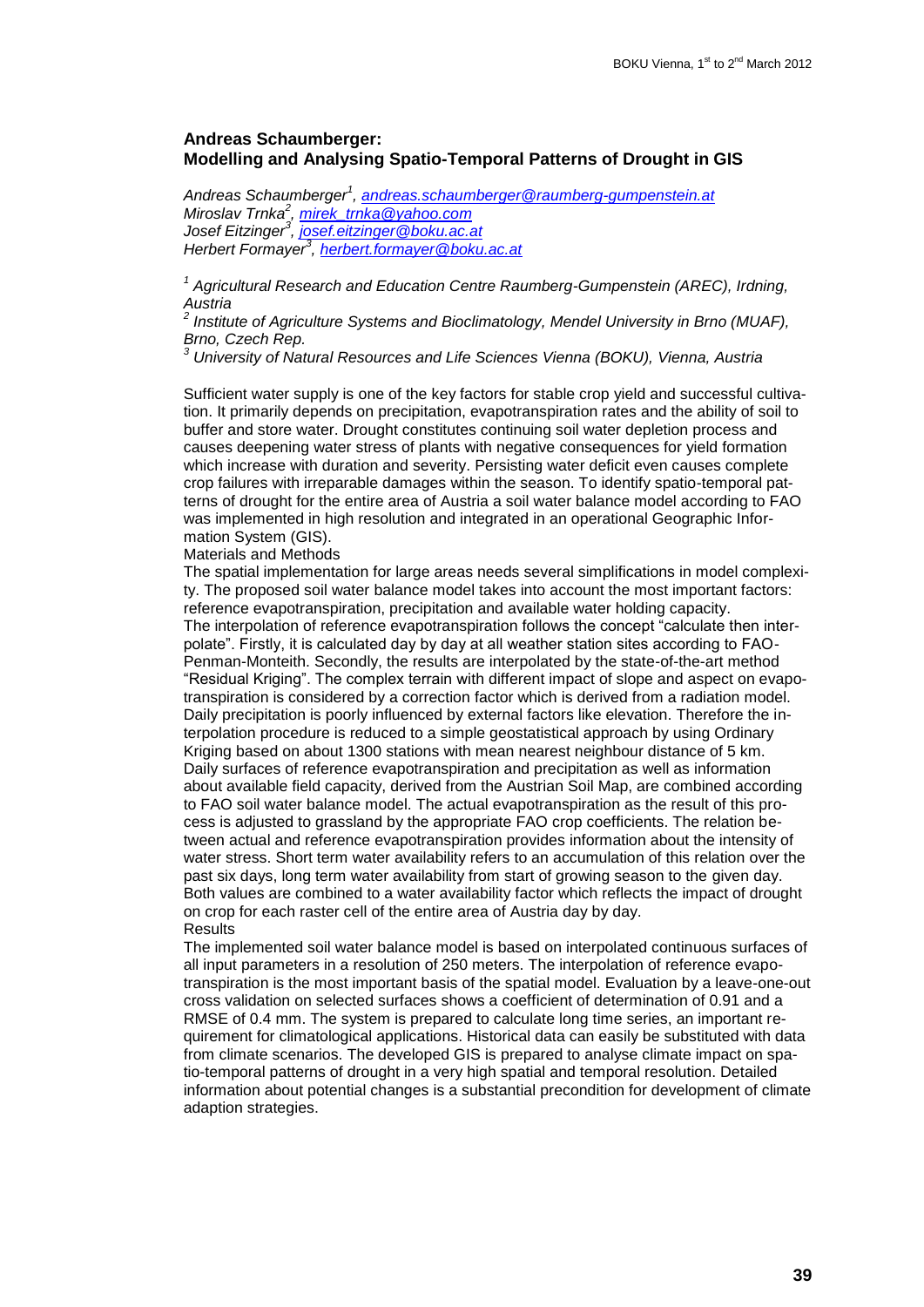## **Gerhard Soja: Climate impacts on water level of Lake Neusiedl and Flow of River Wulka**

*Gerhard Soja<sup>1</sup> , gerhard.soja@ait.ac.at Karl Maracek<sup>2</sup> Johann Züger<sup>3</sup> Markus Knoflacher<sup>3</sup> Anna-Maria Soja<sup>1</sup>*

*1 AIT Austrian Institute of Technology GmbH, HE-Dep., Tulln, Austria 2 Amt der Burgenländischen Landesregierung, Abteilung 9 - Wasser- und Abfallwirtschaft, Hauptreferat Wassermengenwirtschaft, Hydrographischer Dienst, Eisenstadt; Austria 3 AIT Austrian Institute of Technology GmbH, FP-Dep., Vienna, Austria*

Lake Neusiedl is a dynamic lake that has changed its area between 0 and 500 km² several times in the course of the previous centuries. The water balance of Lake Neusiedl is mainly determined by precipitation (80%) and evapotranspiration. Evidence for a reduction of long term precipitation sums was clearer with a 14-years filter of annual means than without. This downward trend was more pronounced in winter, spring, and summer than in autumn. Changes in precipitation predicted by the regression derived from past precipitation changes were smaller than those predicted by a regional climate scenario that estimated changes of +11, -16, 0 and -2% for spring, summer, autumn and winter, respectively, for the period 2011-40. Lake water level is significantly influenced by precipitation of the actual year, the last, and the second last year.

The major surface water input to Lake Neusiedl is coming from river Wulka. The flow rate of Wulka is primarily depending on precipitation, temperature is of minor importance. For precipitation not only the studied year but also the year before significantly influences the water amount of Wulka. In contrast to precipitation which is highest in summer and lowest in winter, minimum flow rates of Wulka are characteristic for summer and autumn, maximum discharge can be observed during spring. The tributaries of Wulka are endangered of falling dry in summer, but flow rate is now also buffered by the inflow of three sewage treatment plants which have contributed nearly 40% of the water flow of Wulka over the past years. A negative trend for the amount of water over the years was observable after filtering the annual or seasonal means of flow rate of Wulka. Using the regression between precipitation and flow rate and the seasonal precipitation scenarios of the regional climate change model, flow rate of Wulka for the three decades 2011-40 was calculated to increase by 8% in spring and to decrease in all other seasons (-10, -5, and -2% for summer, autumn, and winter, resp.).

The water losses of the lake are mainly (>90%) due to evapotranspiration. Future climate conditions will favor meteorological conditions that enhance the evaporative losses. Even for the short period of 1994-2009 it was observed that the annual evapotranspiration of the lake is significantly increasing by 77±30 mm per decade. In the face of precipitation rates and natural inflows that are not similarly increasing, the risk of a negative water balance in several consecutive years, leading to water levels of <115 m a.s.l., becomes more realistic. Lower relative air humidity and higher water temperatures were identified as main drivers for the increasing evaporative water losses of Lake Neusiedl.

Significant correlations of precipitation sums and temperature means of Lake Neusiedl region with the large scale weather signals North Atlantic Oscillation, NAO, and the index of the Mediterranean Oscillation, MOI (for Gibraltar and Israel), were found. Relationship to large scale oscillation patterns was closer with temperature regime than with precipitation patterns. Water flow of Wulka was also significantly influenced.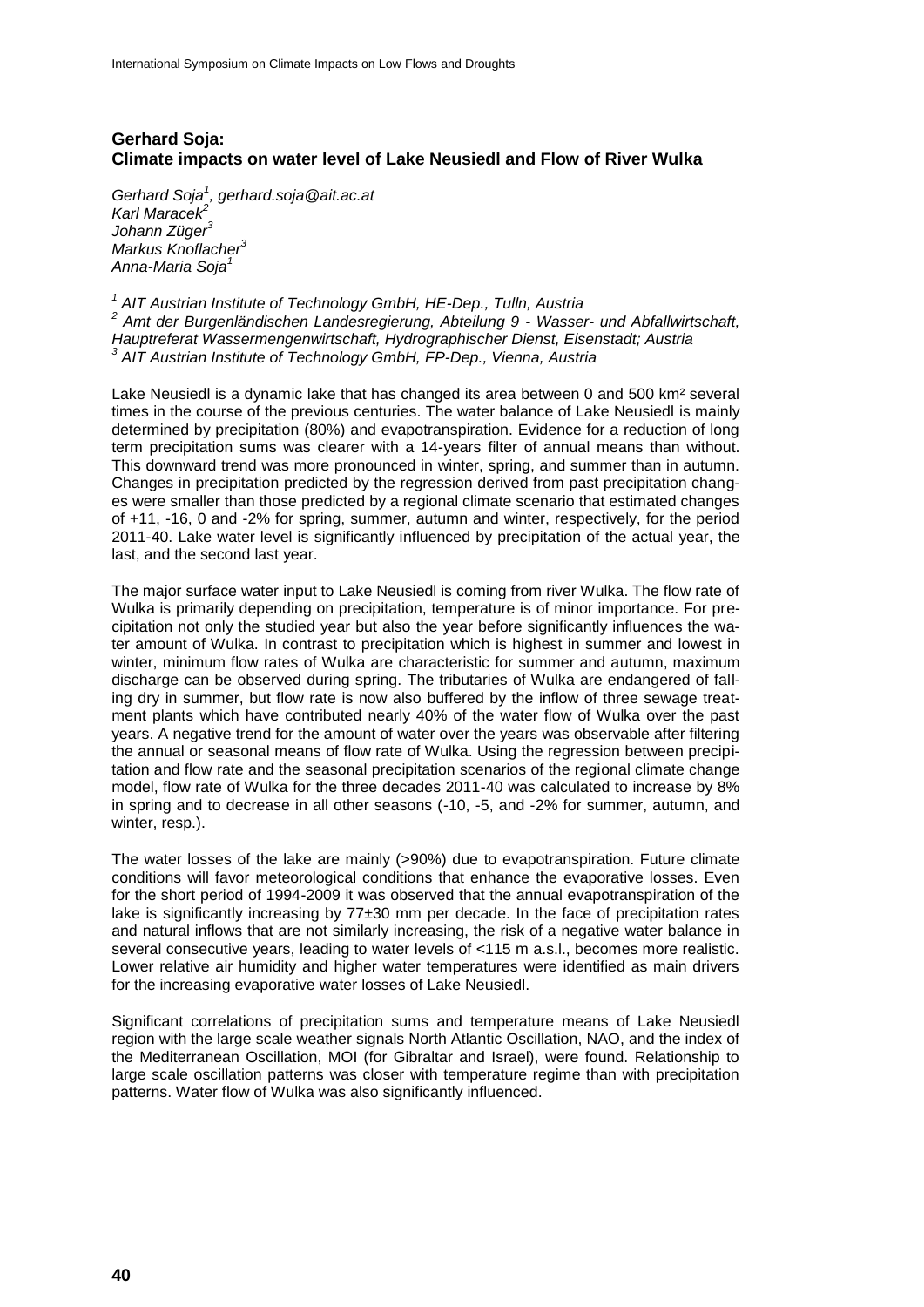## **Beverley Todd: Reconstructing a 300 Year Drought Record for Southern Britain**

*Beverley Todd, [toddb@liv.ac.uk](mailto:toddb@liv.ac.uk) Neil Macdonald, [nim@liv.ac.uk](mailto:nim@liv.ac.uk) Richard Chiverrell, [rchiv@liv.ac.uk](mailto:rchiv@liv.ac.uk) Janet Hooke, [hookej@liv.ac.uk](mailto:hookej@liv.ac.uk)*

## *School of Environmental Sciences, University of Liverpool, Liverpool, United Kingdom*

Drought is one of the major and most costly natural hazards experienced in Britain and across much of Europe. The analysis of drought events from a long-term perspective has rarely been undertaken in Britain, with no study extending back prior to 1800. Previous studies examining British droughts tend to focus either on single events or a cluster of drought years, drawing upon relatively short data series. Furthermore, these are often analysed from a water resources perspective, which fails to address the generating mechanisms. Our ability to identify trends in the frequency and severity of these extreme events is therefore limited. In order to identify patterns and examine the conditions giving rise to drought events, a long period of record and number of events is needed for analysis. Without reliable data on these events predictive models cannot be validated, possible causal relationships with climate change cannot be assessed and conventional drought risk estimates are likely to be unreliable.

This paper presents a methodology for constructing long, continuous time-series of past meteorological drought events for southern Britain. The study applies the widely used Palmer Drought Severity Index (PDSI, Palmer, 1965) to quantify and assess the severity of historic droughts. Applying this index enables other important drought characteristics, such as; onset, termination, duration and frequency, to be readily determined. Instrumental and historical meteorological data sources from three sites located across southern Britain are drawn upon to produce three reconstructed PDSI time series from 1697 to 2010. Results show that drought is a recurring feature of Britain's climate; with severe events having a tendency to cluster together in time. The most extreme droughts on record are multi-year events punctuated with shorter, more intense periods. Analysis of input data demonstrates that precipitation has been the principal meteorological driver of drought events on record; however, recent rising global temperatures are likely to have played an intensifying role in the 20th century. The methodology presented has successfully identified historic British drought events since the late 17th century and improved understanding of both important drought characteristics and the principal climate generating mechanisms of droughts. The results of this research when coupled with information detailing drought impacts permits more robust drought mitigation measures to be achieved through improved (multi-) seasonal forecasting for example.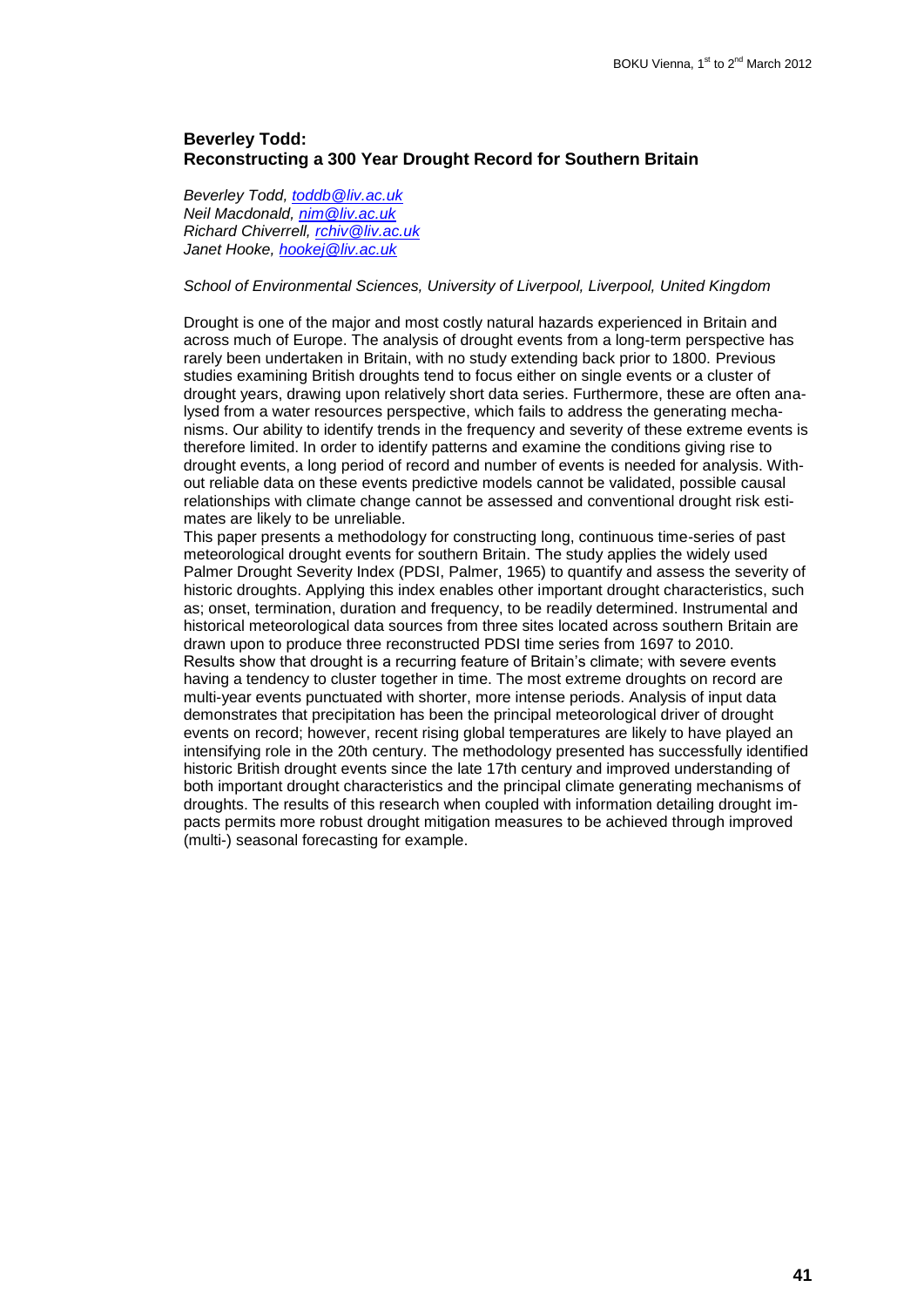## **Koen Verbist: Development of an operational drought risk management system for the Chilean Drylands**

*Koen Verbist<sup>1</sup> , [koen.verbist@ugent.be](mailto:koen.verbist@ugent.be) Jorge Nunez<sup>2</sup> , [jnunez@cazalac.org](mailto:jnunez@cazalac.org) Walter Baetghen and Andrew Robertson<sup>3</sup>*

*<sup>1</sup> Ghent University, Ghent, Belgium*

*<sup>2</sup> Water Center for Arid and Semi Arid Zones in Latin America and the Caribbean, La Sere-*

*na, Chile 3 International Research Institute for Climate and Society, New York, USA*

Climate variability is characteristic for arid zones in Latin America, influencing dryland management and causing climate uncertainty and vulnerability for water users, especially those sectors that depend on annual rainfall (e.g., rainfed agriculture, multipurpose reservoir operations). Therefore, a case study was initiated in Central Chile to develop the building blocks of a climate risk management system, focusing primarily on climatic, hydrological and agricultural drought. Up till now, operational tools were developed that predict climatic conditions one season ahead, based on a successful statistical downscaling of a GCM (Climate Forecast System) onto 48 rainfall stations in the region. This was then further expanded through a non-Homogeneous Markov Model (nHMM) to allow generating probabilistic forecasts of daily rainfall characteristics, that are most relevant for agricultural drought prediction (f.e. using the Water Requirement Satisfaction Index). A similar approach was used to produce seasonal forecasts of discharge, which was coupled to the operational procedure of a multipurpose reservoir in the region and produced a set of probabilistic scenarios which were evaluated by the water users in order to take a decision on water allocation. An additional drought assessment product was developed, named Drought Atlas (http://www.cazalac.org/atlas\_sequias\_gm.html), that looks at drought recurrence intervals based on robust regionalization statistics using L-moments. This sheds light on drought in a spatially distributed way, identifying zones of higher drought risk potential. Finally, ongoing applied research focuses on the identification of drought risk in a near term climate change setting, creating stochastic decadal climate simulations to assess its probable impact on climatic, hydrological and agricultural drought in the region. As such, a climate risk management system is emerging, that could potentially be replicated in other dryland areas of Latin America.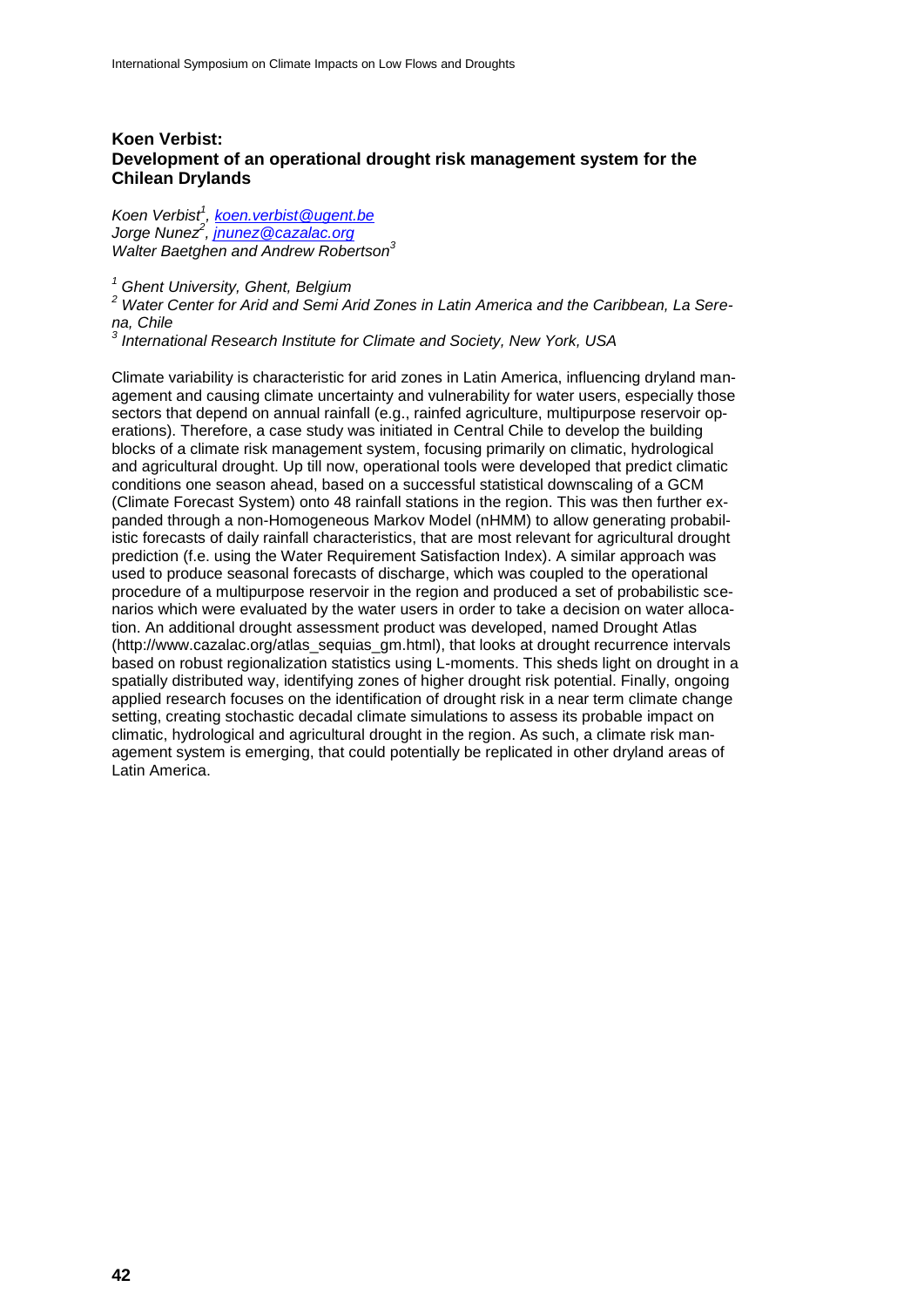### **Sergio M. Vicente-Serrano: Performance of drought indices for ecological, agricultural and hydrological applications**

*Sergio M. Vicente-Serrano<sup>1</sup> , [svicen@ipe.csic.es](mailto:svicen@ipe.csic.es) Santiago Beguería<sup>2</sup> Jorge Lorenzo-Lacruz<sup>1</sup> Jesús Julio Camarero<sup>3</sup> Juan I. López-Moreno<sup>1</sup> Cesar Azorin-Molina<sup>1</sup> Jesús Revuelto<sup>1</sup> Enrique Morán-Tejeda<sup>1</sup>*

*1 Instituto Pirenaico de Ecología, Consejo Superior de Investigaciones Científicas (IPE-CSIC), Campus de Aula Dei, Zaragoza, Spain*

*2 Estación Experimental de Aula Dei, Consejo Superior de Investigaciones Científicas (EEAD-CSIC), Zaragoza, Spain*

*3 ARAID-Instituto Pirenaico de Ecología, CSIC (Consejo Superior de Investigaciones Científicas), Campus de Aula Dei, Zaragoza, Spain*

In this study we provide a global assessment of the performance of different drought indices for monitoring drought impacts to streamflows, soil moisture, forest growth and crop yields. For this purpose, we compare the Standardized Precipitation Index (SPI), four versions of the Palmer Drought Severity Index (PDSI) and the Standardized Precipitation Evapotranspiration Index (SPEI). Four different variables with hydrological, agricultural and ecological implications were used determine the performance of the different drought indices globally. We have found a higher capability of the drought indices that are calculated on different time-scales (the SPEI and the SPI) to correlate with the temporal variability of the different variables. The Palmer indices performed systematically worse to reproduce hydrological, agricultural and ecological droughts. We have found small differences in the performance of the SPI and the SPEI, but the SPEI has been the drought index that records the higher percentage of the cases in all the variables when the maximum correlations are obtained and in summer, the season in which more drought-related impacts are recorded and in which drought monitoring is more critical, the SPEI shows improved capability to identify drought impacts regarding the SPI. Given the results obtained, it seems reasonable to recommend the use of the SPEI if a priori we do not know the possible response to drought of the variable of interest.